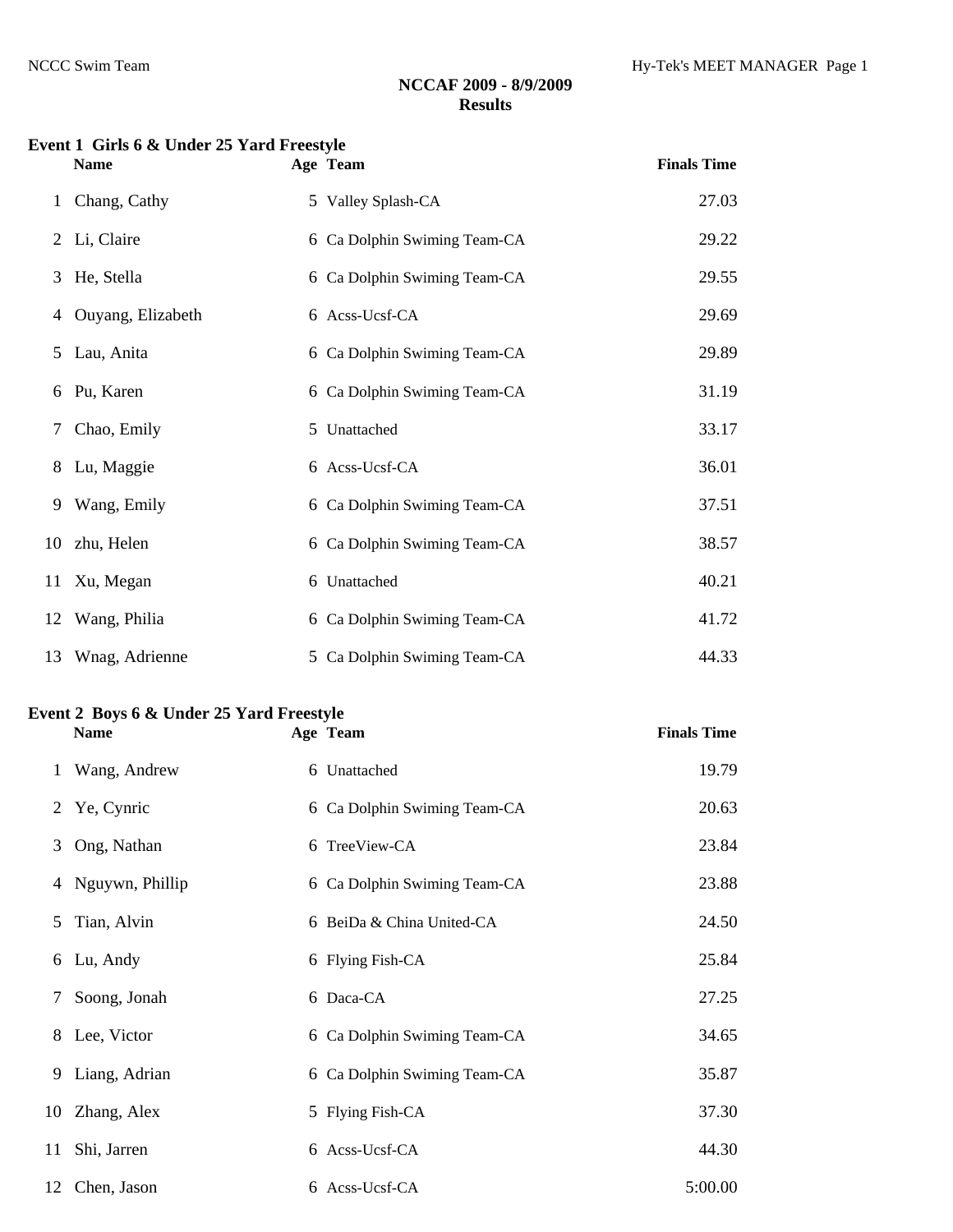#### **Event 3 Girls 7-9 25 Yard Freestyle**

|                | <b>Name</b>           | Age Team                     | <b>Finals Time</b> |
|----------------|-----------------------|------------------------------|--------------------|
| $\mathbf{1}$   | Wang, Vivian          | 8 Unattached                 | 14.62              |
| $\overline{2}$ | Yu, Suri              | 8 Ca Dolphin Swiming Team-CA | 15.46              |
| 3              | Fu, Brianna           | 9 Scsc-CA                    | 16.06              |
| 4              | Acosta, Arielle       | 9 Ca Dolphin Swiming Team-CA | 17.34              |
| 5              | Huang, Angela         | 8 Acss-Ucsf-CA               | 17.50              |
| 6              | Chu, Jess             | 7 Unattached                 | 17.95              |
| 7              | Torres, Jannae        | 9 Ca Dolphin Swiming Team-CA | 19.12              |
| 8              | Yu, Jessica           | 9 Ca Dolphin Swiming Team-CA | 19.28              |
| 9              | Wu, Amy               | 7 Unattached                 | 19.84              |
| $*10$          | Raghuraman, Keerthana | 8 Ca Dolphin Swiming Team-CA | 20.79              |
|                | *10 Luo, Audrey       | 7 Flying Fish-CA             | 20.79              |
| 12             | Cong, Ally            | 9 Ca Dolphin Swiming Team-CA | 21.56              |
| 13             | Wong, Andrea          | 8 Unattached                 | 22.08              |
|                | 14 Kneebone, Abby     | 8 Ca Dolphin Swiming Team-CA | 24.40              |
|                | 15 Li, Margaret       | 7 Flying Fish-CA             | 24.41              |
|                | 16 Ma, Yoyo           | 7 Unattached                 | 29.78              |
| 17             | Yang, Emily           | 7 Ca Dolphin Swiming Team-CA | 33.84              |

# **Event 4 Boys 7-9 25 Yard Freestyle**

| Age Team | <b>Finals Time</b> |
|----------|--------------------|
|          |                    |

| Cui, Kevin            | 9 Ca Dolphin Swiming Team-CA | 13.59 |
|-----------------------|------------------------------|-------|
| Zhou, Nathan<br>2     | 8 Ca Dolphin Swiming Team-CA | 16.32 |
| Zhou, Alexander<br>3. | 9 Ca Dolphin Swiming Team-CA | 16.53 |
| Chang, Kevin<br>4     | 9 Valley Splash-CA           | 16.89 |
| Lau, Clayton<br>5     | 9 Ca Dolphin Swiming Team-CA | 17.09 |
| Fu, Anthony<br>6      | 9 Scsc-CA                    | 17.40 |
| Fang, Kevin           | 8 Ca Dolphin Swiming Team-CA | 18.13 |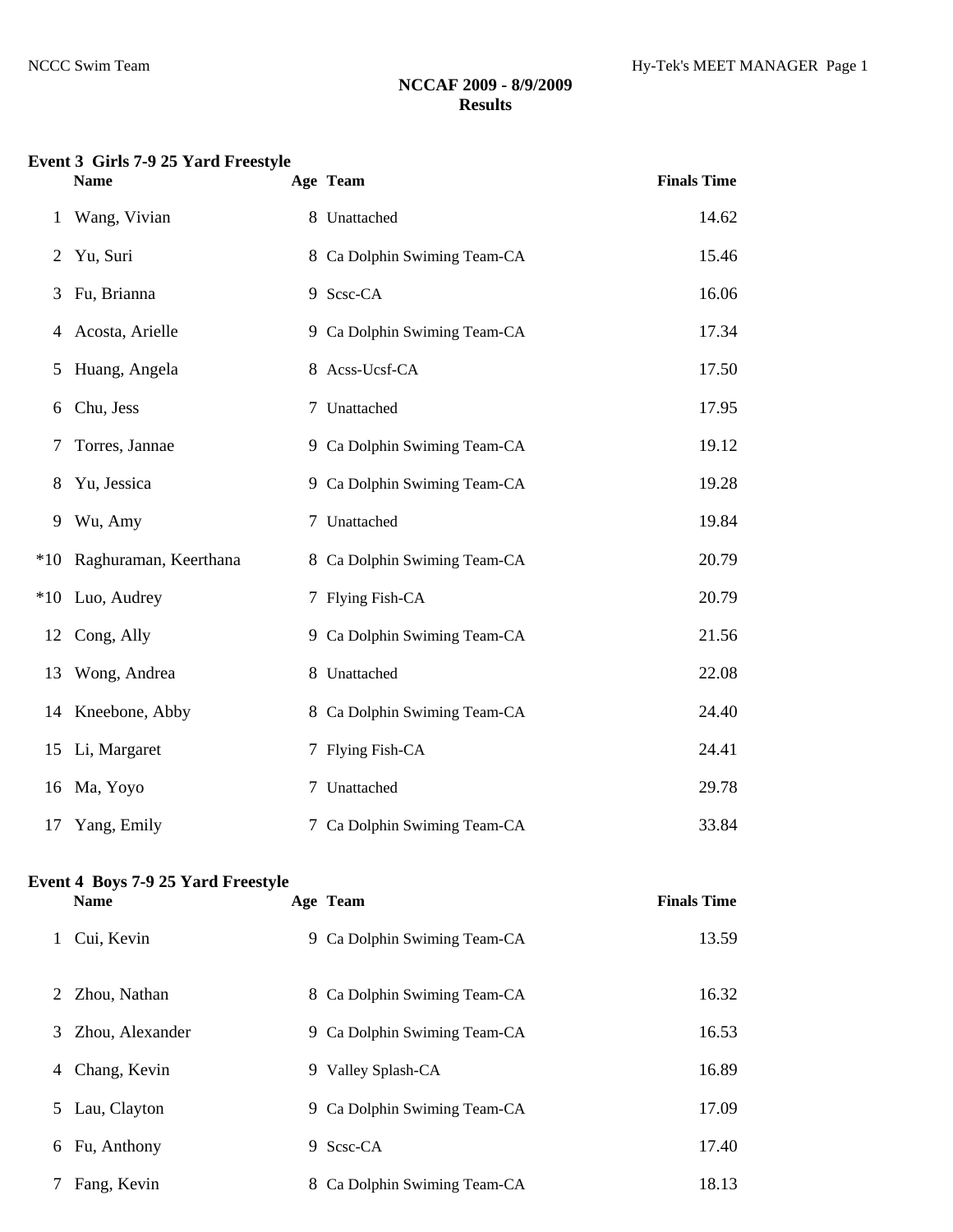| 8  | Hu, Denton            | 9 Ca Dolphin Swiming Team-CA | 18.30 |
|----|-----------------------|------------------------------|-------|
| 9  | Tian, Jeffrey         | 8 BeiDa & China United-CA    | 18.61 |
| 10 | Tran, Matthew         | 9 Ca Dolphin Swiming Team-CA | 19.15 |
|    | 11 Zhu, Alex          | 8 Ca Dolphin Swiming Team-CA | 19.53 |
|    | 12 Jiang, Olivier     | 8 Ca Dolphin Swiming Team-CA | 19.80 |
|    | 13 wu, Alan           | 9 Ca Dolphin Swiming Team-CA | 23.44 |
|    | 14 chu, Daniel        | 9 Flying Fish-CA             | 24.38 |
|    | 15 Ren, Joshua        | 9 Acss-Ucsf-CA               | 24.40 |
|    | 16 Mansfield, Michael | 7 Ca Dolphin Swiming Team-CA | 24.82 |
| 17 | Chiu, Jeffrey         | 7 Ca Dolphin Swiming Team-CA | 25.13 |
|    | 18 Xu, Andrew         | 7 Ca Dolphin Swiming Team-CA | 25.51 |
| 19 | Tang, Michael         | 7 Ca Dolphin Swiming Team-CA | 26.19 |
| 20 | Hutama, Nathan        | 8 Ca Dolphin Swiming Team-CA | 26.56 |
| 21 | Parameswaran, Pranau  | 9 Ca Dolphin Swiming Team-CA | 28.18 |
|    | 22 Hong, Brandon      | 8 Flying Fish-CA             | 28.38 |

#### **Event 5 Girls 10-12 25 Yard Freestyle**

|    | <b>Name</b>        | Age Team                      | <b>Finals Time</b> |
|----|--------------------|-------------------------------|--------------------|
| 1  | Ha, Catherine      | 11 Ca Dolphin Swiming Team-CA | 13.63              |
| 2  | Cui, Katherine     | 12 Ca Dolphin Swiming Team-CA | 13.84              |
| 3  | Ong, Sanmantha     | 10 TreeView-CA                | 13.94              |
| 4  | Acosta, Antoinette | 11 Ca Dolphin Swiming Team-CA | 14.03              |
| 5  | Shi, Karey         | 11 Unattached                 | 14.53              |
| 6  | Tang, Brittany     | 11 Unattached                 | 14.78              |
| 7  | He, Cayley         | 12 BeiDa & China United-CA    | 15.00              |
| 8  | Wang, Emily        | 11 Ca Dolphin Swiming Team-CA | 15.25              |
| 9  | Hee, Jena          | 11 Ca Dolphin Swiming Team-CA | 15.46              |
| 10 | sun, Julia         | 11 Ca Dolphin Swiming Team-CA | 15.87              |
|    | 11 Xu, Lynette     | 10 Ca Dolphin Swiming Team-CA | 16.12              |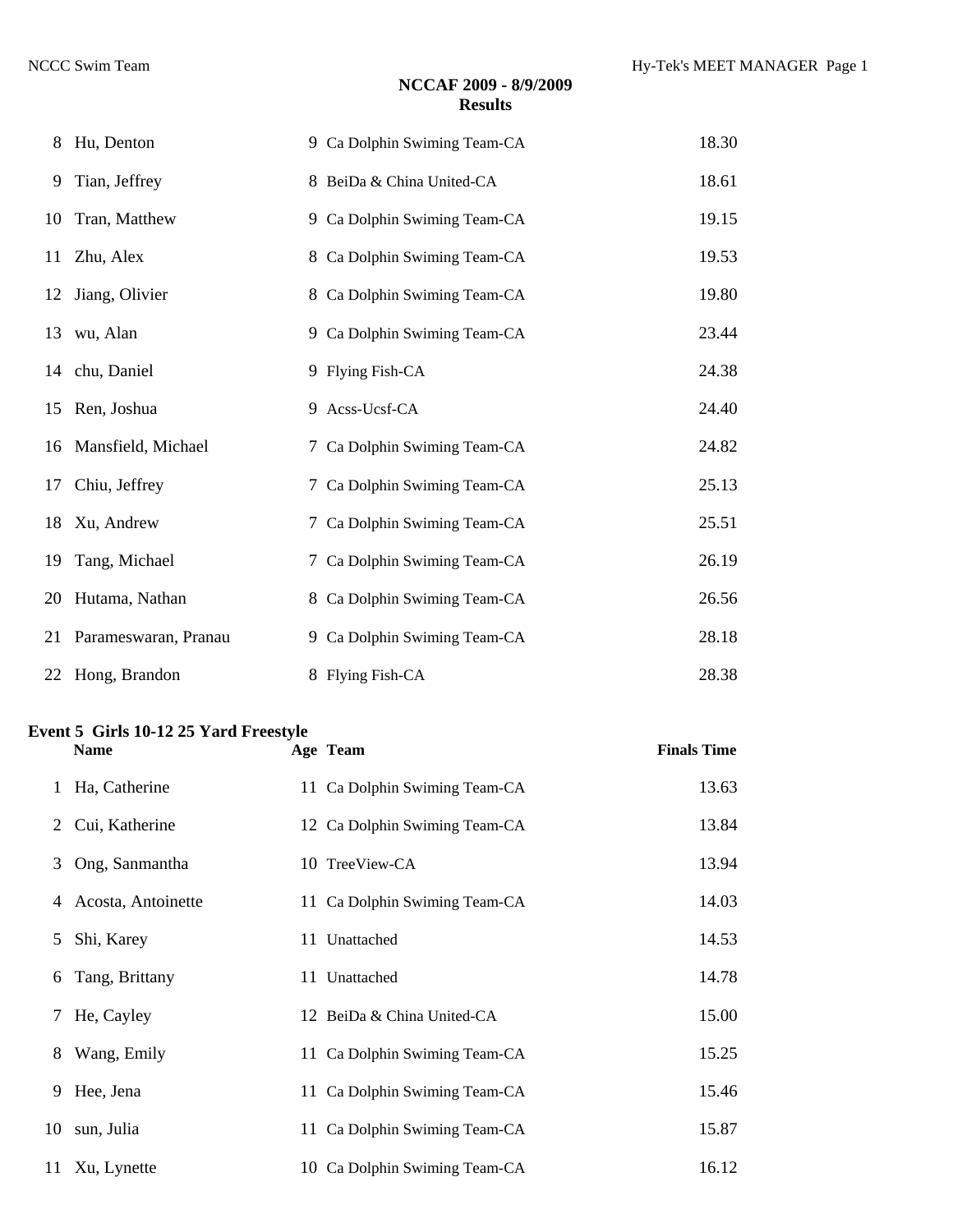|                      | NCCAF 2009 - 8/9/2009<br><b>Results</b> |       |
|----------------------|-----------------------------------------|-------|
| 12 Wang, Julia       | 10 TreeView-CA                          | 16.35 |
| 13 Mansfield, Jordan | 10 Ca Dolphin Swiming Team-CA           | 16.82 |
| 14 Chen, Jean        | 11 Ca Dolphin Swiming Team-CA           | 16.92 |
| 15 Tu, Karen         | 11 Ca Dolphin Swiming Team-CA           | 16.94 |
| 16 Hu, Claire        | 10 Flying Fish-CA                       | 18.61 |
| 17 Yu, Jocelyne      | 10 Ca Dolphin Swiming Team-CA           | 19.01 |
| 18 Houston, Vicroria | 11 Ca Dolphin Swiming Team-CA           | 19.72 |
| 19 Lan, Anna         | 10 Ca Dolphin Swiming Team-CA           | 20.87 |
| 20 Chisholm, Andrea  | 10 Ca Dolphin Swiming Team-CA           | 22.03 |
| 21 Kneebone, Emily   | 10 Ca Dolphin Swiming Team-CA           | 23.63 |

#### **Event 6 Boys 10-12 25 Yard Freestyle**

| <b>Name</b>    | Age Team                      | <b>Finals Time</b> |
|----------------|-------------------------------|--------------------|
| Shang, Keven   | 11 Flying Fish-CA             | 12.78              |
| 2 Chen, Zhenyi | 12 Flying Fish-CA             | 12.81              |
| 3 Lau, Stephen | 11 Ca Dolphin Swiming Team-CA | 12.93              |
| 4 Lou, Andrew  | 11 Ca Dolphin Swiming Team-CA | 13.28              |

#### **(Event 6 Boys 10-12 25 Yard Freestyle)**

|   | <b>Name</b>        | Age Team                      | <b>Finals Time</b> |
|---|--------------------|-------------------------------|--------------------|
| 5 | Cai, Nicholas      | 11 Flying Fish-CA             | 13.49              |
|   | 6 Zhou, Cedric     | 12 Ca Dolphin Swiming Team-CA | 14.03              |
|   | 7 Ha, Christopher  | 10 Ca Dolphin Swiming Team-CA | 14.32              |
| 8 | Zhao, Ray          | 12 Flying Fish-CA             | 15.29              |
| 9 | Hu, Darrick        | 11 Ca Dolphin Swiming Team-CA | 15.79              |
|   | 10 Tuna, Yi        | 12 Flying Fish-CA             | 16.42              |
|   | 11 Chao, Sebastian | 12 Unattached                 | 17.03              |
|   | 12 Guan, Justin    | 12 Ca Dolphin Swiming Team-CA | 17.43              |
|   | 13 Chan, William   | 11 Ca Dolphin Swiming Team-CA | 18.35              |
|   | 14 Tse, Joshua     | 11 Ca Dolphin Swiming Team-CA | 18.45              |
|   | 15 Shi, Robert     | 10 Acss-Ucsf-CA               | 18.69              |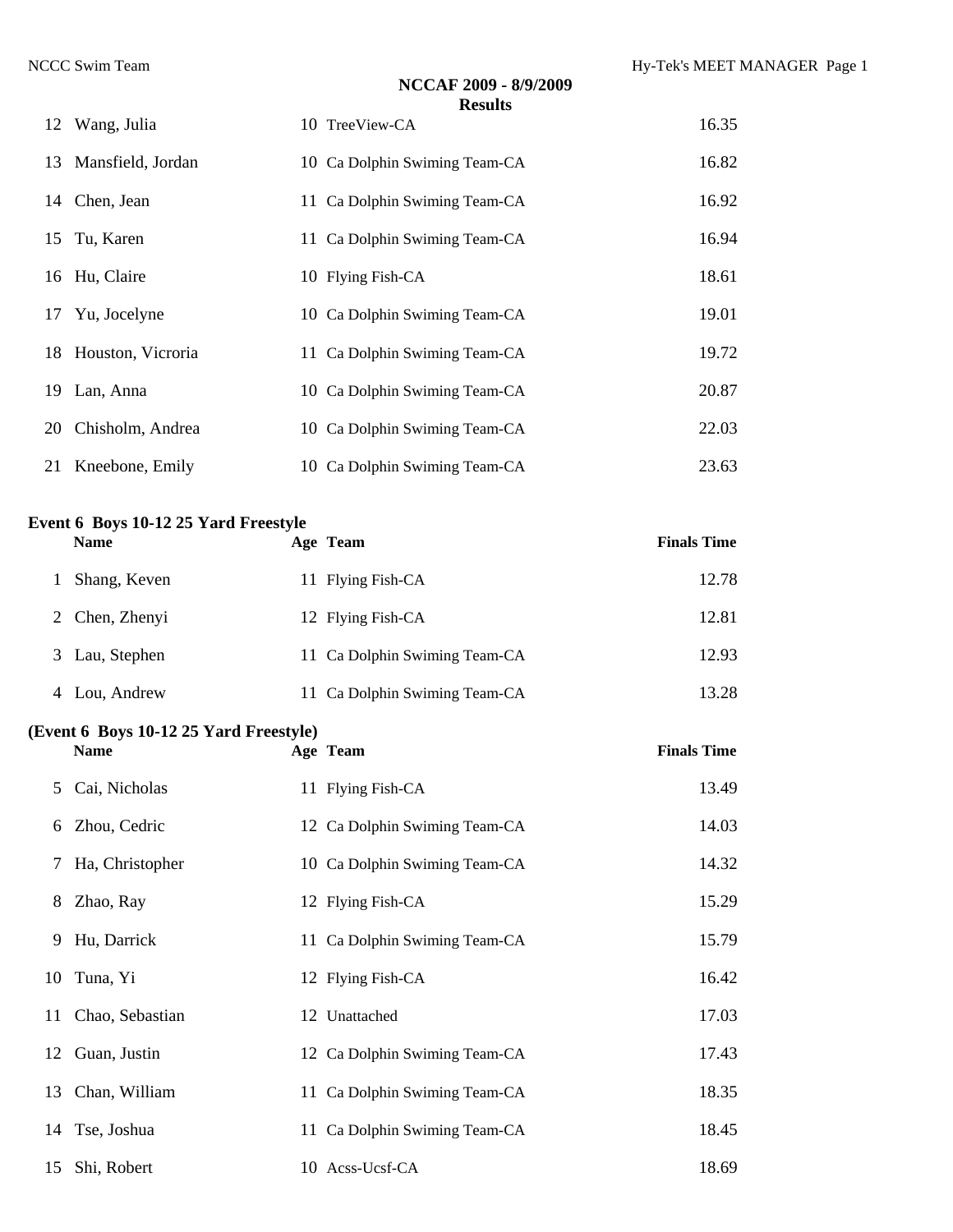|    |                    | NCCAF 2009 - 8/9/2009<br><b>Results</b> |       |
|----|--------------------|-----------------------------------------|-------|
|    | 16 Tse, Jared      | 11 Ca Dolphin Swiming Team-CA           | 18.78 |
|    | 17 Shek, Jeremy    | 11 Ca Dolphin Swiming Team-CA           | 18.85 |
|    | 18 Yin, Max        | 12 Flying Fish-CA                       | 19.51 |
|    | 19 Yang, Justin    | 11 Flying Fish-CA                       | 19.63 |
| 20 | Shi, Jaysen        | 10 Acss-Ucsf-CA                         | 19.66 |
|    | 21 Yin, Andrew     | 10 Flying Fish-CA                       | 20.42 |
|    | 22 Lew, Austin     | 12 Ca Dolphin Swiming Team-CA           | 21.22 |
| 23 | Wang, Alen         | 12 Ca Dolphin Swiming Team-CA           | 21.41 |
|    | 24 Badyal, Saksham | 10 Ca Dolphin Swiming Team-CA           | 25.90 |

# **Event 7 Girls 13-15 50 Yard Freestyle**

|   | <b>Name</b>        | Age Team                      | <b>Finals Time</b> |
|---|--------------------|-------------------------------|--------------------|
|   | 1 Chen, Natalie    | 14 Ca Dolphin Swiming Team-CA | 27.37              |
|   | 2 Zhang, Catherine | 14 BeiDa & China United-CA    | 28.04              |
|   | 3 sun, Justine     | 13 Ca Dolphin Swiming Team-CA | 28.28              |
|   | 4 Ha, Caitlin      | 13 Ca Dolphin Swiming Team-CA | 28.35              |
|   | 5 Ha, Alina        | 13 BeiDa & China United-CA    | 29.72              |
|   | 6 Liu, Whitney     | 13 Ca Dolphin Swiming Team-CA | 29.88              |
| 7 | Yu, Jesica         | 13 Ca Dolphin Swiming Team-CA | 29.90              |
|   | 8 Liu, Tiffany     | 13 Ca Dolphin Swiming Team-CA | 30.23              |
| 9 | Tuan, lo           | 14 Flying Fish-CA             | 37.03              |
|   | 10 Chan, Catherine | 13 Ca Dolphin Swiming Team-CA | 37.26              |

#### **Event 8 Boys 13-15 50 Yard Freestyle**

|      | <b>Name</b>   | Age Team                      | <b>Finals Time</b> |
|------|---------------|-------------------------------|--------------------|
| 1    | Guo, Andy     | 13 Flying Fish-CA             | 23.39              |
| 2    | Acosta, Arron | 15 Ucls-CA                    | 24.65              |
| $*3$ | Vuong, Kevin  | 15 BeiDa & China United-CA    | 24.72              |
| *3   | Guo, Jimmy    | 15 Unattached                 | 24.72              |
| 5    | Yu, Jason     | 14 Ebat-CA                    | 25.25              |
| 6    | Yu, Chris     | 13 Ca Dolphin Swiming Team-CA | 25.48              |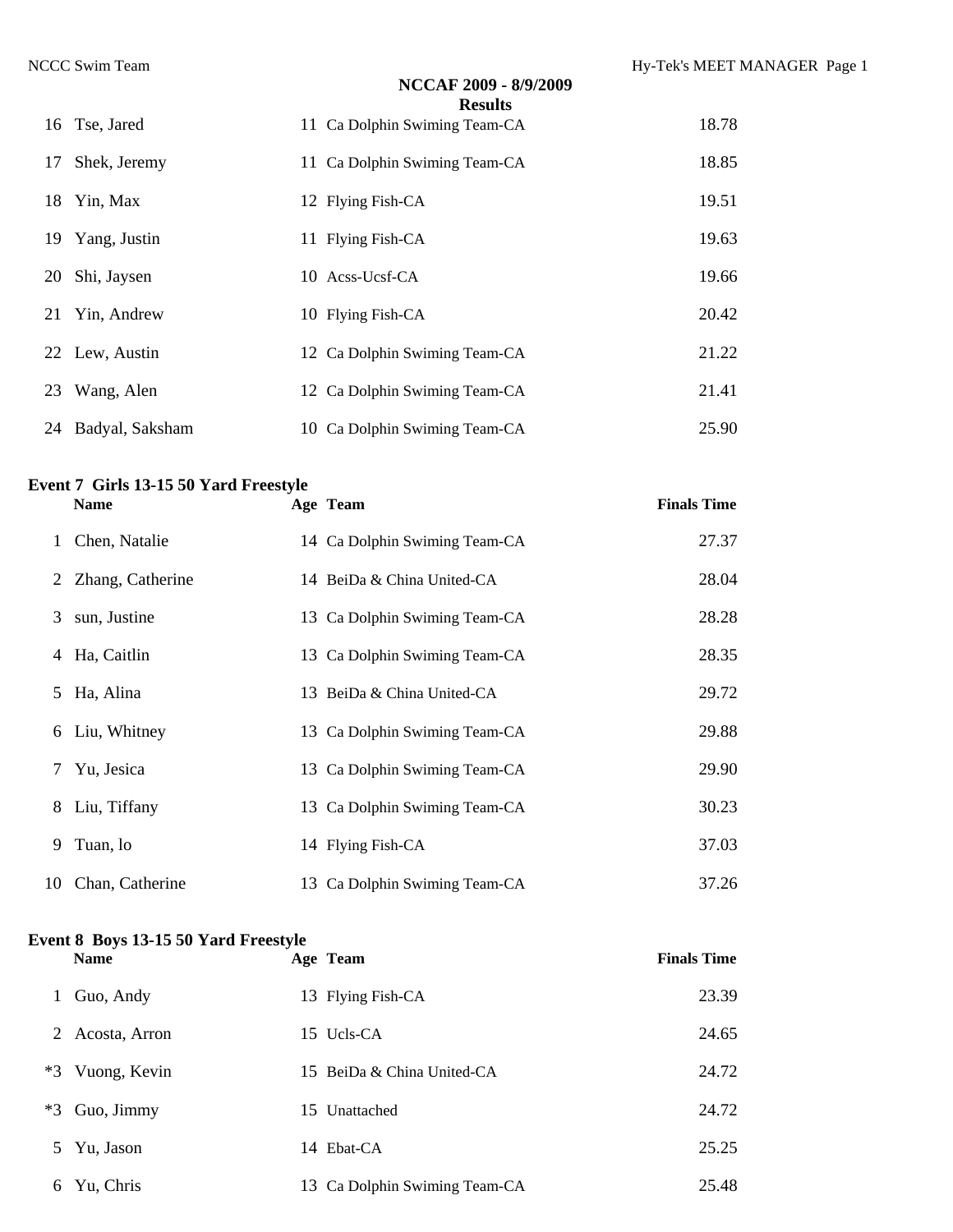|    | 7 lau, Anthony    | 14 Ca Dolphin Swiming Team-CA | 25.71 |
|----|-------------------|-------------------------------|-------|
|    | 8 Hoang, Hai-kinh | 14 Ca Dolphin Swiming Team-CA | 25.72 |
| 9. | Miao, Albert      | 14 BeiDa & China United-CA    | 26.19 |
|    | 10 Chao, Steven   | 13 Unattached                 | 26.54 |
|    | 11 Guo, Hairuo    | 13 Ca Dolphin Swiming Team-CA | 26.59 |
|    | 12 Zhang, Larry   | 13 Flying Fish-CA             | 28.08 |
|    | 13 Aki, Dan       | 13 Ca Dolphin Swiming Team-CA | 28.30 |
|    | 14 Wang, Andy     | 13 Ca Dolphin Swiming Team-CA | 28.31 |
|    | 15 Peng, Allen    | 14 Ca Dolphin Swiming Team-CA | 28.47 |
|    | 16 Tse, Justin    | 14 Ca Dolphin Swiming Team-CA | 37.45 |

#### **Event 10 Boys 16-19 50 Yard Freestyle**

| <b>Name</b>    | Age Team   | <b>Finals Time</b> |
|----------------|------------|--------------------|
| 1 Dinh, Steven | 17 Ucls-CA | 23.69              |
| 2 Shi, Alex    | 16 Ucls-CA | 24.65              |

#### **Event 11 Girls 6 & Under 25 Yard Breaststroke Name Age Team Finals Time**

|    | 1 Li, Miranda     | 6 Unattached                 | 35.16 |
|----|-------------------|------------------------------|-------|
| 2  | Chang, Cathy      | 5 Valley Splash-CA           | 35.46 |
| 3. | He, Stella        | 6 Ca Dolphin Swiming Team-CA | 39.18 |
| 4  | Wang, Emily       | 6 Ca Dolphin Swiming Team-CA | 40.85 |
| 5  | Ouyang, Elizabeth | $6$ Acss-Ucsf-CA             | 45.37 |
| 6  | Chao, Emily       | 5 Unattached                 | 48.12 |

# **Event 12 Boys 6 & Under 25 Yard Breaststroke**

| <b>Name</b>       | Age Team                     | <b>Finals Time</b> |
|-------------------|------------------------------|--------------------|
| 1 Wang, Andrew    | 6 Unattached                 | 27.52              |
| 2 Ye, Cynric      | 6 Ca Dolphin Swiming Team-CA | 28.00              |
| 3 Nguywn, Phillip | 6 Ca Dolphin Swiming Team-CA | 28.54              |
| Tian, Alvin       | 6 BeiDa & China United-CA    | 32.33              |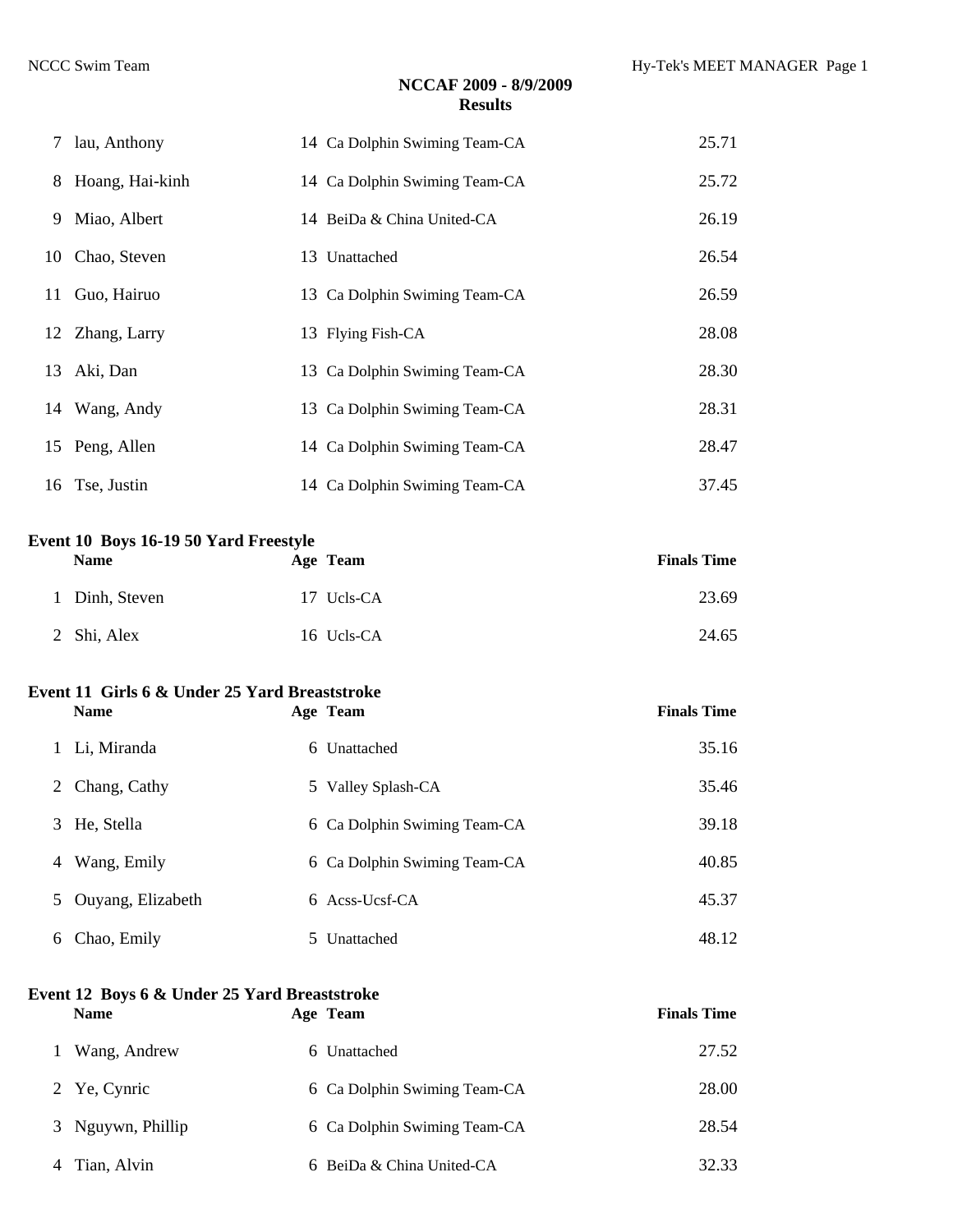| 5 Soong, Jonah | 6 Daca-CA                    | 33.06 |
|----------------|------------------------------|-------|
| 6 Ong, Nathan  | 6 TreeView-CA                | 34.43 |
| 7 Lee, Victor  | 6 Ca Dolphin Swiming Team-CA | 45.16 |

# **Event 13 Girls 7-9 25 Yard Breaststroke**

| troke    |                    |
|----------|--------------------|
| Age Team | <b>Finals Time</b> |

| 1  | Wang, Vivian          | 8 Unattached                 | 18.78 |
|----|-----------------------|------------------------------|-------|
| 2  | Fu, Brianna           | 9 Scsc-CA                    | 22.09 |
| 3  | Torres, Jannae        | 9 Ca Dolphin Swiming Team-CA | 22.87 |
| 4  | Yu, Suri              | 8 Ca Dolphin Swiming Team-CA | 23.12 |
| 5  | Chu, Jess             | 7 Unattached                 | 23.59 |
| 6  | Feng, Carly           | 8 Flying Fish-CA             | 25.82 |
| 7  | Chen, Cynthia         | 9 TreeView-CA                | 26.08 |
| 8  | Raghuraman, Keerthana | 8 Ca Dolphin Swiming Team-CA | 26.13 |
| 9  | Acosta, Arielle       | 9 Ca Dolphin Swiming Team-CA | 26.19 |
| 10 | Wong, Andrea          | 8 Unattached                 | 26.31 |
| 11 | Zheng, Rachel         | 9 Flying Fish-CA             | 26.56 |
|    | 12 Huang, Angela      | 8 Acss-Ucsf-CA               | 28.40 |
| 13 | Cong, Ally            | 9 Ca Dolphin Swiming Team-CA | 29.01 |
|    | 14 Xing, Sophia       | 7 Unattached                 | 29.78 |
|    | 15 Li, Margaret       | 7 Flying Fish-CA             | 29.84 |
|    | 16 Cong, Brittany     | 9 Ca Dolphin Swiming Team-CA | 32.25 |
| 17 | Cai, Elaine           | 7 Ca Dolphin Swiming Team-CA | 32.83 |
| 18 | Yang, Emily           | 7 Ca Dolphin Swiming Team-CA | 35.50 |

# **Event 14 Boys 7-9 25 Yard Breaststroke**

| <b>Name</b>     | Age Team                     | <b>Finals Time</b> |
|-----------------|------------------------------|--------------------|
| 1 Cui, Kevin    | 9 Ca Dolphin Swiming Team-CA | 18.09              |
| 2 Chang, Kevin  | 9 Valley Splash-CA           | 21.49              |
| 3 Tian, Jeffrey | 8 BeiDa & China United-CA    | 22.59              |
| Wu, Jerry       | 9 Ca Dolphin Swiming Team-CA | 22.85              |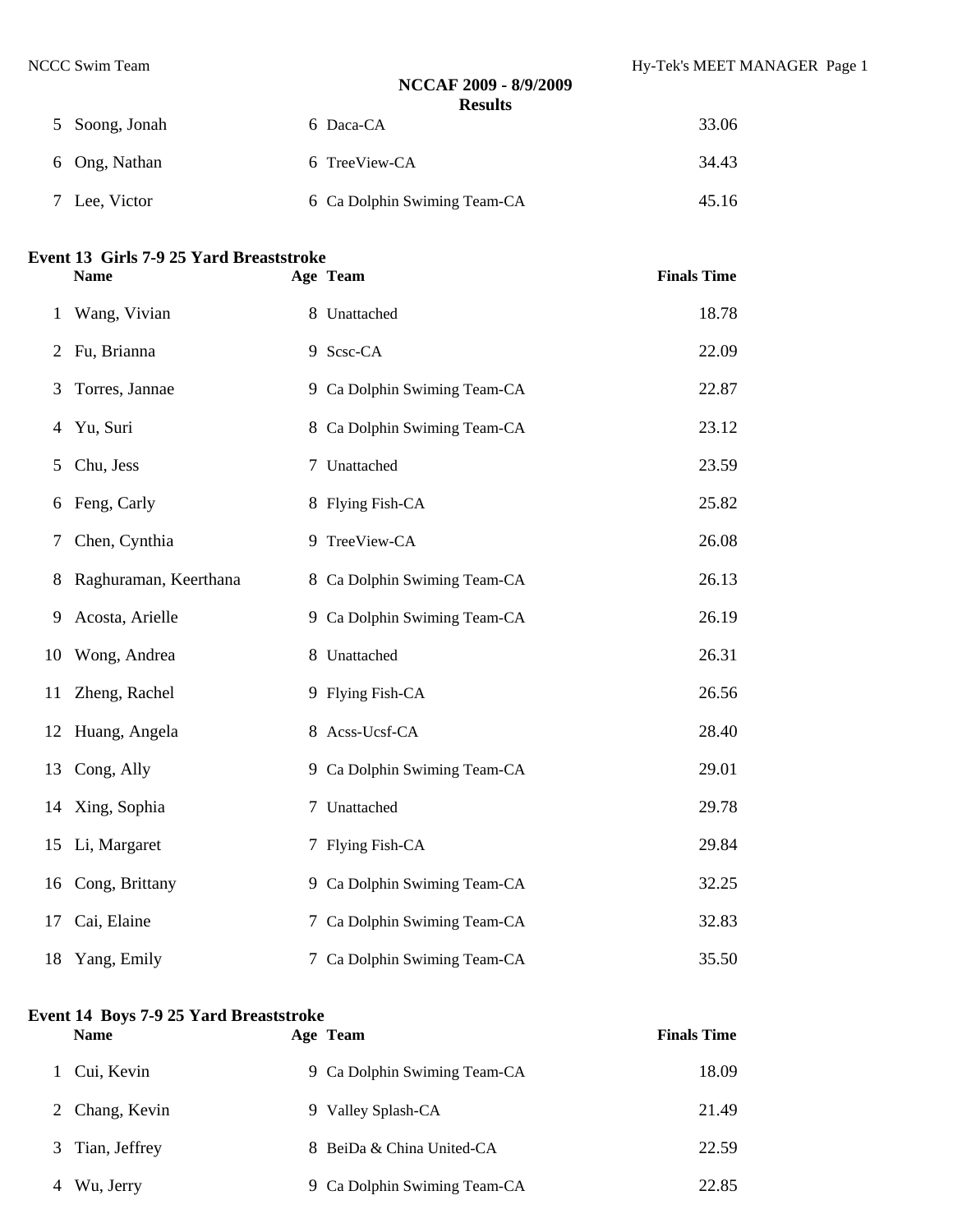| 5  | Fu, Anthony                                              | 9 Scsc-CA                     | 23.08              |  |  |  |  |  |
|----|----------------------------------------------------------|-------------------------------|--------------------|--|--|--|--|--|
| 6  | Zhou, Nathan                                             | 8 Ca Dolphin Swiming Team-CA  | 24.28              |  |  |  |  |  |
| 7  | Zhu, Alex                                                | 8 Ca Dolphin Swiming Team-CA  | 24.50              |  |  |  |  |  |
|    | (Event 14 Boys 7-9 25 Yard Breaststroke)                 |                               |                    |  |  |  |  |  |
|    | <b>Name</b>                                              | Age Team                      | <b>Finals Time</b> |  |  |  |  |  |
| 8  | Lau, Clayton                                             | 9 Ca Dolphin Swiming Team-CA  | 25.53              |  |  |  |  |  |
| 9  | Chen, Alan                                               | 9 Ca Dolphin Swiming Team-CA  | 25.96              |  |  |  |  |  |
| 10 | Zhang, Derek                                             | 8 Unattached                  | 26.81              |  |  |  |  |  |
| 11 | Hong, Brandon                                            | 8 Flying Fish-CA              | 29.22              |  |  |  |  |  |
| 12 | Chiu, Jeffrey                                            | 7 Ca Dolphin Swiming Team-CA  | 29.63              |  |  |  |  |  |
| 13 | chu, Daniel                                              | 9 Flying Fish-CA              | 30.72              |  |  |  |  |  |
| 14 | Shek, Jonathan                                           | 8 Ca Dolphin Swiming Team-CA  | 32.96              |  |  |  |  |  |
| 15 | Tang, Michael                                            | 7 Ca Dolphin Swiming Team-CA  | 34.15              |  |  |  |  |  |
|    | 16 Wang, Bailey                                          | 9 Ca Dolphin Swiming Team-CA  | 35.75              |  |  |  |  |  |
|    |                                                          |                               |                    |  |  |  |  |  |
|    |                                                          |                               |                    |  |  |  |  |  |
|    | Event 15 Girls 10-12 25 Yard Breaststroke<br><b>Name</b> | Age Team                      | <b>Finals Time</b> |  |  |  |  |  |
| 1  | He, Cayley                                               | 12 BeiDa & China United-CA    | 18.33              |  |  |  |  |  |
| 2  | Shi, Karey                                               | 11 Unattached                 | 18.61              |  |  |  |  |  |
| 3  | Acosta, Antoinette                                       | 11 Ca Dolphin Swiming Team-CA | 19.09              |  |  |  |  |  |
| 4  | Ha, Catherine                                            | 11 Ca Dolphin Swiming Team-CA | 19.15              |  |  |  |  |  |
| 5  | Hee, Jena                                                | 11 Ca Dolphin Swiming Team-CA | 20.25              |  |  |  |  |  |
| 6  | Shi, Karen                                               | 12 Ucls-CA                    | 21.33              |  |  |  |  |  |
| 7  | Tu, Karen                                                | 11 Ca Dolphin Swiming Team-CA | 21.67              |  |  |  |  |  |
| 8  | Ong, Sanmantha                                           | 10 TreeView-CA                | 21.84              |  |  |  |  |  |
| 9  | Wang, Julia                                              | 10 TreeView-CA                | 22.34              |  |  |  |  |  |
| 10 | sun, Julia                                               | 11 Ca Dolphin Swiming Team-CA | 22.99              |  |  |  |  |  |
| 11 | Hu, Claire                                               | 10 Flying Fish-CA             | 23.10              |  |  |  |  |  |

Yanagihara, Kristi 10 Ucls-CA 25.47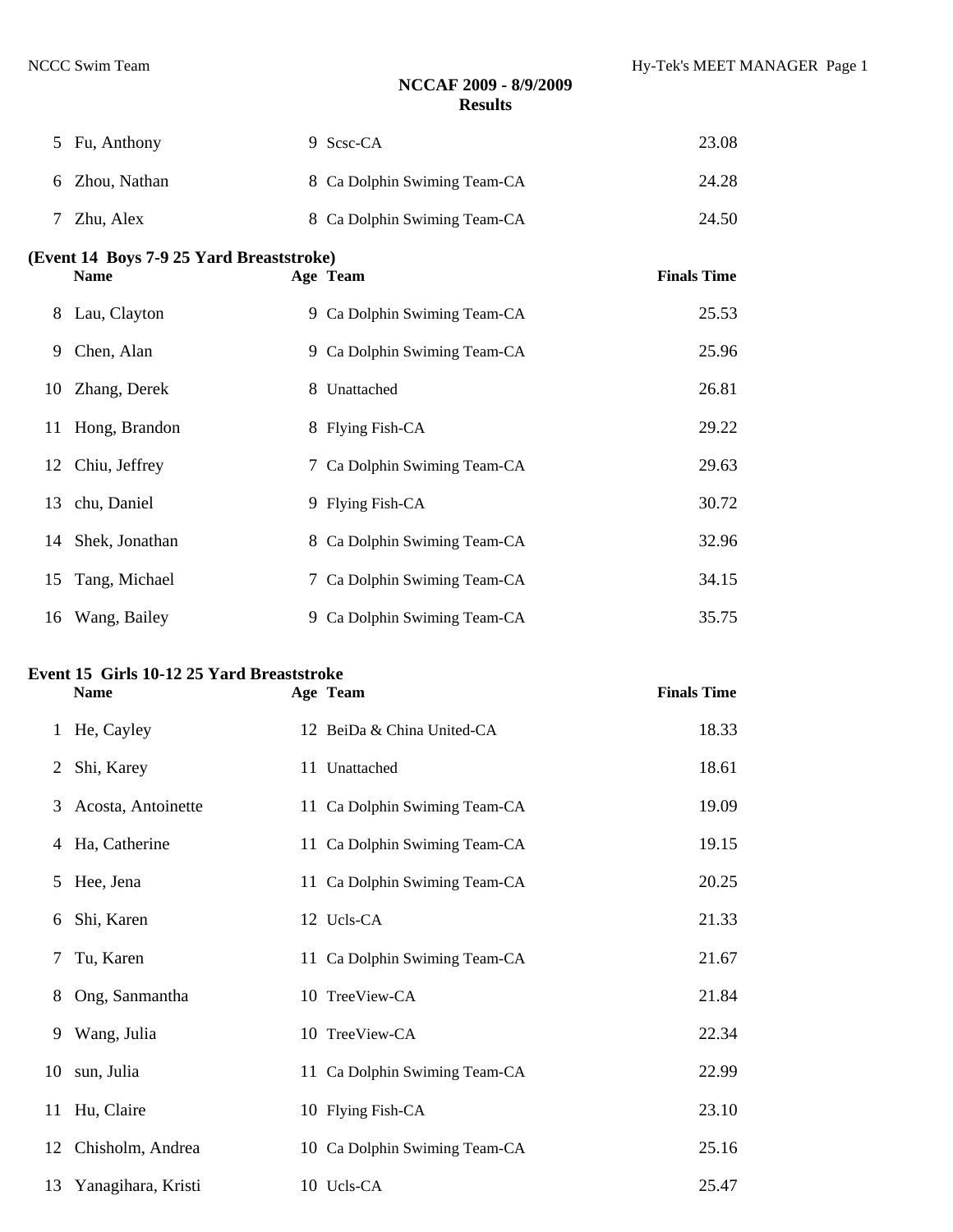| 14 Pingali, Vidya  | 11 Ca Dolphin Swiming Team-CA | 25.85 |
|--------------------|-------------------------------|-------|
| 15 Hui, Vivian     | 11 Ca Dolphin Swiming Team-CA | 26.24 |
| 16 Lan, Anna       | 10 Ca Dolphin Swiming Team-CA | 26.28 |
| 17 Ramesh, Lakshmi | 11 Ca Dolphin Swiming Team-CA | 26.48 |
| 18 Kneebone, Emily | 10 Ca Dolphin Swiming Team-CA | 29.75 |

#### **Event 16 Boys 10-12 25 Yard Breaststroke**

|    | <b>Name</b>                                               | Age Team                      | <b>Finals Time</b> |
|----|-----------------------------------------------------------|-------------------------------|--------------------|
| 1  | Shang, Keven                                              | 11 Flying Fish-CA             | 15.79              |
| 2  | Lee, Mathew                                               | 12 Ksc-CA                     | 16.75              |
| 3  | Lou, Andrew                                               | 11 Ca Dolphin Swiming Team-CA | 17.21              |
| 4  | Chen, Zhenyi                                              | 12 Flying Fish-CA             | 17.50              |
| 5  | Lau, Stephen                                              | 11 Ca Dolphin Swiming Team-CA | 17.80              |
| 6  | Zhou, Cedric                                              | 12 Ca Dolphin Swiming Team-CA | 19.06              |
| 7  | He, Kadar                                                 | 10 BeiDa & China United-CA    | 19.65              |
| 8  | Hu, Darrick                                               | 11 Ca Dolphin Swiming Team-CA | 19.77              |
| 9  | Wu, David                                                 | 12 Flying Fish-CA             | 19.89              |
| 10 | Ha, Christopher                                           | 10 Ca Dolphin Swiming Team-CA | 19.96              |
| 11 | Chao, Sebastian                                           | 12 Unattached                 | 20.78              |
| 12 | Guo, Daniel                                               | 10 Ca Dolphin Swiming Team-CA | 21.76              |
| 13 | Shi, Jaysen                                               | 10 Acss-Ucsf-CA               | 22.73              |
| 14 | Lu, Billy                                                 | 11 Flying Fish-CA             | 22.75              |
| 15 | Yin, Max                                                  | 12 Flying Fish-CA             | 23.12              |
| 16 | Guan, Justin                                              | 12 Ca Dolphin Swiming Team-CA | 24.41              |
| 17 | Shi, Robert                                               | 10 Acss-Ucsf-CA               | 25.58              |
| 18 | Tse, Joshua                                               | 11 Ca Dolphin Swiming Team-CA | 27.07              |
| 19 | Tse, Jared                                                | 11 Ca Dolphin Swiming Team-CA | 27.20              |
|    | (Event 16 Boys 10-12 25 Yard Breaststroke)<br><b>Name</b> | Age Team                      | <b>Finals Time</b> |
|    | 20 Lew, Austin                                            | 12 Ca Dolphin Swiming Team-CA | 27.27              |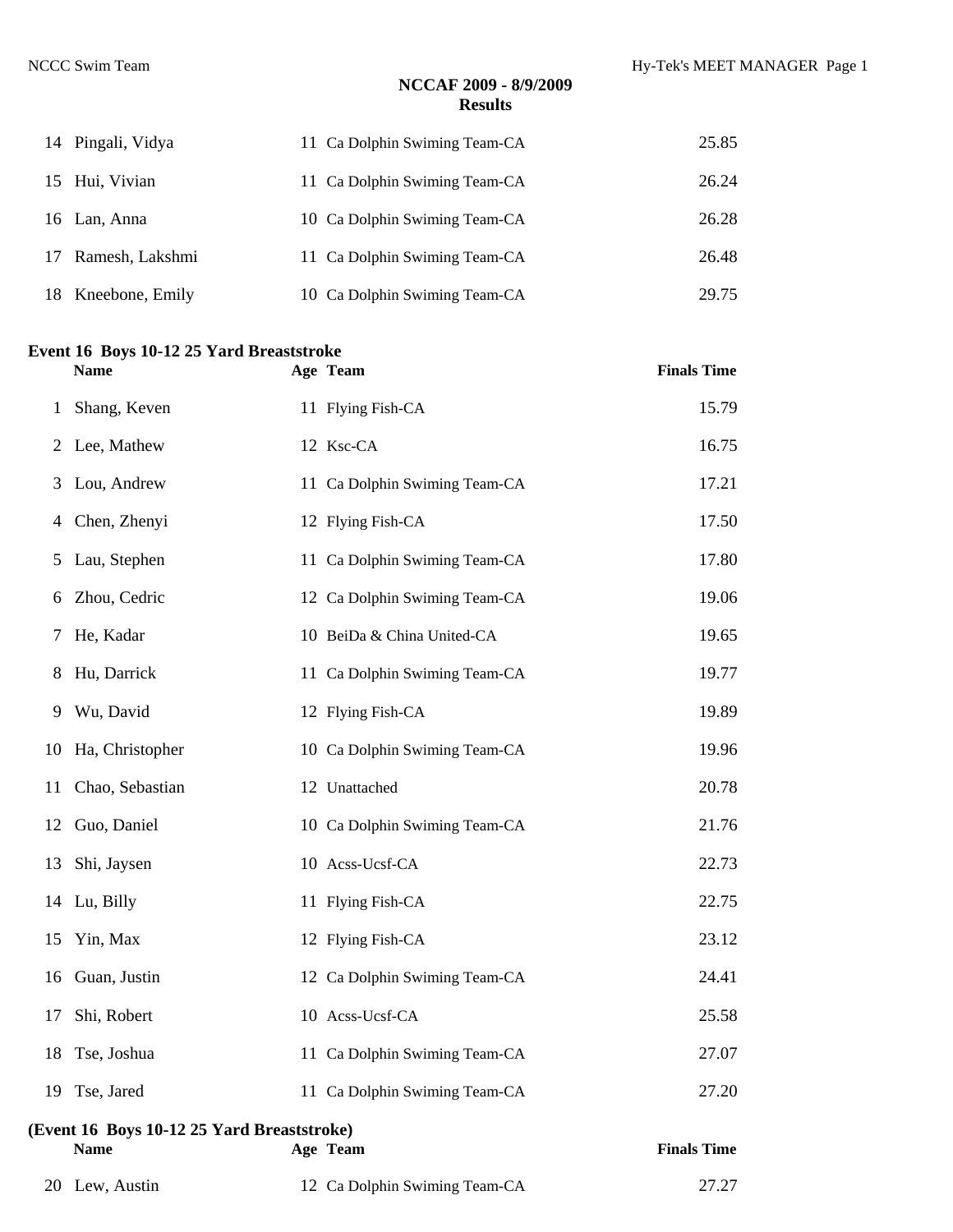| 21 Le, Justin      | 11 Ca Dolphin Swiming Team-CA | 29.06 |
|--------------------|-------------------------------|-------|
| 22 Badyal, Saksham | 10 Ca Dolphin Swiming Team-CA | 35.09 |

# **Event 17 Girls 13-15 50 Yard Breaststroke**

| ststroke |                    |
|----------|--------------------|
| Age Team | <b>Finals Time</b> |

|   | 1 Chang, Jennifer | 14 BeiDa & China United-CA    | 33.99 |
|---|-------------------|-------------------------------|-------|
| 2 | Ha, Caitlin       | 13 Ca Dolphin Swiming Team-CA | 36.83 |
| 3 | Chen, Natalie     | 14 Ca Dolphin Swiming Team-CA | 36.97 |
| 4 | Zhang, Catherine  | 14 BeiDa & China United-CA    | 38.16 |
| 5 | sun, Justine      | 13 Ca Dolphin Swiming Team-CA | 38.81 |
| 6 | Ha, Alina         | 13 BeiDa & China United-CA    | 40.13 |
|   | 7 Liu, Tiffany    | 13 Ca Dolphin Swiming Team-CA | 42.22 |
| 8 | Liu, Whitney      | 13 Ca Dolphin Swiming Team-CA | 42.35 |
| 9 | Chan, Catherine   | 13 Ca Dolphin Swiming Team-CA | 49.62 |

# **Event 18 Boys 13-15 50 Yard Breaststroke**

**Name Age Team Finals Time** 

| $\mathbf{1}$ | Guo, Andy         | 13 Flying Fish-CA             | 30.03 |
|--------------|-------------------|-------------------------------|-------|
|              | 2 Miao, Albert    | 14 BeiDa & China United-CA    | 32.94 |
| 3            | Chao, Steven      | 13 Unattached                 | 33.52 |
| 4            | lau, Anthony      | 14 Ca Dolphin Swiming Team-CA | 33.72 |
|              | 5 Hoang, Hai-kinh | 14 Ca Dolphin Swiming Team-CA | 34.78 |
| 6            | Jiang, yu         | 14 Flying Fish-CA             | 35.77 |
| 7            | Yu, Chris         | 13 Ca Dolphin Swiming Team-CA | 35.82 |
| 8            | Peng, Allen       | 14 Ca Dolphin Swiming Team-CA | 36.15 |
| 9            | Zhou, David       | 13 Ca Dolphin Swiming Team-CA | 38.62 |
|              | 10 Wang, Andy     | 13 Ca Dolphin Swiming Team-CA | 39.35 |
|              | 11 Yang, Shawn    | 14 BeiDa & China United-CA    | 42.17 |
|              | 12 Yang, Jesse    | 15 Acss-Ucsf-CA               | 48.13 |

#### **Event 20 Boys 16-19 50 Yard Breaststroke**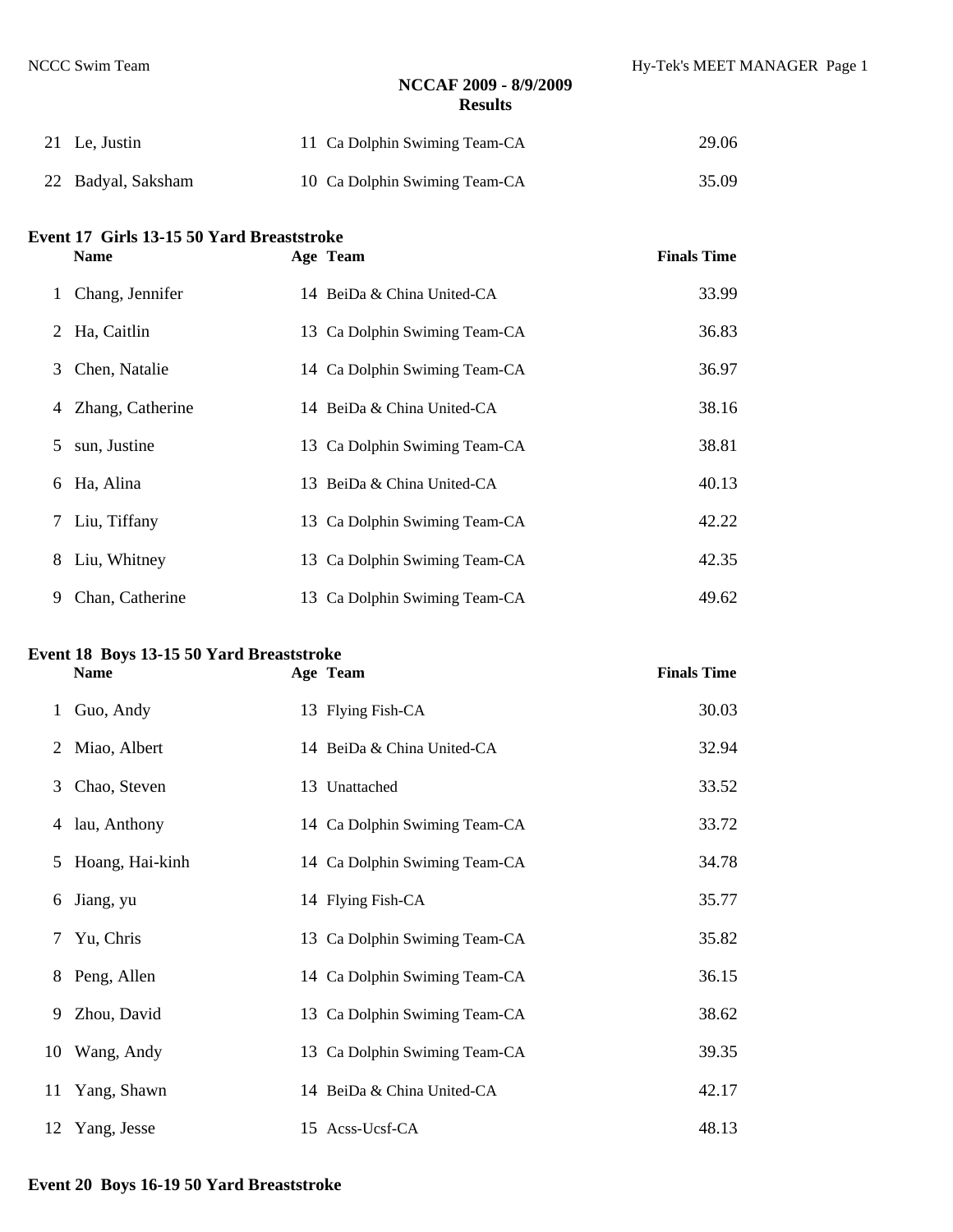### **NCCAF 2009 - 8/9/2009 Results Name Age Team Finals Time**  Dinh, Steven 17 Ucls-CA 29.07 **Event 21 Girls 6 & Under 25 Yard Backstroke Name Age Team Finals Time**  1 **Ruedger, Nicole** 6 Ge Dolphin Swiming Team  $C_A$  28.11

|    | 1 Rueuger, Nicole   | 0 Ca Dolphin Swiming Team-CA | 20.II |
|----|---------------------|------------------------------|-------|
|    | 2 Li, Ivy           | 6 Unattached                 | 30.59 |
|    | 3 Ouyang, Elizabeth | 6 Acss-Ucsf-CA               | 33.16 |
|    | 4 He, Stella        | 6 Ca Dolphin Swiming Team-CA | 33.47 |
|    | 5 Lau, Anita        | 6 Ca Dolphin Swiming Team-CA | 34.27 |
|    | 6 Li, Claire        | 6 Ca Dolphin Swiming Team-CA | 34.87 |
| 7  | Wang, Emily         | 6 Ca Dolphin Swiming Team-CA | 37.46 |
| 8  | Gittoes, Lily       | 6 Flying Fish-CA             | 37.56 |
| 9. | Wang, Philia        | 6 Ca Dolphin Swiming Team-CA | 39.24 |
|    | 10 Chao, Emily      | 5 Unattached                 | 39.31 |
|    | 11 Wnag, Adrienne   | 5 Ca Dolphin Swiming Team-CA | 41.91 |
| 12 | Gittoes, Victoria   | 5 Flying Fish-CA             | 43.06 |
|    | 13 zhu, Helen       | 6 Ca Dolphin Swiming Team-CA | 46.47 |
|    | 14 Lu, Maggie       | 6 Acss-Ucsf-CA               | 47.57 |

#### **Event 22 Boys 6 & Under 25 Yard Backstroke**

|    | <b>Name</b>       | Age Team                     | <b>Finals Time</b> |
|----|-------------------|------------------------------|--------------------|
|    | 1 Wang, Andrew    | 6 Unattached                 | 23.13              |
|    | 2 Ye, Cynric      | 6 Ca Dolphin Swiming Team-CA | 26.99              |
|    | 3 Nguywn, Phillip | 6 Ca Dolphin Swiming Team-CA | 28.72              |
|    | 4 Soong, Jonah    | 6 Daca-CA                    | 30.84              |
|    | 5 Lu, Andy        | 6 Flying Fish-CA             | 31.12              |
|    | 6 Ong, Nathan     | 6 TreeView-CA                | 31.69              |
|    | 7 Tian, Alvin     | 6 BeiDa & China United-CA    | 32.94              |
|    | 8 Lee, Victor     | 6 Ca Dolphin Swiming Team-CA | 40.50              |
| 9. | Chou, Christopher | 6 Ca Dolphin Swiming Team-CA | 44.48              |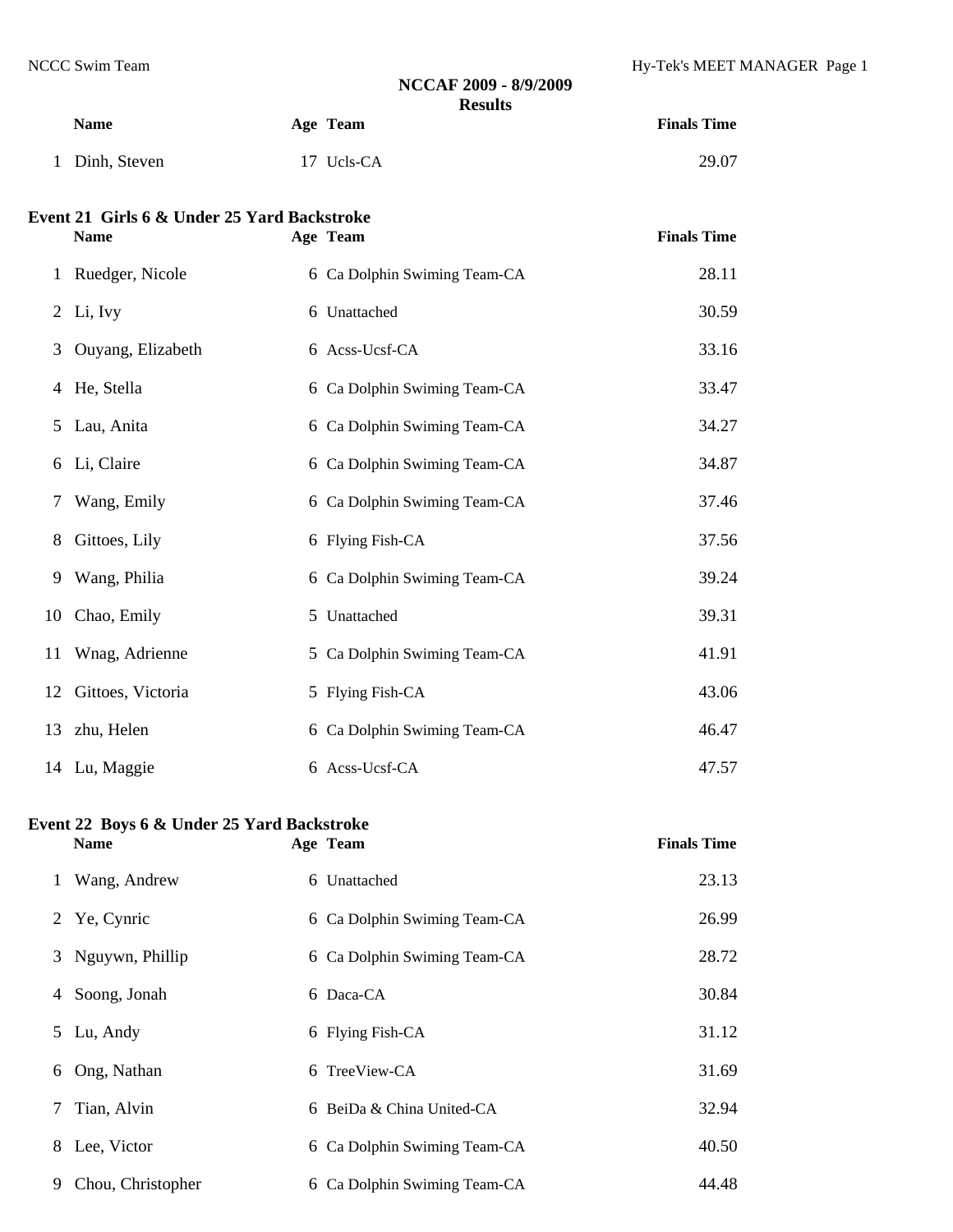| 10 Shi, Jarren | 6 Acss-Ucsf-CA   | 45.54 |
|----------------|------------------|-------|
| 11 Zhang, Alex | 5 Flying Fish-CA | 54.00 |

#### **Event 23 Girls 7-9 25 Yard Backstroke**

|    | <b>Name</b>           | Age Team                     | <b>Finals Time</b> |
|----|-----------------------|------------------------------|--------------------|
| 1  | Wang, Vivian          | 8 Unattached                 | 17.15              |
| 2  | Chu, Jess             | 7 Unattached                 | 19.94              |
| 3  | Fu, Brianna           | 9 Scsc-CA                    | 20.20              |
| 4  | Raghuraman, Keerthana | 8 Ca Dolphin Swiming Team-CA | 21.00              |
| 5  | Acosta, Arielle       | 9 Ca Dolphin Swiming Team-CA | 23.14              |
| 6  | Luo, Audrey           | 7 Flying Fish-CA             | 23.50              |
| 7  | Feng, Carly           | 8 Flying Fish-CA             | 23.83              |
| 8  | Huang, Angela         | 8 Acss-Ucsf-CA               | 24.16              |
| 9  | Torres, Jannae        | 9 Ca Dolphin Swiming Team-CA | 26.41              |
| 10 | Cai, Elaine           | 7 Ca Dolphin Swiming Team-CA | 27.54              |
|    | 11 Wong, Andrea       | 8 Unattached                 | 27.64              |
|    | 12 wan, Christine     | 8 Ca Dolphin Swiming Team-CA | 29.47              |
|    | 13 Yu, Jessica        | 9 Ca Dolphin Swiming Team-CA | 30.44              |
|    | 14 Kneebone, Abby     | 8 Ca Dolphin Swiming Team-CA | 30.54              |
|    | 15 li, Eileen         | 7 Ca Dolphin Swiming Team-CA | 33.83              |

### **Event 24 Boys 7-9 25 Yard Backstroke**

| Name | Age Team | <b>Finals Time</b> |
|------|----------|--------------------|

| Cui, Kevin           | Ca Dolphin Swiming Team-CA<br>9. | 16.55 |
|----------------------|----------------------------------|-------|
| Fang, Kevin<br>2     | 8 Ca Dolphin Swiming Team-CA     | 18.34 |
| Zhou, Alexander<br>3 | 9 Ca Dolphin Swiming Team-CA     | 19.40 |
| Li, Darin<br>4       | BeiDa & China United-CA<br>9     | 19.50 |
| Tian, Jeffrey<br>5   | BeiDa & China United-CA<br>8.    | 19.79 |
| Zhou. Nathan<br>6    | Ca Dolphin Swiming Team-CA<br>8. | 19.97 |
| Zhou, Jasper         | Unattached                       | 21.07 |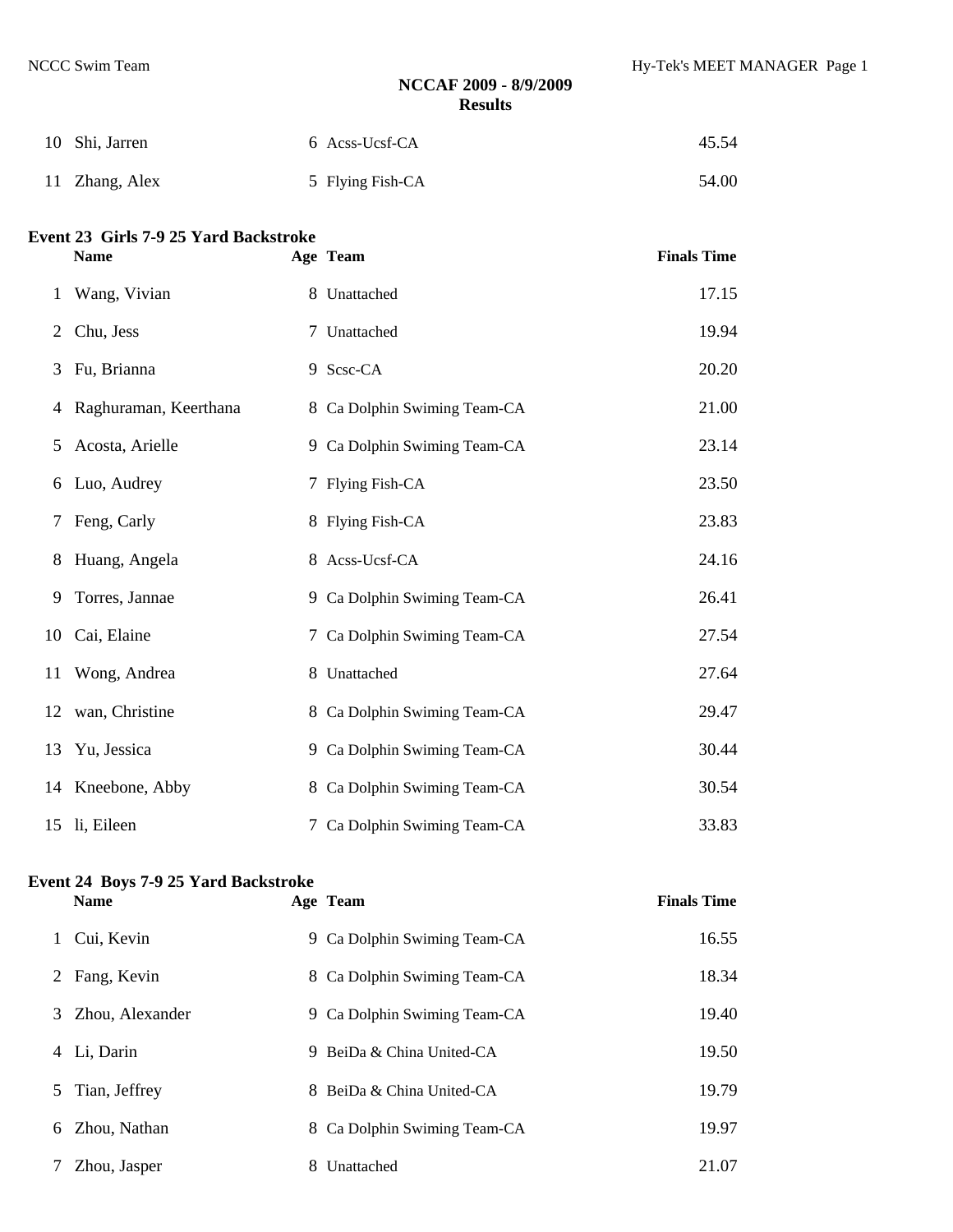|   |                         | NCCAF 2009 - 8/9/2009<br><b>Results</b> |       |
|---|-------------------------|-----------------------------------------|-------|
|   | 8 Lin, Kevin            | 7 Acss-Ucsf-CA                          | 21.23 |
| 9 | Hu, Denton              | 9 Ca Dolphin Swiming Team-CA            | 21.96 |
|   | 10 Lau, Clayton         | 9 Ca Dolphin Swiming Team-CA            | 23.63 |
|   | 11 Ren, Joshua          | 9 Acss-Ucsf-CA                          | 25.81 |
|   | 12 Mansfield, Michael   | 7 Ca Dolphin Swiming Team-CA            | 27.88 |
|   | 13 Tang, Michael        | 7 Ca Dolphin Swiming Team-CA            | 30.53 |
|   | 14 Parameswaran, Pranau | 9 Ca Dolphin Swiming Team-CA            | 30.71 |

### **Event 25 Girls 10-12 25 Yard Backstroke**

| <b>Name</b>      | Age Team                      | <b>Finals Time</b> |
|------------------|-------------------------------|--------------------|
| Cui, Katherine   | 12 Ca Dolphin Swiming Team-CA | 15.79              |
| 2 Jiang, Melissa | 12 Unattached                 | 16.18              |
| 3 Hee, Jena      | 11 Ca Dolphin Swiming Team-CA | 16.78              |

### **(Event 25 Girls 10-12 25 Yard Backstroke)**

|    | <b>Name</b>          | Age Team                      | <b>Finals Time</b> |
|----|----------------------|-------------------------------|--------------------|
| 4  | Ha, Catherine        | 11 Ca Dolphin Swiming Team-CA | 17.03              |
| 5  | Ong, Sanmantha       | 10 TreeView-CA                | 17.08              |
| 6  | Acosta, Antoinette   | 11 Ca Dolphin Swiming Team-CA | 18.10              |
| 7  | Tran, Janet          | 10 Ca Dolphin Swiming Team-CA | 18.44              |
| 8  | Chiu, Michelle       | 10 Ca Dolphin Swiming Team-CA | 18.49              |
| 9  | Tang, Brittany       | 11 Unattached                 | 18.50              |
|    | 10 Yu, Jocelyne      | 10 Ca Dolphin Swiming Team-CA | 19.89              |
| 11 | Wang, Julia          | 10 TreeView-CA                | 19.92              |
|    | 12 Mansfield, Jordan | 10 Ca Dolphin Swiming Team-CA | 20.38              |
|    | 13 sun, Julia        | 11 Ca Dolphin Swiming Team-CA | 22.27              |
|    | 14 Li, Florrie       | 11 Flying Fish-CA             | 23.94              |
| 15 | Chisholm, Andrea     | 10 Ca Dolphin Swiming Team-CA | 27.22              |
|    | 16 Kneebone, Emily   | 10 Ca Dolphin Swiming Team-CA | 29.40              |

#### **Event 26 Boys 10-12 25 Yard Backstroke**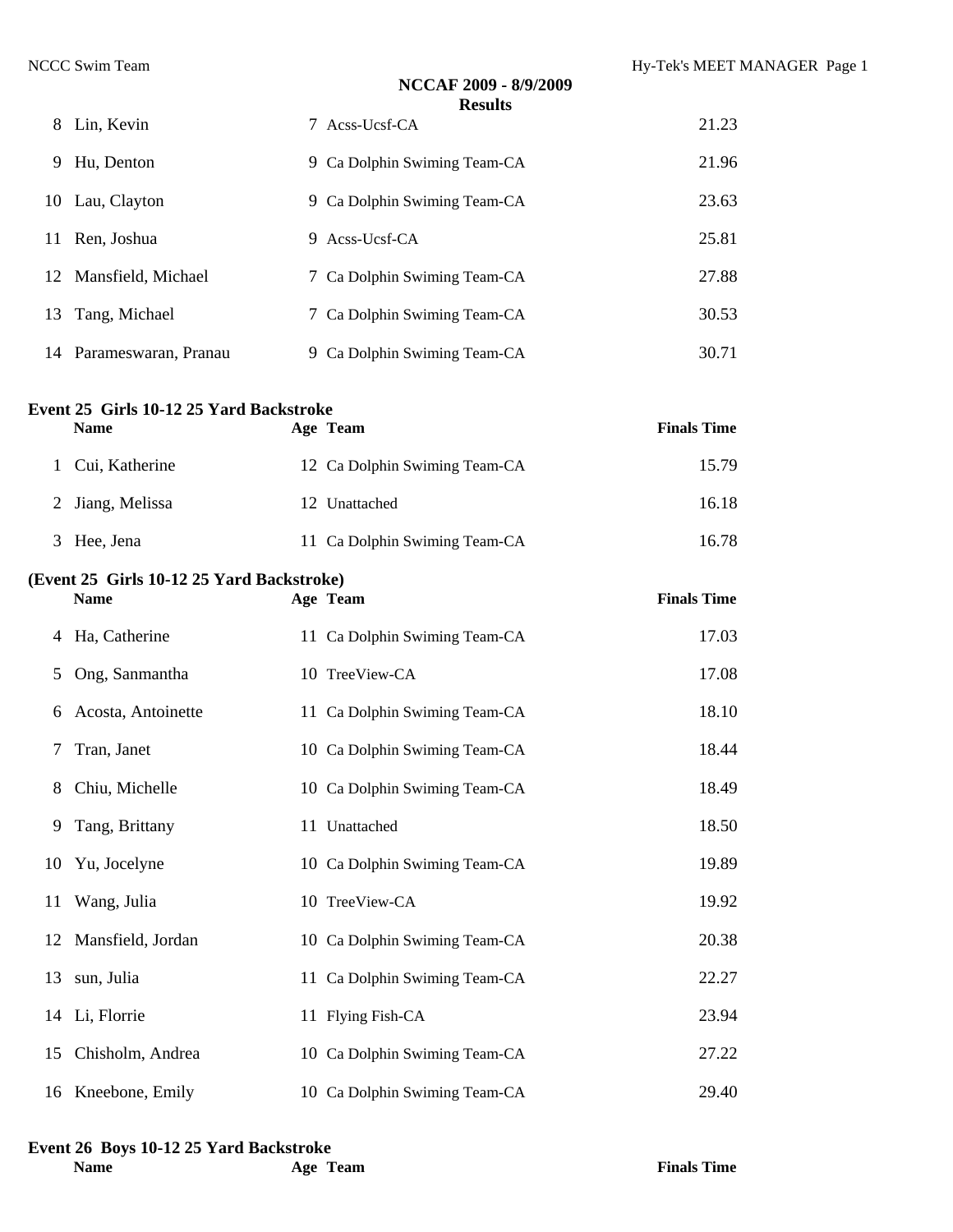|    |                    | NCCAF 2009 - 8/9/2009<br><b>Results</b> |       |
|----|--------------------|-----------------------------------------|-------|
| 1  | Lee, Mathew        | 12 Ksc-CA                               | 14.53 |
| 2  | Shang, Keven       | 11 Flying Fish-CA                       | 14.97 |
| 3  | Lau, Stephen       | 11 Ca Dolphin Swiming Team-CA           | 15.43 |
| 4  | Chen, Zhenyi       | 12 Flying Fish-CA                       | 15.47 |
| 5  | Cai, Nicholas      | 11 Flying Fish-CA                       | 16.40 |
| 6  | Lou, Andrew        | 11 Ca Dolphin Swiming Team-CA           | 16.41 |
| Ί  | He, Kadar          | 10 BeiDa & China United-CA              | 17.11 |
| 8  | Zhou, Cedric       | 12 Ca Dolphin Swiming Team-CA           | 17.30 |
| 9  | Zhao, Allan        | 10 Flying Fish-CA                       | 17.53 |
|    | 10 Ha, Christopher | 10 Ca Dolphin Swiming Team-CA           | 17.87 |
| 11 | Guo, Daniel        | 10 Ca Dolphin Swiming Team-CA           | 19.25 |
| 12 | Wu, David          | 12 Flying Fish-CA                       | 19.61 |
| 13 | Zhao, Ray          | 12 Flying Fish-CA                       | 20.37 |
|    | 14 Yang, Justin    | 11 Flying Fish-CA                       | 21.82 |
| 15 | Shi, Robert        | 10 Acss-Ucsf-CA                         | 22.12 |
| 16 | Shi, Jaysen        | 10 Acss-Ucsf-CA                         | 22.16 |
|    | 17 Badyal, Saksham | 10 Ca Dolphin Swiming Team-CA           | 32.50 |

#### **Event 27 Girls 13-15 50 Yard Backstroke**

|    | <b>Name</b>     | Age Team                      | <b>Finals Time</b> |
|----|-----------------|-------------------------------|--------------------|
|    | Chang, Jennifer | 14 BeiDa & China United-CA    | 32.06              |
| 2  | sun, Justine    | 13 Ca Dolphin Swiming Team-CA | 33.19              |
| 3  | Ha, Caitlin     | 13 Ca Dolphin Swiming Team-CA | 34.75              |
|    | 4 Liu, Whitney  | 13 Ca Dolphin Swiming Team-CA | 36.87              |
| 5. | Yu, Jesica      | 13 Ca Dolphin Swiming Team-CA | 37.19              |
|    | 6 Liu, Tiffany  | 13 Ca Dolphin Swiming Team-CA | 40.66              |
|    | Tuan, lo        | 14 Flying Fish-CA             | 43.31              |

#### **Event 28 Boys 13-15 50 Yard Backstroke**

| Name        | Age Team          | <b>Finals Time</b> |
|-------------|-------------------|--------------------|
| 1 Guo, Andy | 13 Flying Fish-CA | 28.12              |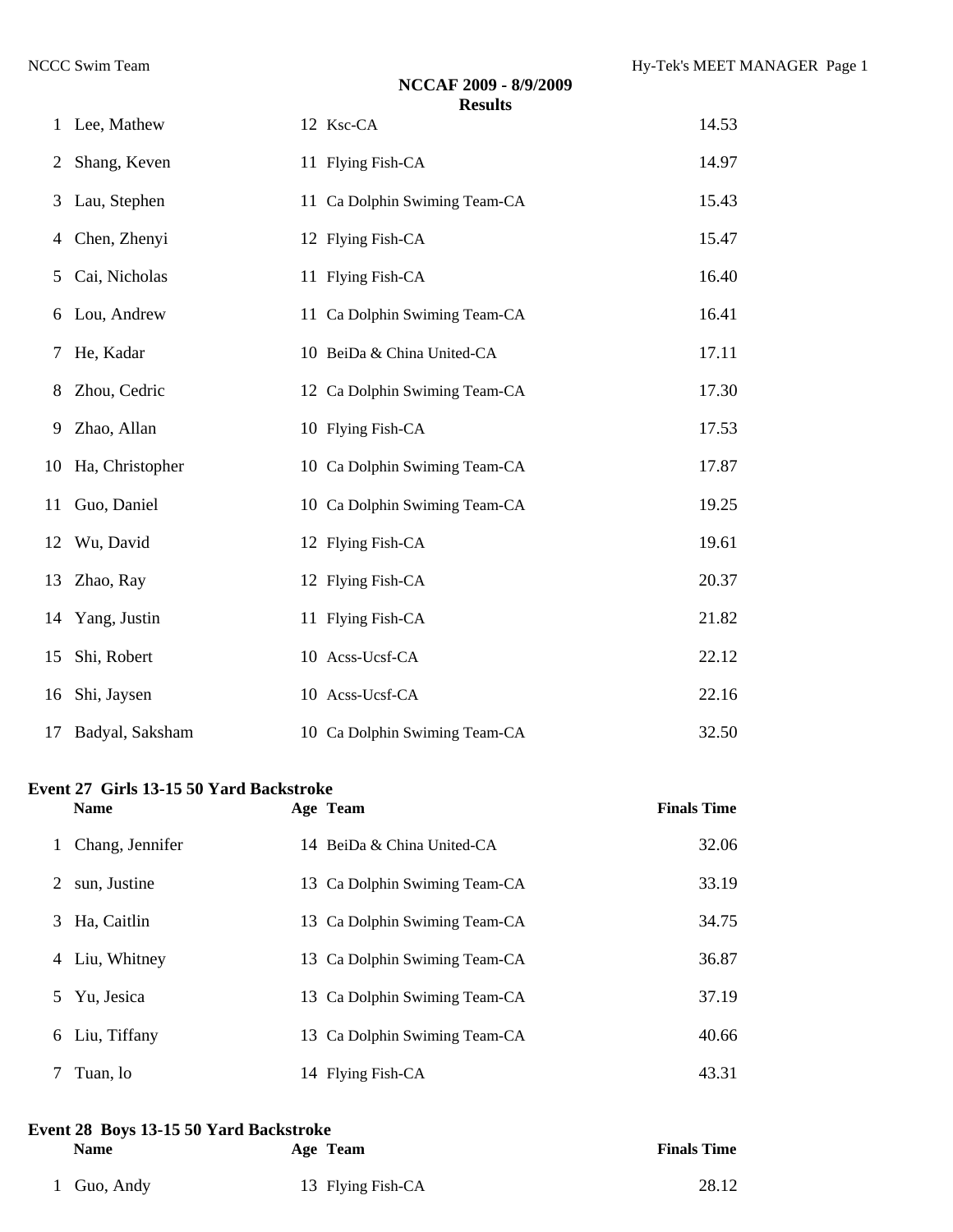|                | <b>Event 33 Girls 7-9 25 Yard Butterfly</b><br><b>Name</b> | Age Team                      | <b>Finals Time</b> |
|----------------|------------------------------------------------------------|-------------------------------|--------------------|
| 5              | Ong, Nathan                                                | 6 TreeView-CA                 | 32.77              |
| 4              | Tian, Alvin                                                | 6 BeiDa & China United-CA     | 30.18              |
| 3              | Ye, Cynric                                                 | 6 Ca Dolphin Swiming Team-CA  | 29.37              |
| 2              | Wang, Andrew                                               | 6 Unattached                  | 24.08              |
|                | Nguywn, Phillip                                            | 6 Ca Dolphin Swiming Team-CA  | 21.97              |
|                | Event 32 Boys 6 & Under 25 Yard Butterfly<br><b>Name</b>   | Age Team                      | <b>Finals Time</b> |
| 3              | Ruedger, Nicole                                            | 6 Ca Dolphin Swiming Team-CA  | 37.35              |
| 2              | Li, Claire                                                 | 6 Ca Dolphin Swiming Team-CA  | 36.90              |
| 1              | Xiao, Jamie                                                | 6 Unattached                  | 27.77              |
|                | Event 31 Girls 6 & Under 25 Yard Butterfly<br><b>Name</b>  | Age Team                      | <b>Finals Time</b> |
| 1              | Dinh, Steven                                               | 17 Ucls-CA                    | 29.75              |
|                | Event 30 Boys 16-19 50 Yard Backstroke<br><b>Name</b>      | Age Team                      | <b>Finals Time</b> |
| 8              | Wang, Andy                                                 | 13 Ca Dolphin Swiming Team-CA | 36.28              |
| 7              | Peng, Allen                                                | 14 Ca Dolphin Swiming Team-CA | 36.15              |
|                | (Event 28 Boys 13-15 50 Yard Backstroke)<br><b>Name</b>    | Age Team                      | <b>Finals Time</b> |
|                | 6 Zhang, Larry                                             | 13 Flying Fish-CA             | 34.84              |
| 5              | Hoang, Hai-kinh                                            | 14 Ca Dolphin Swiming Team-CA | 31.69              |
| 4              | lau, Anthony                                               | 14 Ca Dolphin Swiming Team-CA | 30.92              |
| 3              | Yu, Jason                                                  | 14 Ebat-CA                    | 29.62              |
| $\overline{2}$ | Miao, Albert                                               | 14 BeiDa & China United-CA    | 28.14              |

| 1 Wang, Vivian | 8 Unattached                 | 16.09 |
|----------------|------------------------------|-------|
| 2 Yu, Suri     | 8 Ca Dolphin Swiming Team-CA | 18.38 |
| 3 Fu, Brianna  | 9 Scsc-CA                    | 20.38 |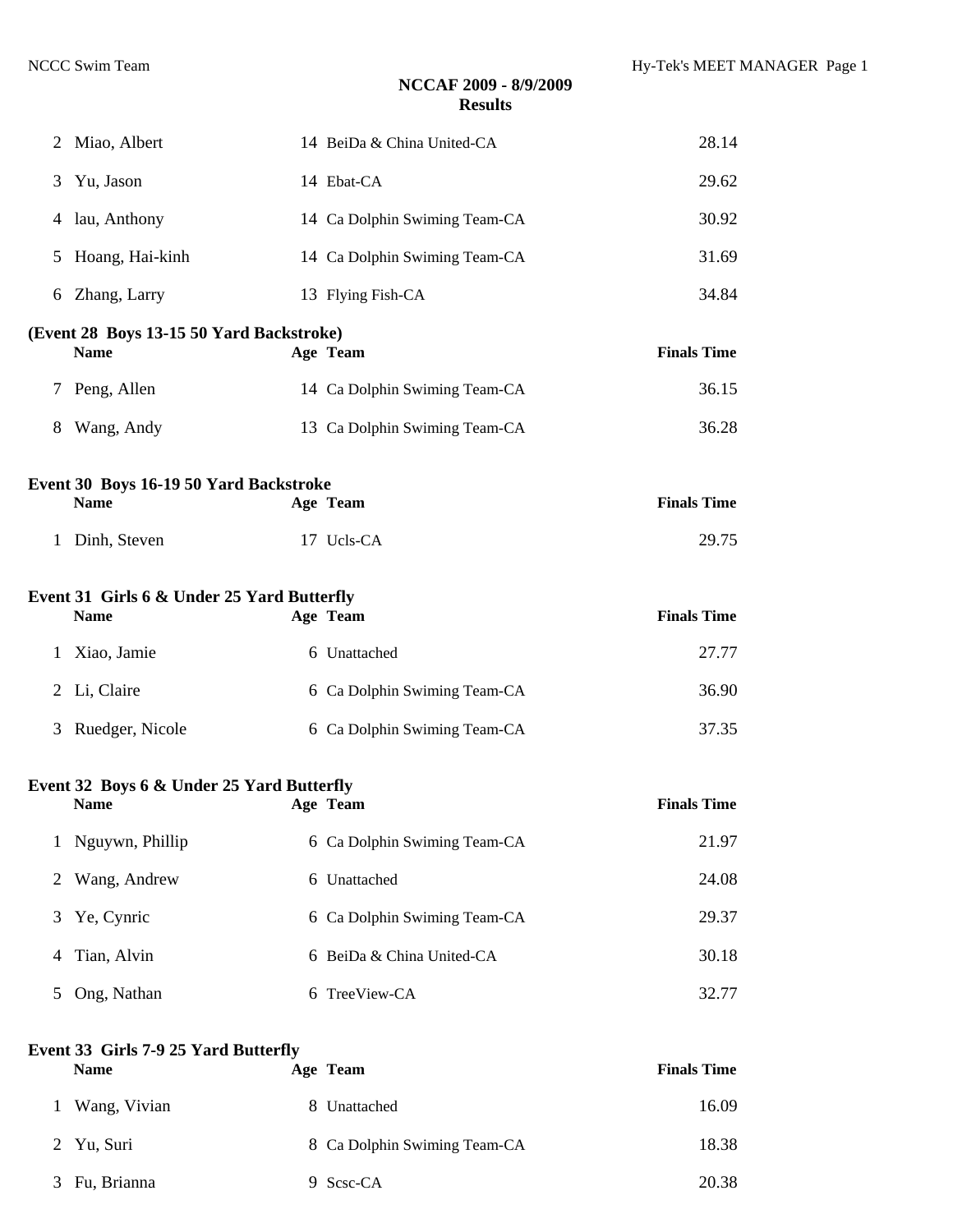|   | 4 Yu, Jessica           | 9 Flying Fish-CA             | 21.90 |
|---|-------------------------|------------------------------|-------|
|   | 5 Chu, Jess             | 7 Unattached                 | 21.91 |
|   | 6 Huang, Angela         | 8 Acss-Ucsf-CA               | 23.72 |
| 7 | Acosta, Arielle         | 9 Ca Dolphin Swiming Team-CA | 24.66 |
|   | 8 Feng, Carly           | 8 Flying Fish-CA             | 25.12 |
| 9 | Wong, Andrea            | 8 Unattached                 | 26.63 |
|   | 10 Chen, Cynthia        | 9 TreeView-CA                | 26.65 |
|   | 11 Xing, Sophia         | 7 Unattached                 | 27.62 |
|   | 12 Rangavajjhala, Divya | 8 Ca Dolphin Swiming Team-CA | 29.61 |

### **Event 34 Boys 7-9 25 Yard Butterfly**

|    | <b>Name</b>     | Age Team                     | <b>Finals Time</b> |
|----|-----------------|------------------------------|--------------------|
| 1  | Cui, Kevin      | 9 Ca Dolphin Swiming Team-CA | 14.85              |
| 2  | Wu, Eric        | 9 Ca Dolphin Swiming Team-CA | 17.87              |
| 3  | Tian, Jeffrey   | 8 BeiDa & China United-CA    | 18.16              |
| 4  | Zhou, Alexander | 9 Ca Dolphin Swiming Team-CA | 18.29              |
| 5  | Nguyen, Andrew  | 8 Ca Dolphin Swiming Team-CA | 19.19              |
| 6  | Zhou, Nathan    | 8 Ca Dolphin Swiming Team-CA | 19.51              |
| 7  | Wu, Jerry       | 9 Ca Dolphin Swiming Team-CA | 19.53              |
| 8  | Fu, Anthony     | 9 Scsc-CA                    | 20.21              |
| 9  | Lau, Clayton    | 9 Ca Dolphin Swiming Team-CA | 21.11              |
|    | 10 Hu, Denton   | 9 Ca Dolphin Swiming Team-CA | 21.83              |
| 11 | Tran, Matthew   | 9 Ca Dolphin Swiming Team-CA | 22.02              |
|    | 12 Zhu, Alex    | 8 Ca Dolphin Swiming Team-CA | 23.45              |
| 13 | Zhang, Michael  | 9 Flying Fish-CA             | 23.97              |
|    | 14 Chen, Alan   | 9 Ca Dolphin Swiming Team-CA | 25.09              |
|    | 15 wu, Alan     | 9 Ca Dolphin Swiming Team-CA | 25.85              |

#### **Event 35 Girls 10-12 25 Yard Butterfly**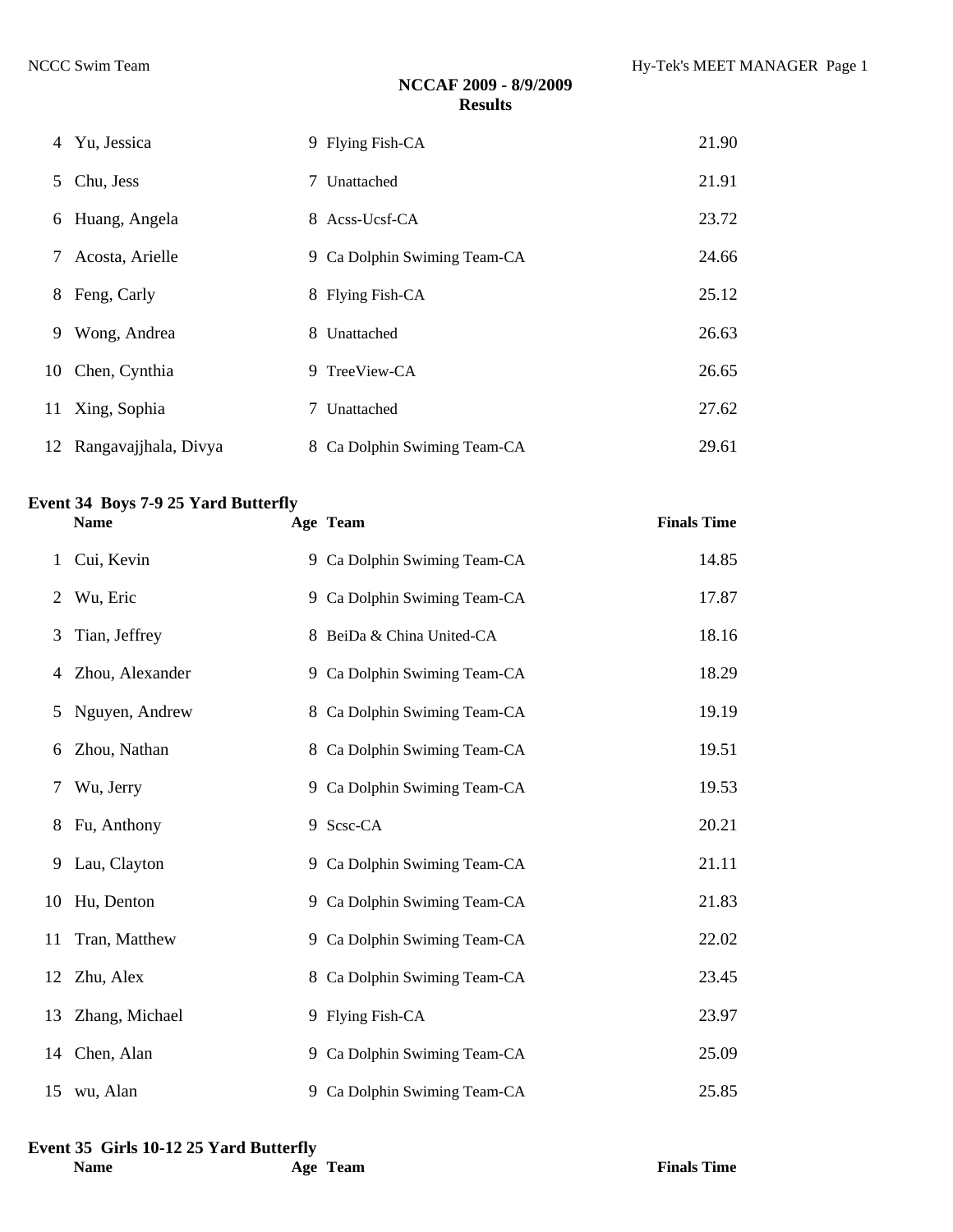|   |                    | NCCAF 2009 - 8/9/2009<br><b>Results</b> |       |
|---|--------------------|-----------------------------------------|-------|
| 1 | Cui, Katherine     | 12 Ca Dolphin Swiming Team-CA           | 14.68 |
| 2 | Ha, Catherine      | 11 Ca Dolphin Swiming Team-CA           | 15.32 |
| 3 | Shi, Karey         | 11 Unattached                           | 15.84 |
| 4 | Ong, Sanmantha     | 10 TreeView-CA                          | 16.25 |
|   | 5 Wang, Emily      | 11 Ca Dolphin Swiming Team-CA           | 16.64 |
| 6 | Acosta, Antoinette | 11 Ca Dolphin Swiming Team-CA           | 17.14 |
| 7 | Hee, Jena          | 11 Ca Dolphin Swiming Team-CA           | 17.50 |
|   | 8 Shi, Karen       | 12 Ucls-CA                              | 17.79 |
| 9 | Mansfield, Jordan  | 10 Ca Dolphin Swiming Team-CA           | 19.70 |
|   | 10 Wang, Cathy     | 11 Flying Fish-CA                       | 20.08 |
|   | 11 Chen, Jean      | 11 Ca Dolphin Swiming Team-CA           | 21.67 |
|   | 12 du, Angela      | 10 Flying Fish-CA                       | 21.85 |
|   | 13 Hu, Claire      | 10 Flying Fish-CA                       | 24.53 |
|   | 14 Li, Florrie     | 11 Flying Fish-CA                       | 25.56 |

#### **Event 36 Boys 10-12 25 Yard Butterfly**

|   | <b>Name</b>        | Age Team                      | <b>Finals Time</b> |
|---|--------------------|-------------------------------|--------------------|
|   | 1 Lau, Stephen     | 11 Ca Dolphin Swiming Team-CA | 13.19              |
|   | 2 Lee, Mathew      | 12 Ksc-CA                     | 13.25              |
| 3 | Shang, Keven       | 11 Flying Fish-CA             | 13.93              |
| 4 | Chen, Zhenyi       | 12 Flying Fish-CA             | 14.91              |
| 5 | Zhou, Cedric       | 12 Ca Dolphin Swiming Team-CA | 15.16              |
| 6 | Nguya, Khuong      | 12 Ca Dolphin Swiming Team-CA | 15.34              |
| 7 | Choi, Justin       | 12 Ca Dolphin Swiming Team-CA | 16.15              |
| 8 | Ha, Christopher    | 10 Ca Dolphin Swiming Team-CA | 17.13              |
| 9 | Wu, David          | 12 Flying Fish-CA             | 17.75              |
|   | 10 Le, Austen      | 11 Ca Dolphin Swiming Team-CA | 18.20              |
|   | 11 Lu, Billy       | 11 Flying Fish-CA             | 18.32              |
|   | 12 Zhang, Jonathan | 11 Flying Fish-CA             | 18.57              |
|   | 13 Zhao, Ray       | 12 Flying Fish-CA             | 19.23              |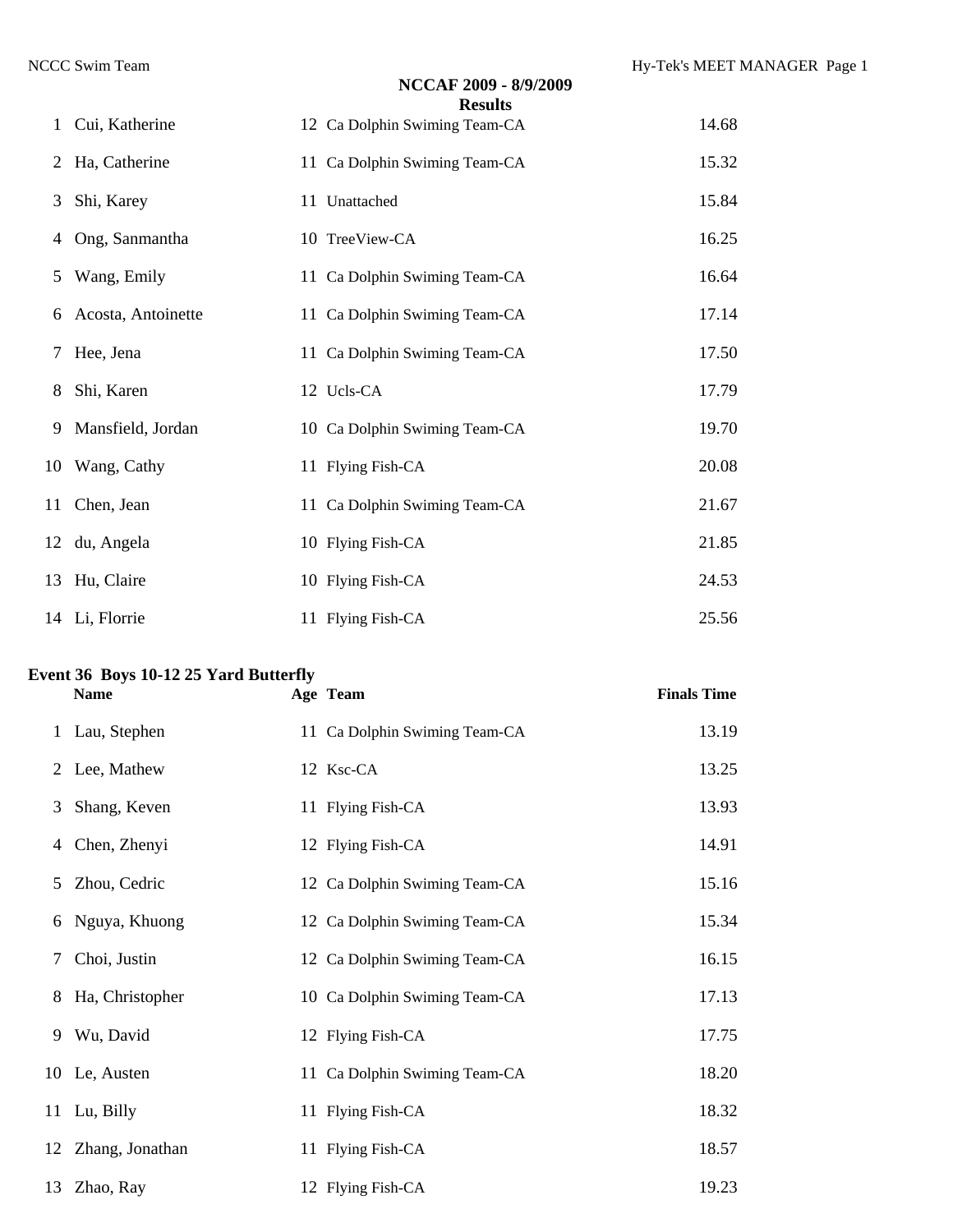|    | 14 Shek, Jeremy  | 11 Ca Dolphin Swiming Team-CA | 20.88 |
|----|------------------|-------------------------------|-------|
|    | 15 Chan, William | 11 Ca Dolphin Swiming Team-CA | 21.12 |
|    | 16 Hu, Darrick   | 11 Ca Dolphin Swiming Team-CA | 21.87 |
|    | 17 Le, Justin    | 11 Ca Dolphin Swiming Team-CA | 21.91 |
|    | 18 Shi, Robert   | 10 Acss-Ucsf-CA               | 23.60 |
| 19 | Chou, Eric       | 10 Ca Dolphin Swiming Team-CA | 25.73 |
| 20 | Wang, Alen       | 12 Ca Dolphin Swiming Team-CA | 27.50 |

#### **Event 37 Girls 13-15 50 Yard Butterfly**

|   | <b>Name</b>       |    | Age Team                      | <b>Finals Time</b> |
|---|-------------------|----|-------------------------------|--------------------|
|   | Zhang, Catherine  |    | 14 BeiDa & China United-CA    | 28.02              |
|   | 2 Chang, Jennifer |    | 14 BeiDa & China United-CA    | 30.00              |
|   | 3 Yuan, Charlotte |    | 13 mjs-CA                     | 31.42              |
| 4 | Ha, Alina         |    | 13 BeiDa & China United-CA    | 33.37              |
| 5 | sun, Justine      |    | 13 Ca Dolphin Swiming Team-CA | 34.09              |
|   | 6 Liu, Whitney    |    | 13 Ca Dolphin Swiming Team-CA | 34.68              |
|   | Liu, Tiffany      | 13 | Ca Dolphin Swiming Team-CA    | 35.03              |

#### **Event 38 Boys 13-15 50 Yard Butterfly**

|    | <b>Name</b>                                            | Age Team                      | <b>Finals Time</b> |
|----|--------------------------------------------------------|-------------------------------|--------------------|
|    | Guo, Andy                                              | 13 Flying Fish-CA             | 25.84              |
|    | 2 Vuong, Kevin                                         | 15 BeiDa & China United-CA    | 28.49              |
|    | (Event 38 Boys 13-15 50 Yard Butterfly)<br><b>Name</b> | Age Team                      | <b>Finals Time</b> |
|    |                                                        |                               |                    |
| 3  | lau, Anthony                                           | 14 Ca Dolphin Swiming Team-CA | 28.71              |
| 4  | Guo, Hairuo                                            | 13 Ca Dolphin Swiming Team-CA | 28.97              |
| 5. | Hoang, Hai-kinh                                        | 14 Ca Dolphin Swiming Team-CA | 30.29              |
| 6  | Yu, Chris                                              | 13 Ca Dolphin Swiming Team-CA | 30.50              |
| 7  | Chao, Steven                                           | 13 Unattached                 | 30.74              |
| 8  | Aki, Dan                                               | 13 Ca Dolphin Swiming Team-CA | 30.88              |
| 9  | Yanagihara, ken                                        | 15 Unattached                 | 32.62              |
|    |                                                        |                               |                    |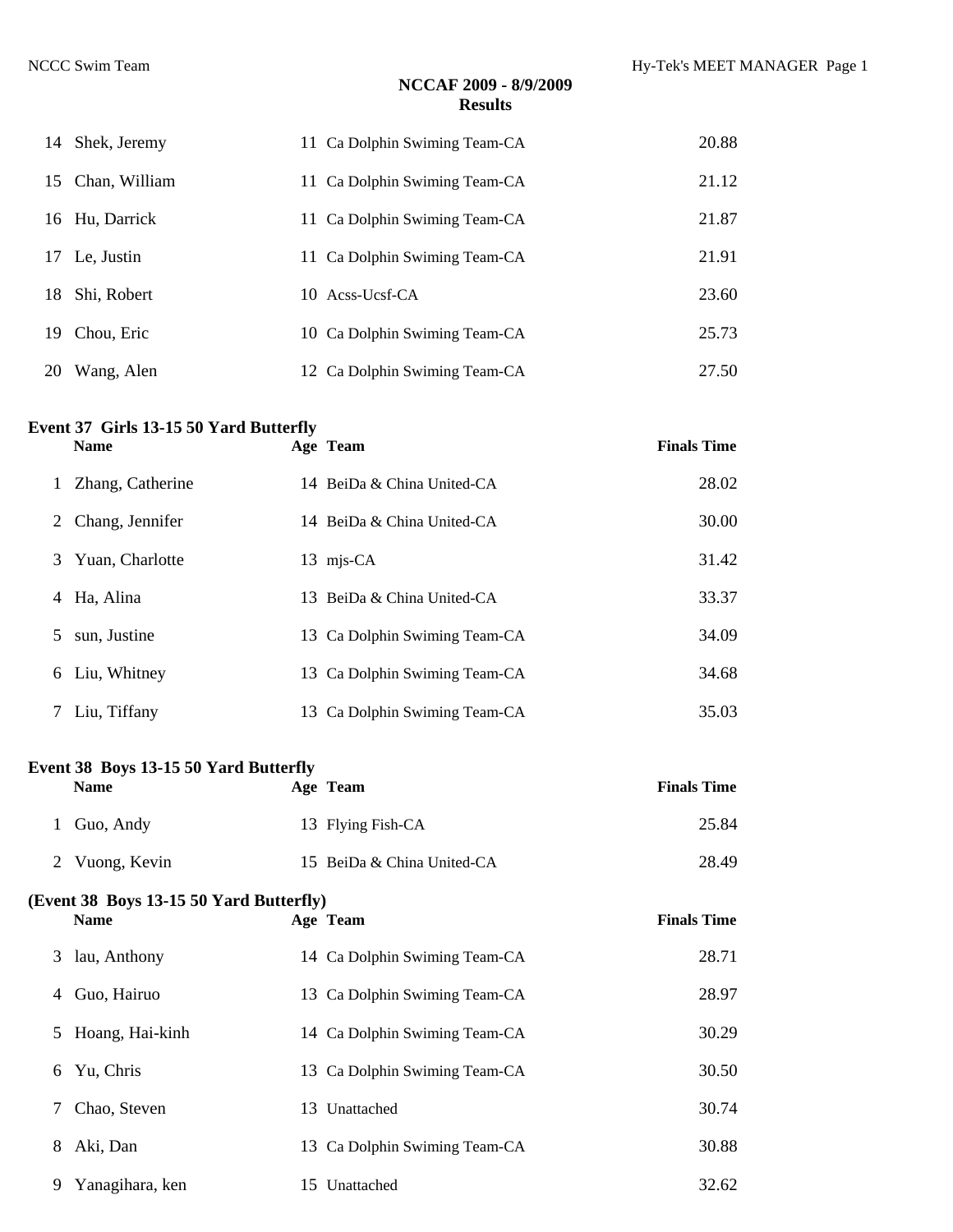| 10 Jiang, yu  | 14 Flying Fish-CA             | 34.22 |
|---------------|-------------------------------|-------|
| 11 Wang, Andy | 13 Ca Dolphin Swiming Team-CA | 35.72 |
|               |                               |       |

| Event 40 Boys 16-19 50 Yard Butterfly |            |                    |  |  |  |
|---------------------------------------|------------|--------------------|--|--|--|
| <b>Name</b>                           | Age Team   | <b>Finals Time</b> |  |  |  |
| 1 Shi, Alex                           | 16 Ucls-CA | 27.41              |  |  |  |
| 2 Dinh, Steven                        | 17 Ucls-CA | 27.59              |  |  |  |

## **Event 41 Girls 6 & Under 50 Yard Freestyle**

|   | <b>Name</b>    | Age Team                     | <b>Finals Time</b> |
|---|----------------|------------------------------|--------------------|
|   | 1 Li, Claire   | 6 Ca Dolphin Swiming Team-CA | 57.25              |
|   | 2 Chang, Cathy | 5 Valley Splash-CA           | 1:00.78            |
|   | 3 Pu, Karen    | 6 Ca Dolphin Swiming Team-CA | 1:02.48            |
|   | 4 Li, Ivy      | 6 Unattached                 | 1:02.77            |
| 5 | Gittoes, Lily  | 6 Flying Fish-CA             | 1:09.28            |
| 6 | Chao, Emily    | 5 Unattached                 | 1:22.93            |
| 7 | Wang, Emily    | 6 Ca Dolphin Swiming Team-CA | 1:25.63            |
|   | 8 He, Stella   | 6 Ca Dolphin Swiming Team-CA | 1:26.29            |
| 9 | Wnag, Adrienne | 5 Ca Dolphin Swiming Team-CA | 1:33.59            |
|   | 10 Lu, Maggie  | 6 Acss-Ucsf-CA               | 1:41.28            |

# **Event 42 Boys 6 & Under 50 Yard Freestyle**

|   | <b>Name</b>   | Age Team                     | <b>Finals Time</b> |
|---|---------------|------------------------------|--------------------|
|   | Ye, Cynric    | 6 Ca Dolphin Swiming Team-CA | 48.43              |
|   | 2 Tian, Alvin | 6 BeiDa & China United-CA    | 57.97              |
| 3 | Lu, Andy      | 6 Flying Fish-CA             | 1:01.00            |
| 4 | Soong, Jonah  | 6 Daca-CA                    | 1:09.47            |
|   | Lee, Victor   | 6 Ca Dolphin Swiming Team-CA | 1:26.78            |

| Event 43 Girls 7-9 50 Yard Freestyle |              |                    |  |  |  |  |
|--------------------------------------|--------------|--------------------|--|--|--|--|
| <b>Name</b>                          | Age Team     | <b>Finals Time</b> |  |  |  |  |
| 1 Wang, Vivian                       | 8 Unattached | 32.01              |  |  |  |  |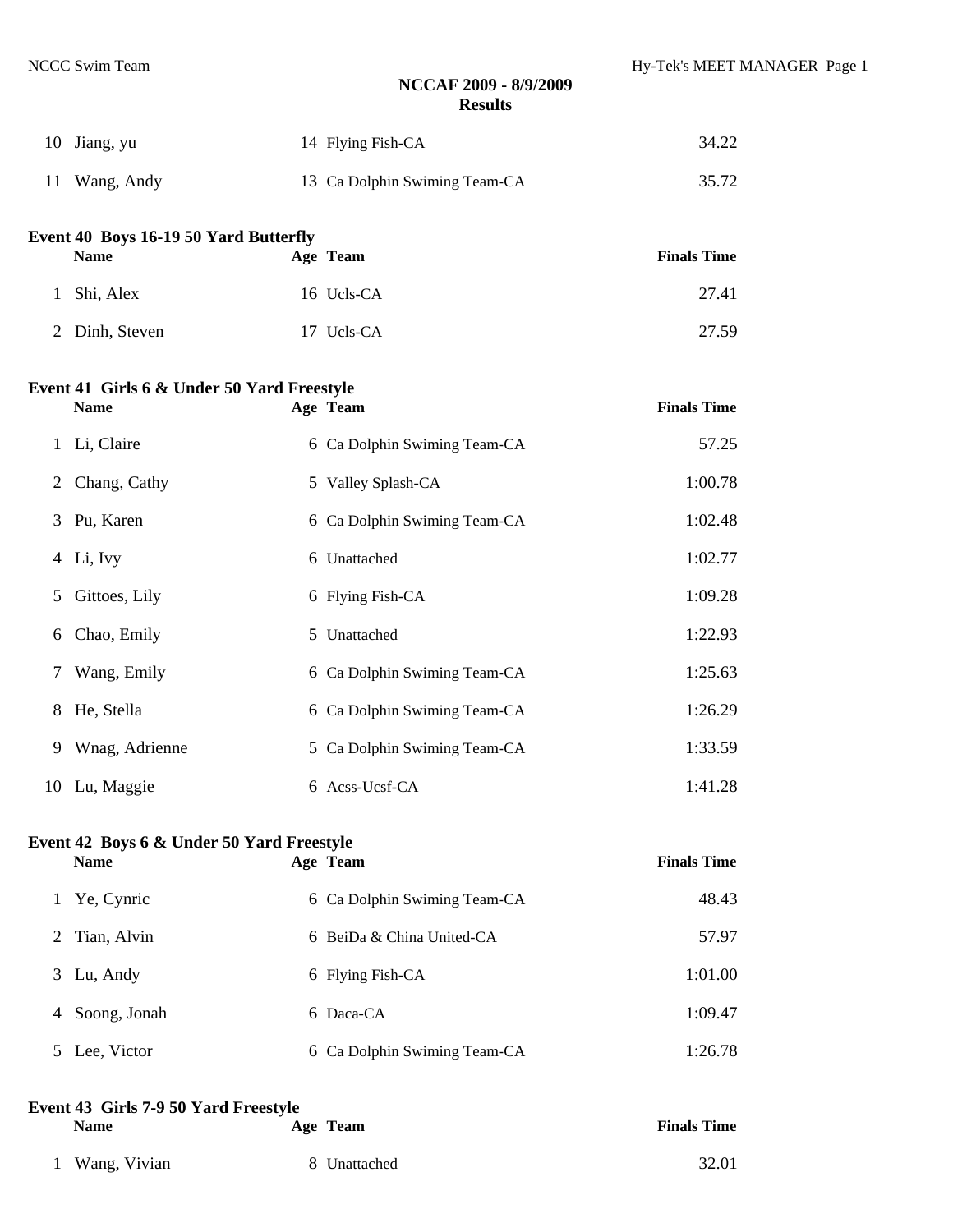|    |                                                           | <b>Results</b>               |                    |
|----|-----------------------------------------------------------|------------------------------|--------------------|
| 2  | Yu, Suri                                                  | 8 Ca Dolphin Swiming Team-CA | 35.35              |
| 3  | Fu, Brianna                                               | 9 Scsc-CA                    | 35.47              |
| 4  | Chu, Jess                                                 | 7 Unattached                 | 39.63              |
| 5  | Acosta, Arielle                                           | 9 Ca Dolphin Swiming Team-CA | 43.19              |
| 6  | Zheng, Rachel                                             | 9 Flying Fish-CA             | 43.69              |
| 7  | Wu, Amy                                                   | 7 Unattached                 | 44.30              |
| 8  | Huang, Angela                                             | 8 Acss-Ucsf-CA               | 44.41              |
| 9  | Torres, Jannae                                            | 9 Ca Dolphin Swiming Team-CA | 44.84              |
| 10 | Xing, Sophia                                              | 7 Unattached                 | 45.16              |
| 11 | Zheng, Kelly                                              | 8 Unattached                 | 45.53              |
| 12 | yi, Angela                                                | 8 Flying Fish-CA             | 45.98              |
| 13 | Murugesan, Chaurmathi                                     | 8 Ca Dolphin Swiming Team-CA | 46.12              |
| 14 | Cocking, Emily                                            | 8 Unattached                 | 47.35              |
| 15 | Wong, Andrea                                              | 8 Unattached                 | 51.70              |
|    |                                                           |                              |                    |
|    | (Event 43 Girls 7-9 50 Yard Freestyle)<br><b>Name</b>     | Age Team                     | <b>Finals Time</b> |
| 16 | Yu, Jessica                                               | 9 Ca Dolphin Swiming Team-CA | 55.44              |
| 17 | Kneebone, Abby                                            | 8 Ca Dolphin Swiming Team-CA | 59.93              |
|    | 18 li, Eileen                                             | 7 Ca Dolphin Swiming Team-CA | 1:07.66            |
|    | <b>Event 44 Boys 7-9 50 Yard Freestyle</b><br><b>Name</b> | Age Team                     | <b>Finals Time</b> |
| 1  | Cui, Kevin                                                | 9 Ca Dolphin Swiming Team-CA | 29.91              |
| 2  | Nguyen, Andrew                                            | 8 Ca Dolphin Swiming Team-CA | 36.18              |
| 3  | Zhou, Alexander                                           | 9 Ca Dolphin Swiming Team-CA | 36.84              |
| 4  | Zhou, Nathan                                              | 8 Ca Dolphin Swiming Team-CA | 37.88              |
| 5  | Tian, Jeffrey                                             | 8 BeiDa & China United-CA    | 38.00              |
| 6  | Li, Darin                                                 | 9 BeiDa & China United-CA    | 38.72              |
| Ί  | Chang, Kevin                                              | 9 Valley Splash-CA           | 39.22              |

**NCCAF 2009 - 8/9/2009**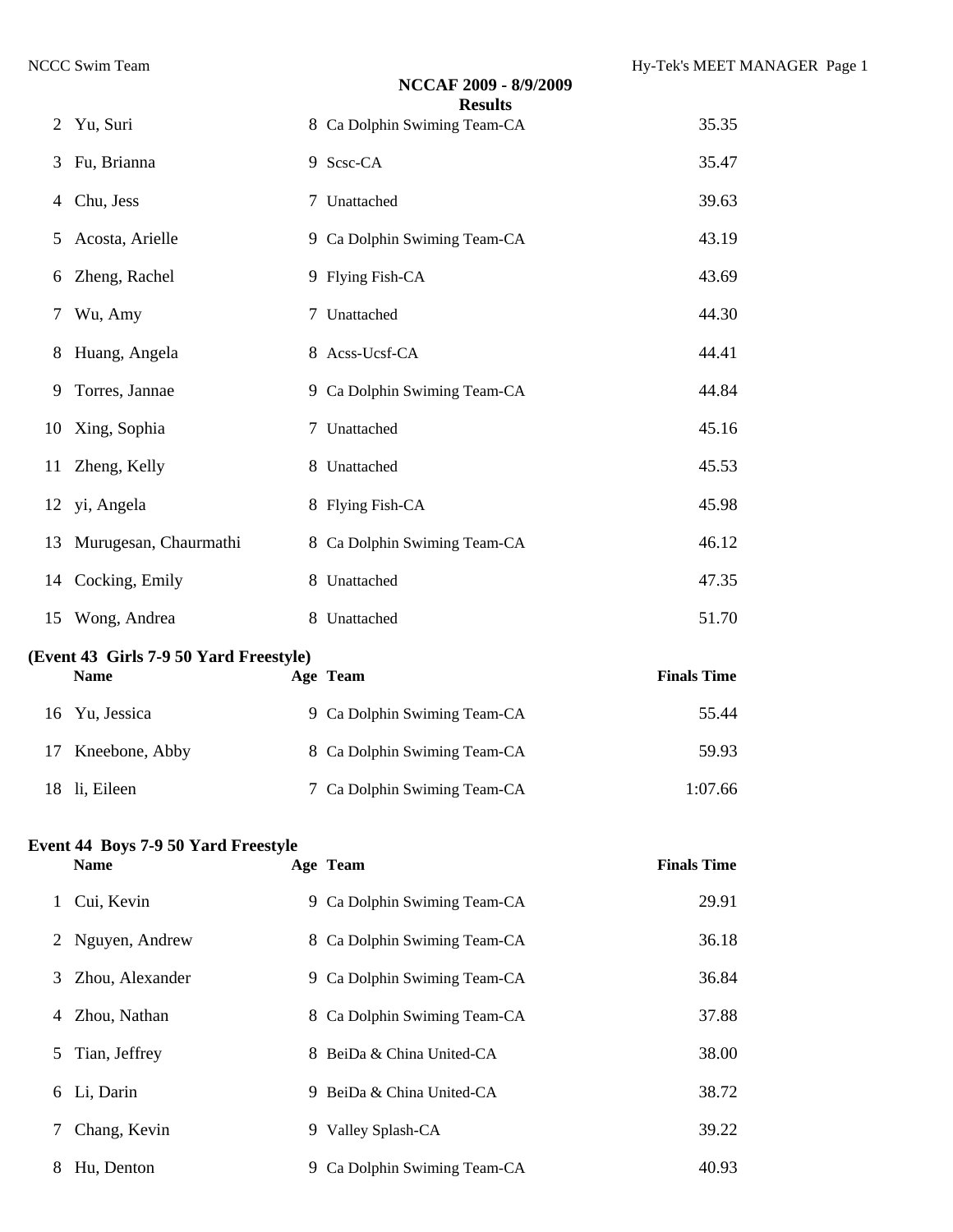**Finals Time** 

|    |                   | NCCAF 2009 - 8/9/2009        |         |
|----|-------------------|------------------------------|---------|
|    |                   | <b>Results</b>               |         |
|    | 9 Lau, Clayton    | 9 Ca Dolphin Swiming Team-CA | 41.28   |
|    | 10 Fu, Anthony    | 9 Scsc-CA                    | 42.00   |
|    | 11 Zhang, Derek   | 8 Unattached                 | 42.50   |
|    | 12 Zhang, Michael | 9 Flying Fish-CA             | 42.77   |
|    | 13 Tran, Matthew  | 9 Ca Dolphin Swiming Team-CA | 43.28   |
|    | 14 Zhu, Alex      | 8 Ca Dolphin Swiming Team-CA | 43.42   |
|    | 15 Jiang, Olivier | 8 Ca Dolphin Swiming Team-CA | 46.65   |
|    | 16 Fang, Kevin    | 8 Ca Dolphin Swiming Team-CA | 48.09   |
| 17 | Shek, Jonathan    | 8 Ca Dolphin Swiming Team-CA | 1:29.13 |

# **Event 45 Girls 10-12 50 Yard Freestyle**

| 1  | Yuan, Charlotte       | 12 Unattached                 | 29.02 |
|----|-----------------------|-------------------------------|-------|
| 2  | Ha, Catherine         | 11 Ca Dolphin Swiming Team-CA | 29.80 |
| 3  | Cui, Katherine        | 12 Ca Dolphin Swiming Team-CA | 30.01 |
| 4  | Shi, Karey            | 11 Unattached                 | 30.41 |
| 5  | Tran, Janet           | 10 Ca Dolphin Swiming Team-CA | 30.73 |
| 6  | Acosta, Antoinette    | 11 Ca Dolphin Swiming Team-CA | 30.88 |
| 7  | Shi, Karen            | 12 Ucls-CA                    | 32.07 |
| 8  | He, Cayley            | 12 BeiDa & China United-CA    | 32.22 |
| 9  | Wang, Emily           | 11 Ca Dolphin Swiming Team-CA | 32.46 |
| 10 | Tang, Brittany        | 11 Unattached                 | 32.72 |
| 11 | Wang, Julia           | 10 TreeView-CA                | 34.28 |
| 12 | Xu, Lynette           | 10 Ca Dolphin Swiming Team-CA | 34.75 |
| 13 | Chen, Jean            | 11 Ca Dolphin Swiming Team-CA | 36.80 |
|    | 14 sun, Julia         | 11 Ca Dolphin Swiming Team-CA | 37.00 |
|    | 15 Yu, Jocelyne       | 10 Ca Dolphin Swiming Team-CA | 38.09 |
| 16 | Tang, Shenlum         | 11 Flying Fish-CA             | 38.18 |
| 17 | Mansfield, Jordan     | 10 Ca Dolphin Swiming Team-CA | 41.34 |
|    | 18 Yanagihara, Kristi | 10 Ucls-CA                    | 42.98 |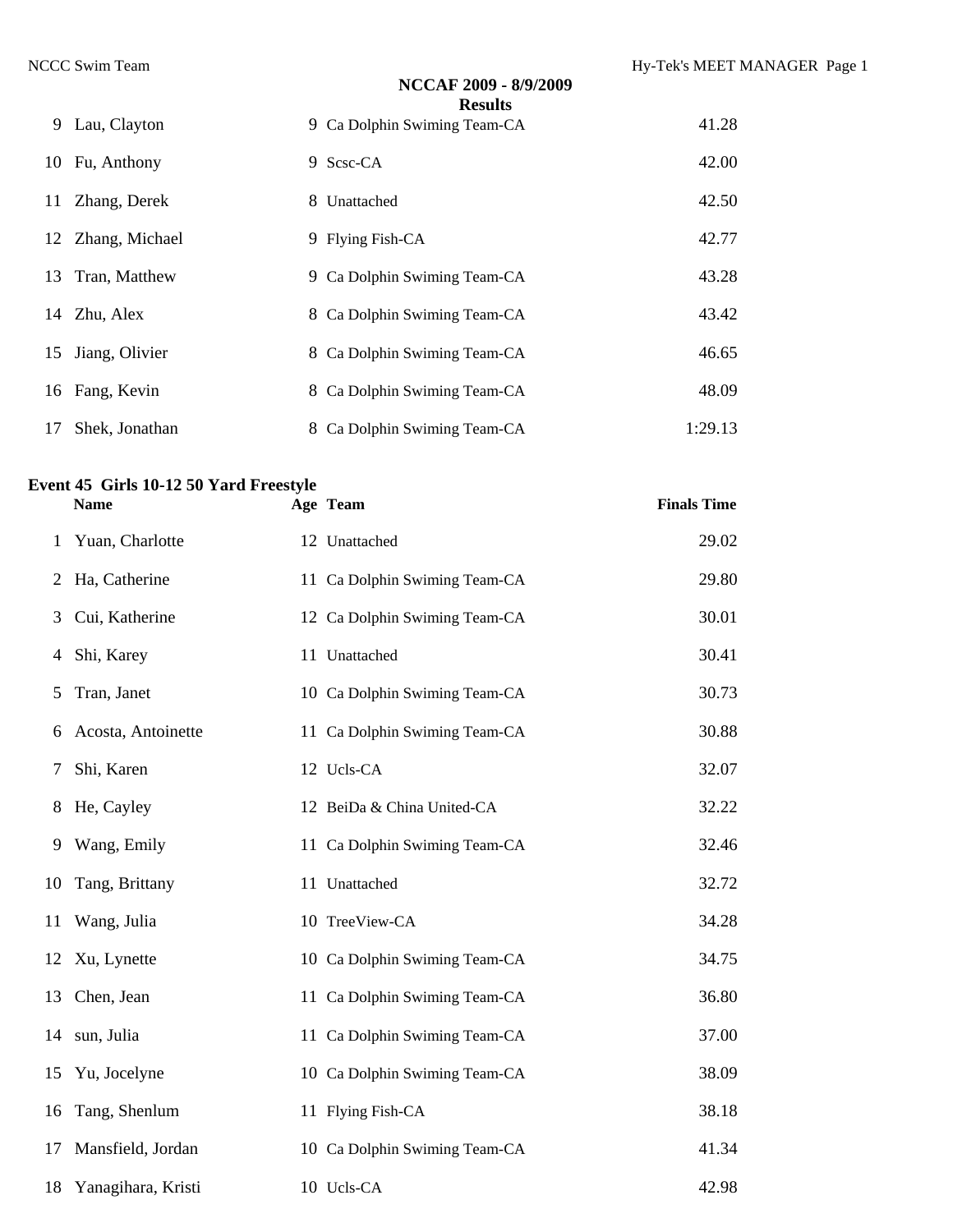| 19 Li, Florrie | 11 Flying Fish-CA | 45.65 |
|----------------|-------------------|-------|
| 20 du, Angela  | 10 Flying Fish-CA | 50.33 |

### **Event 46 Boys 10-12 50 Yard Freestyle**

| <b>Name</b>    | Age Team                      | <b>Finals Time</b> |
|----------------|-------------------------------|--------------------|
| 1 Chen, Zhenyi | 12 Flying Fish-CA             | 26.64              |
| 2 Shang, Keven | 11 Flying Fish-CA             | 27.56              |
| 3 Lau, Stephen | 11 Ca Dolphin Swiming Team-CA | 27.65              |

# **(Event 46 Boys 10-12 50 Yard Freestyle) Name Age Team Finals Time**  Nguya, Khuong 12 Ca Dolphin Swiming Team-CA 27.96 Lou, Andrew 11 Ca Dolphin Swiming Team-CA 29.00 Zhou, Cedric 12 Ca Dolphin Swiming Team-CA 29.02 Cai, Nicholas 11 Flying Fish-CA 30.11 Ha, Christopher 10 Ca Dolphin Swiming Team-CA 31.22 He, Kadar 10 BeiDa & China United-CA 31.64 Liu, Perry 12 Ca Dolphin Swiming Team-CA 32.59 11 Fan, Val 11 Unattached 33.40 Hu, Darrick 11 Ca Dolphin Swiming Team-CA 33.58 Choi, Justin 12 Ca Dolphin Swiming Team-CA 33.59 Zhang, Jonathan 11 Flying Fish-CA 34.06 Wu, David 12 Flying Fish-CA 35.31 Soong, Joshua 10 Daca-CA 35.93 Zhao, Allan 10 Flying Fish-CA 36.25 18 Zhao, Ray 12 Flying Fish-CA 37.85 Chao, Sebastian 12 Unattached 38.74 Le, Austen 11 Ca Dolphin Swiming Team-CA 40.28 Le, Justin 11 Ca Dolphin Swiming Team-CA 41.28

Aki, John 10 Ca Dolphin Swiming Team-CA 41.41

23 Chan, William 11 Ca Dolphin Swiming Team-CA 42.25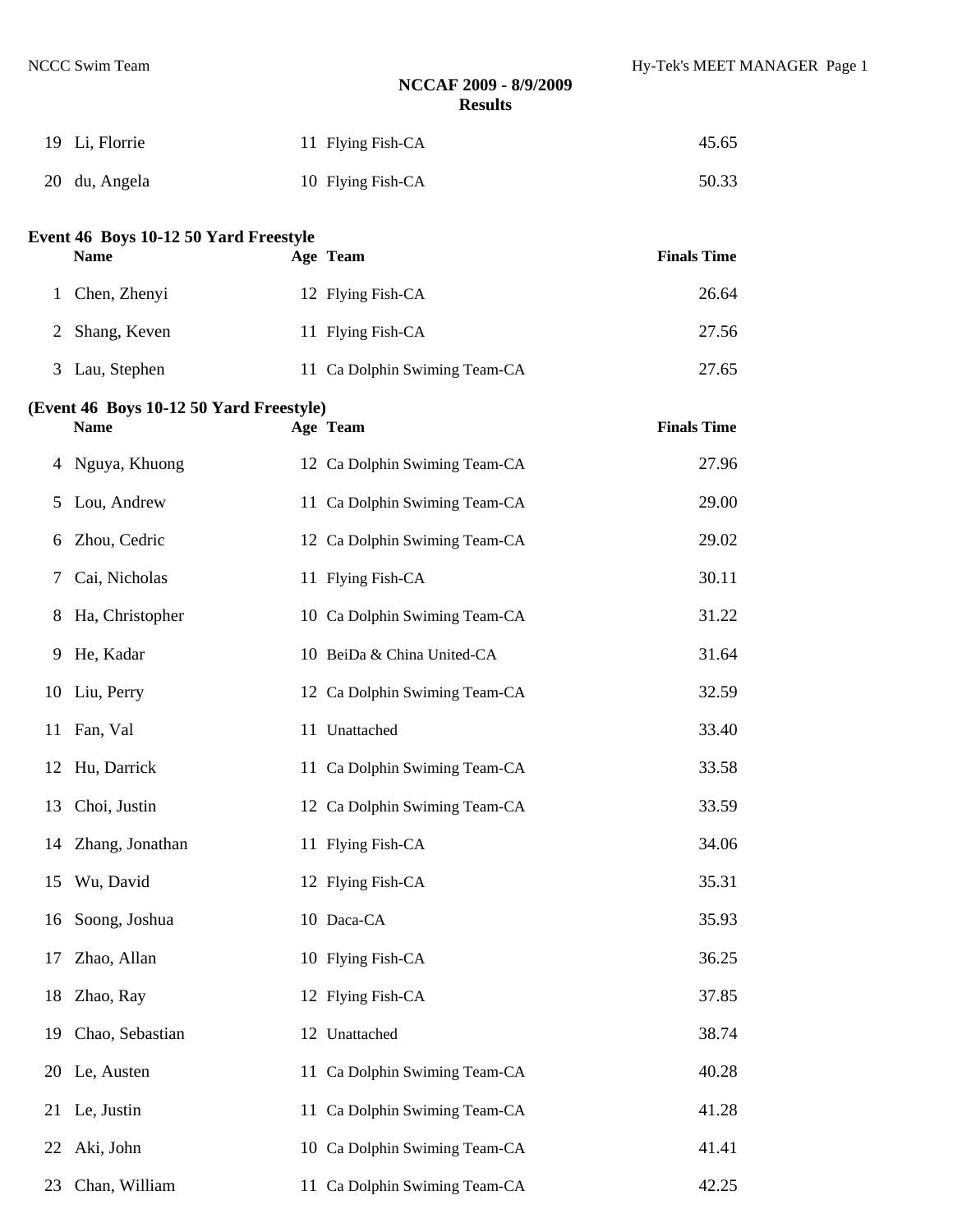|    | 24 Shek, Jeremy   | 11 Ca Dolphin Swiming Team-CA | 42.38 |
|----|-------------------|-------------------------------|-------|
|    | 25 Chang, William | 11 Flying Fish-CA             | 43.74 |
|    | 26 Yin, Max       | 12 Flying Fish-CA             | 44.06 |
| 27 | Shi, Robert       | 10 Acss-Ucsf-CA               | 44.09 |
|    | 28 Yang, Justin   | 11 Flying Fish-CA             | 45.81 |
| 29 | Wong, Matthew     | 10 Ca Dolphin Swiming Team-CA | 46.35 |
| 30 | Yin, Andrew       | 10 Flying Fish-CA             | 47.66 |
| 31 | Chou, Eric        | 10 Ca Dolphin Swiming Team-CA | 48.24 |

#### **Event 47 Girls 13-15 100 Yard Freestyle**

|              | <b>Name</b>        | Age Team                      | <b>Finals Time</b> |
|--------------|--------------------|-------------------------------|--------------------|
| $\mathbf{1}$ | Chang, Jennifer    | 14 BeiDa & China United-CA    | 58.42              |
|              | 2 Zhang, Catherine | 14 BeiDa & China United-CA    | 1:00.44            |
|              | 3 Chen, Natalie    | 14 Ca Dolphin Swiming Team-CA | 1:00.56            |
|              | 4 Ha, Caitlin      | 13 Ca Dolphin Swiming Team-CA | 1:02.93            |
|              | 5 sun, Justine     | 13 Ca Dolphin Swiming Team-CA | 1:05.97            |
|              | 6 Yu, Jesica       | 13 Ca Dolphin Swiming Team-CA | 1:06.19            |
| 7            | Ha, Alina          | 13 BeiDa & China United-CA    | 1:06.94            |
|              | 8 Liu, Whitney     | 13 Ca Dolphin Swiming Team-CA | 1:07.79            |
|              | 9 Liu, Tiffany     | 13 Ca Dolphin Swiming Team-CA | 1:09.67            |

### **Event 48 Boys 13-15 100 Yard Freestyle**

|               | <b>Name</b>       | Age Team                      | <b>Finals Time</b> |
|---------------|-------------------|-------------------------------|--------------------|
|               | Guo, Andy         | 13 Flying Fish-CA             | 53.31              |
|               | 2 Vuong, Kevin    | 15 BeiDa & China United-CA    | 54.30              |
| 3             | Yu, Jason         | 14 Ebat-CA                    | 57.24              |
| 4             | lau, Anthony      | 14 Ca Dolphin Swiming Team-CA | 57.49              |
|               | 5 Hoang, Hai-kinh | 14 Ca Dolphin Swiming Team-CA | 57.93              |
|               | 6 Yu, Chris       | 13 Ca Dolphin Swiming Team-CA | 58.89              |
| $\mathcal{L}$ | Chao, Steven      | 13 Unattached                 | 59.88              |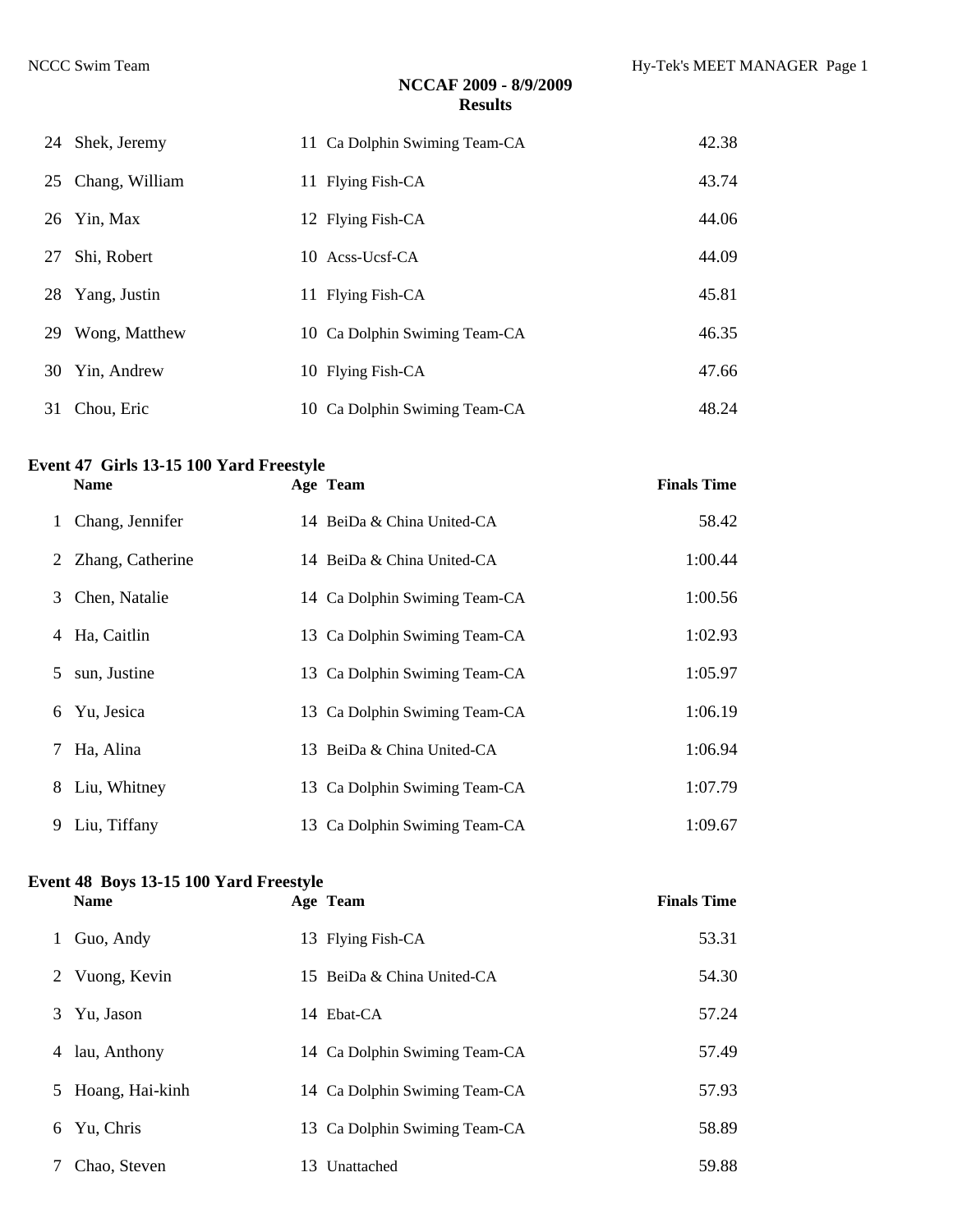| 8            | Guo, Hairuo                                                 | NCCAF 2009 - 8/9/2009<br><b>Results</b><br>13 Ca Dolphin Swiming Team-CA | 1:00.44            |  |
|--------------|-------------------------------------------------------------|--------------------------------------------------------------------------|--------------------|--|
|              |                                                             |                                                                          |                    |  |
| 9            | Acosta, Arron                                               | 15 Ucls-CA                                                               | 1:01.80            |  |
|              | (Event 48 Boys 13-15 100 Yard Freestyle)<br><b>Name</b>     | Age Team                                                                 | <b>Finals Time</b> |  |
| 10           | Yanagihara, ken                                             | 15 Unattached                                                            | 1:03.47            |  |
| 11           | Miao, Albert                                                | 14 BeiDa & China United-CA                                               | 1:03.70            |  |
|              | 12 Zhang, Larry                                             | 13 Flying Fish-CA                                                        | 1:03.98            |  |
| 13           | Peng, Allen                                                 | 14 Ca Dolphin Swiming Team-CA                                            | 1:06.00            |  |
|              | 14 Aki, Dan                                                 | 13 Ca Dolphin Swiming Team-CA                                            | 1:07.09            |  |
| 15           | Zhou, David                                                 | 13 Ca Dolphin Swiming Team-CA                                            | 1:08.66            |  |
| 16           | Yang, Shawn                                                 | 14 BeiDa & China United-CA                                               | 1:16.23            |  |
|              | Event 50 Boys 16-19 100 Yard Freestyle                      |                                                                          |                    |  |
|              | <b>Name</b>                                                 | Age Team                                                                 | <b>Finals Time</b> |  |
| 1            | Dinh, Steven                                                | 17 Ucls-CA                                                               | 54.12              |  |
| 2            | Shi, Alex                                                   | 16 Ucls-CA                                                               | 57.13              |  |
|              | Event 51 Girls 6 & Under 50 Yard Breaststroke               |                                                                          |                    |  |
|              | <b>Name</b>                                                 | Age Team                                                                 | <b>Finals Time</b> |  |
| $\mathbf{1}$ | Li, Ivy                                                     | 6 Unattached                                                             | 1:04.77            |  |
| 2            | Chang, Cathy                                                | 5 Valley Splash-CA                                                       | 1:13.36            |  |
| 3            | Li, Claire                                                  | 6 Ca Dolphin Swiming Team-CA                                             | 1:15.56            |  |
| 4            | He, Stella                                                  | 6 Ca Dolphin Swiming Team-CA                                             | 1:31.84            |  |
| 5            | Wnag, Adrienne                                              | 5 Ca Dolphin Swiming Team-CA                                             | 2:14.09            |  |
|              | Event 52 Boys 6 & Under 50 Yard Breaststroke<br><b>Name</b> | Age Team                                                                 | <b>Finals Time</b> |  |
| 1            | Ye, Cynric                                                  | 6 Ca Dolphin Swiming Team-CA                                             | 1:02.19            |  |
| 2            | Soong, Jonah                                                | 6 Daca-CA                                                                | 1:15.56            |  |
| 3            | Tian, Alvin                                                 | 6 BeiDa & China United-CA                                                | 1:17.27            |  |
|              |                                                             |                                                                          |                    |  |

4 Lee, Victor 6 Ca Dolphin Swiming Team-CA 1:45.07

#### **Event 53 Girls 7-9 50 Yard Breaststroke**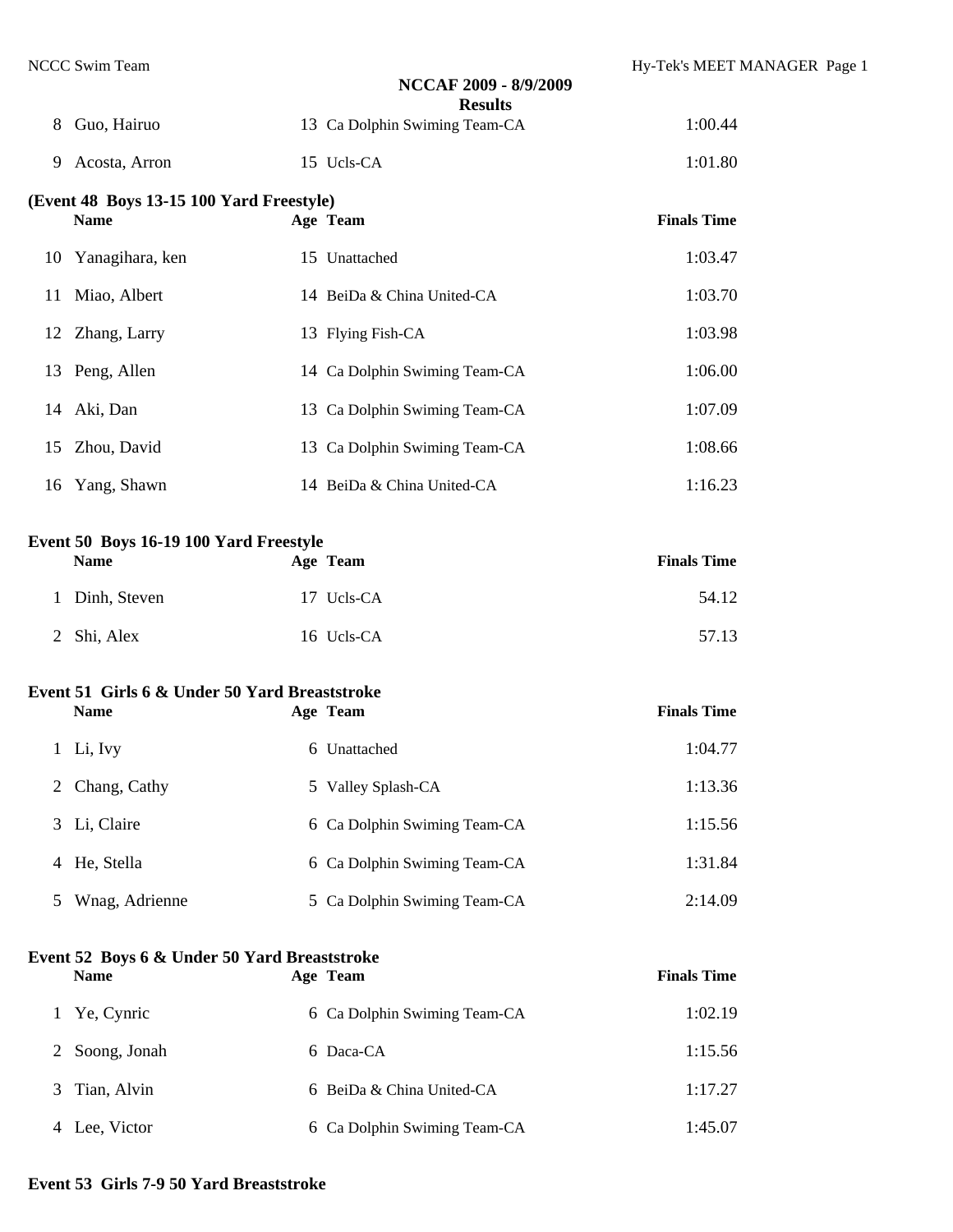|    | <b>Name</b>              | Age Team                     | <b>Finals Time</b> |
|----|--------------------------|------------------------------|--------------------|
|    | Wang, Vivian             | 8 Unattached                 | 40.45              |
|    | 2 Fu, Brianna            | 9 Scsc-CA                    | 47.50              |
|    | 3 Yu, Suri               | 8 Ca Dolphin Swiming Team-CA | 48.24              |
| 4  | Chu, Jess                | 7 Unattached                 | 51.94              |
|    | 5 Torres, Jannae         | 9 Ca Dolphin Swiming Team-CA | 54.81              |
|    | 6 Wong, Andrea           | 8 Unattached                 | 55.59              |
|    | 7 yi, Angela             | 8 Flying Fish-CA             | 55.97              |
|    | 8 Feng, Carly            | 8 Flying Fish-CA             | 57.23              |
| 9. | Acosta, Arielle          | 9 Ca Dolphin Swiming Team-CA | 58.11              |
|    | 10 Murugesan, Chaurmathi | 8 Ca Dolphin Swiming Team-CA | 1:01.28            |
|    | 11 Cai, Elaine           | 7 Ca Dolphin Swiming Team-CA | 1:11.09            |

#### **Event 54 Boys 7-9 50 Yard Breaststroke**

|    | <b>Name</b>    |    | Age Team                     | <b>Finals Time</b> |
|----|----------------|----|------------------------------|--------------------|
| 1  | Cui, Kevin     |    | 9 Ca Dolphin Swiming Team-CA | 39.06              |
|    | 2 Fu, Anthony  |    | 9 Scsc-CA                    | 48.27              |
| 3  | Chang, Kevin   |    | 9 Valley Splash-CA           | 48.66              |
| 4  | Nguyen, Andrew |    | 8 Ca Dolphin Swiming Team-CA | 49.13              |
| 5. | Wu, Jerry      |    | 9 Ca Dolphin Swiming Team-CA | 49.56              |
| 6  | Chen, Alan     |    | 9 Ca Dolphin Swiming Team-CA | 53.29              |
| 7  | Zhu, Alex      |    | 8 Ca Dolphin Swiming Team-CA | 53.69              |
| *8 | Zhou, Nathan   |    | 8 Ca Dolphin Swiming Team-CA | 54.09              |
| *8 | Zhou, Jasper   | 8. | Unattached                   | 54.09              |

### **(Event 54 Boys 7-9 50 Yard Breaststroke) Name Age Team Finals Time** 10 chu, Daniel 9 Flying Fish-CA 1:03.23 11 Chiu, Jeffrey 7 Ca Dolphin Swiming Team-CA 1:05.41 12 Shek, Jonathan 8 Ca Dolphin Swiming Team-CA 1:17.20

#### **Event 55 Girls 10-12 50 Yard Breaststroke**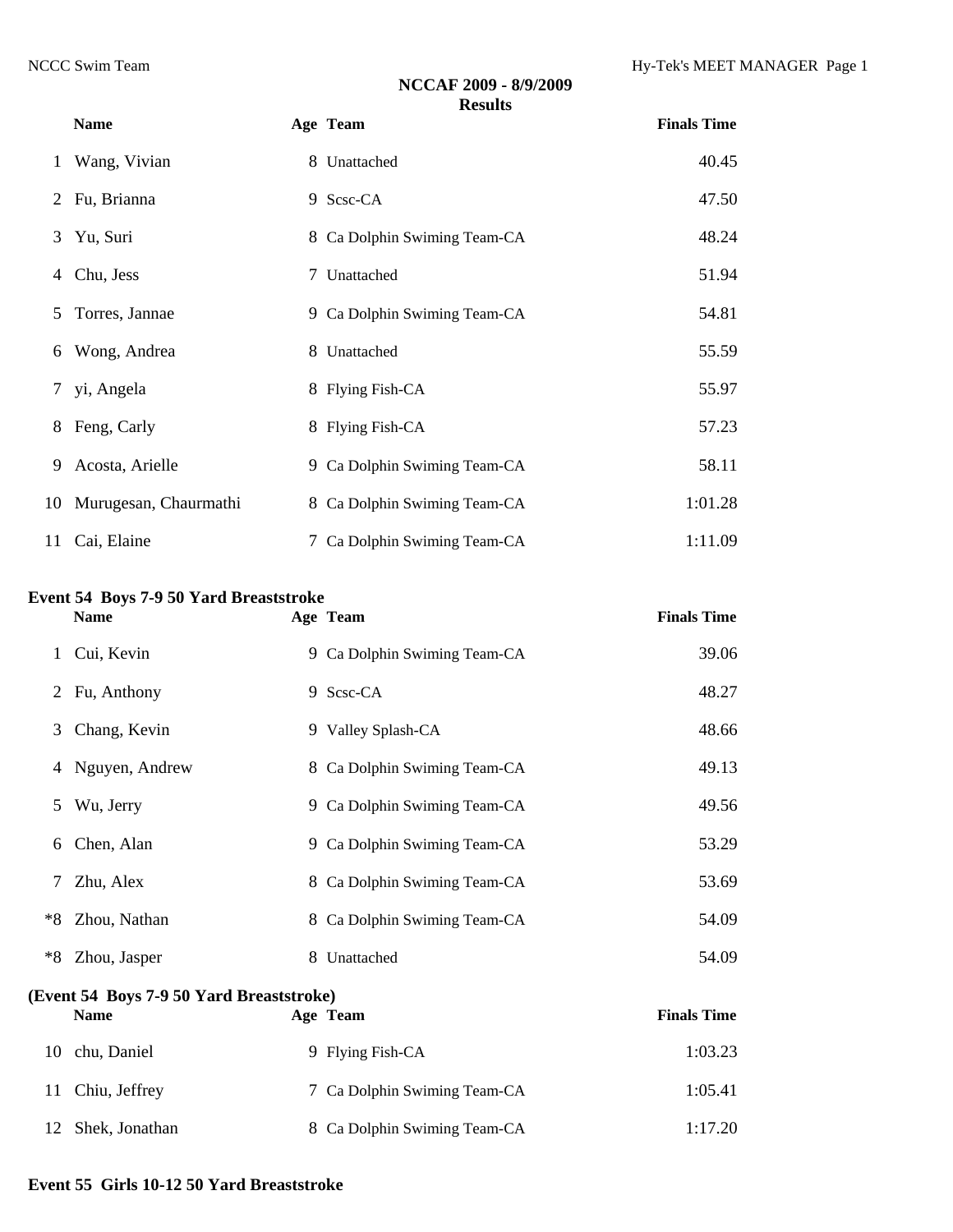|              | <b>Name</b>           | Age Team                      | <b>Finals Time</b> |
|--------------|-----------------------|-------------------------------|--------------------|
| $\mathbf{1}$ | Jiang, Melissa        | 12 Unattached                 | 38.24              |
| 2            | Shi, Karey            | 11 Unattached                 | 39.91              |
| 3            | Cui, Katherine        | 12 Ca Dolphin Swiming Team-CA | 40.62              |
| 4            | Acosta, Antoinette    | 11 Ca Dolphin Swiming Team-CA | 40.92              |
| 5.           | Tran, Janet           | 10 Ca Dolphin Swiming Team-CA | 42.56              |
| 6            | Tang, Brittany        | 11 Unattached                 | 44.49              |
| 7            | Wang, Julia           | 10 TreeView-CA                | 46.30              |
| 8            | Tang, Shenlum         | 11 Flying Fish-CA             | 46.34              |
| 9            | Tu, Karen             | 11 Ca Dolphin Swiming Team-CA | 47.09              |
| 10           | Xu, Lynette           | 10 Ca Dolphin Swiming Team-CA | 48.25              |
|              | 11 sun, Julia         | 11 Ca Dolphin Swiming Team-CA | 49.66              |
|              | 12 Hu, Claire         | 10 Flying Fish-CA             | 50.72              |
|              | 13 Yanagihara, Kristi | 10 Ucls-CA                    | 55.07              |
|              | 14 Hui, Vivian        | 11 Ca Dolphin Swiming Team-CA | 59.47              |
|              | 15 Ramesh, Lakshmi    | 11 Ca Dolphin Swiming Team-CA | 1:02.47            |

#### **Event 56 Boys 10-12 50 Yard Breaststroke**

|    | <b>Name</b>        | Age Team                      | <b>Finals Time</b> |
|----|--------------------|-------------------------------|--------------------|
| 1  | Shang, Keven       | 11 Flying Fish-CA             | 33.98              |
| 2  | Chen, Zhenyi       | 12 Flying Fish-CA             | 38.04              |
|    | 3 Lou, Andrew      | 11 Ca Dolphin Swiming Team-CA | 39.18              |
|    | 4 Zhou, Cedric     | 12 Ca Dolphin Swiming Team-CA | 41.25              |
|    | 5 Ha, Christopher  | 10 Ca Dolphin Swiming Team-CA | 42.09              |
| 6  | Wu, David          | 12 Flying Fish-CA             | 43.44              |
| 7  | Hu, Darrick        | 11 Ca Dolphin Swiming Team-CA | 44.63              |
| 8  | Tuna, Yi           | 12 Flying Fish-CA             | 45.00              |
| 9. | Zhao, Allan        | 10 Flying Fish-CA             | 45.53              |
|    | 10 Zhang, Jonathan | 11 Flying Fish-CA             | 46.13              |
|    | 11 Le, Austen      | 11 Ca Dolphin Swiming Team-CA | 46.59              |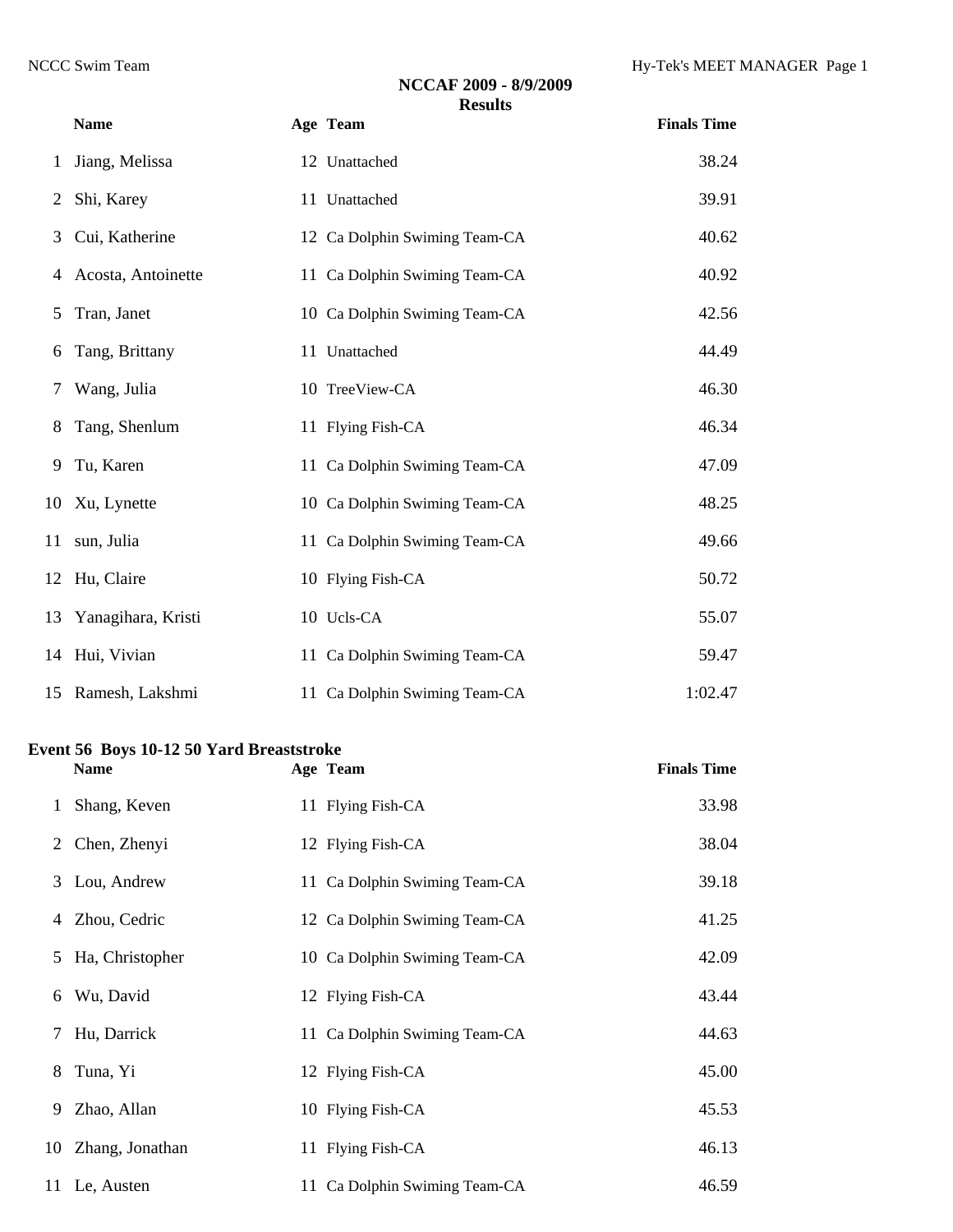|    | 12 Chao, Sebastian | 12 Unattached                 | 46.78   |
|----|--------------------|-------------------------------|---------|
|    | 13 Liu, Perry      | 12 Ca Dolphin Swiming Team-CA | 47.30   |
|    | 14 Shek, Jeremy    | 11 Ca Dolphin Swiming Team-CA | 50.34   |
|    | 15 Shi, Jaysen     | 10 Acss-Ucsf-CA               | 50.62   |
|    | 16 Chang, William  | 11 Flying Fish-CA             | 52.59   |
| 17 | Chen, David        | 11 Flying Fish-CA             | 56.04   |
|    | 18 Wong, Matthew   | 10 Ca Dolphin Swiming Team-CA | 58.19   |
| 19 | Shi, Robert        | 10 Acss-Ucsf-CA               | 1:01.27 |

# **Event 57 Girls 13-15 100 Yard Breaststroke**

|   | <b>Name</b>     | Age Team                      | <b>Finals Time</b> |
|---|-----------------|-------------------------------|--------------------|
|   | Chang, Jennifer | 14 BeiDa & China United-CA    | 1:16.56            |
|   | 2 Ha, Caitlin   | 13 Ca Dolphin Swiming Team-CA | 1:20.66            |
| 3 | Chen, Natalie   | 14 Ca Dolphin Swiming Team-CA | 1:21.37            |
| 4 | sun, Justine    | 13 Ca Dolphin Swiming Team-CA | 1:26.22            |
|   | 5 Liu, Tiffany  | 13 Ca Dolphin Swiming Team-CA | 1:31.03            |

## **Event 58 Boys 13-15 100 Yard Breaststroke**

|              | <b>Name</b>       | Age Team                      | <b>Finals Time</b> |
|--------------|-------------------|-------------------------------|--------------------|
| $\mathbf{1}$ | Guo, Andy         | 13 Flying Fish-CA             | 1:06.74            |
|              | 2 Chao, Steven    | 13 Unattached                 | 1:13.61            |
|              | 3 Hoang, Hai-kinh | 14 Ca Dolphin Swiming Team-CA | 1:16.24            |
|              | 4 lau, Anthony    | 14 Ca Dolphin Swiming Team-CA | 1:16.56            |
|              | 5 Miao, Albert    | 14 BeiDa & China United-CA    | 1:16.75            |
|              | 6 Yu, Chris       | 13 Ca Dolphin Swiming Team-CA | 1:17.09            |
| 7            | Jiang, yu         | 14 Flying Fish-CA             | 1:17.75            |
|              | 8 Peng, Allen     | 14 Ca Dolphin Swiming Team-CA | 1:23.69            |
|              | 9 Yang, Shawn     | 14 BeiDa & China United-CA    | 1:37.73            |

# **Event 60 Boys 16-19 100 Yard Breaststroke**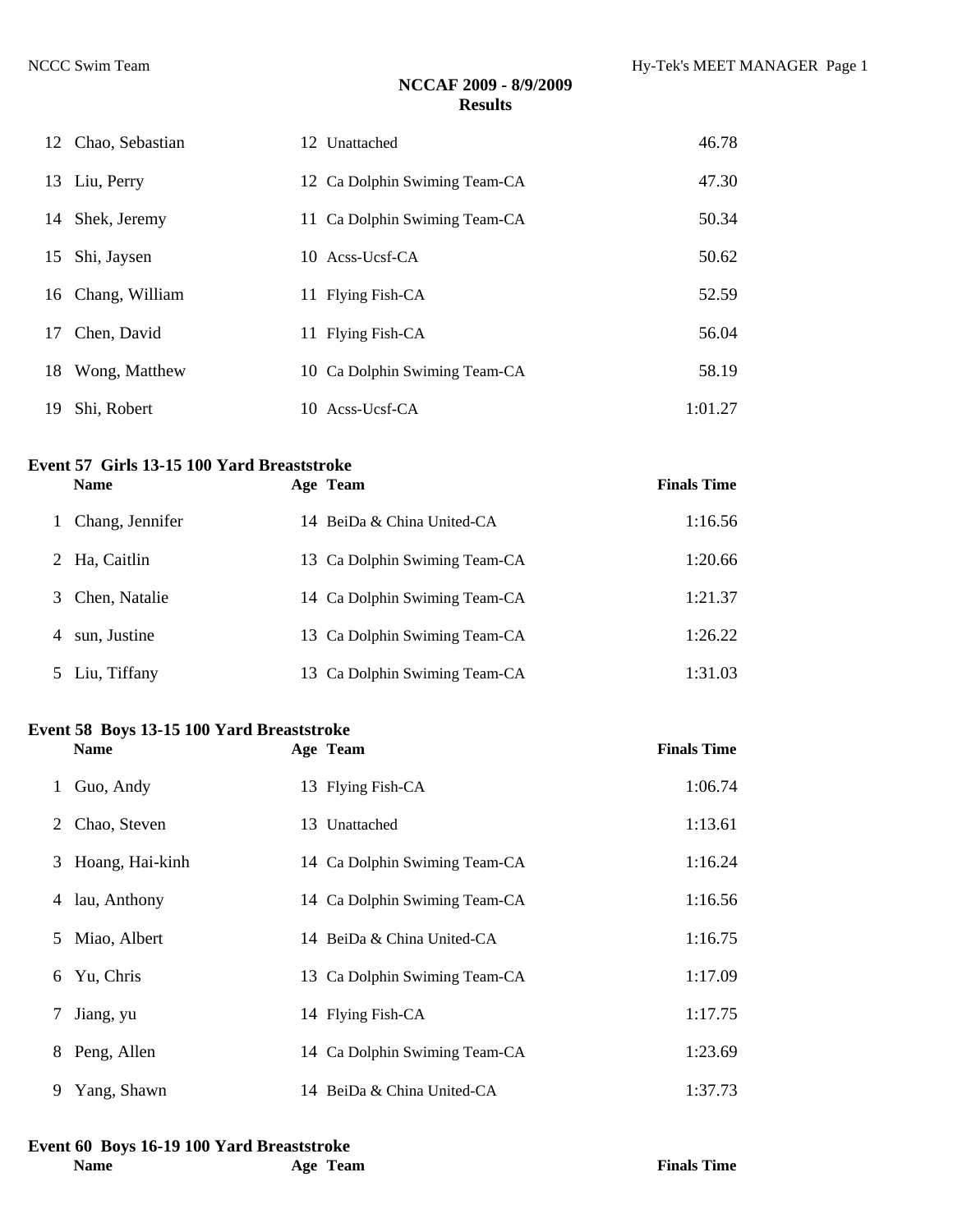| 1 Dinh, Steven  | 17 Ucls-CA                    | 1:04.40 |
|-----------------|-------------------------------|---------|
| 2 Wong, Anthony | 19 Ca Dolphin Swiming Team-CA | 1:20.32 |

#### **Event 61 Girls 7-9 50 Yard Backstroke**

|        | <b>Name</b>           | Age Team                     | <b>Finals Time</b> |
|--------|-----------------------|------------------------------|--------------------|
| 1      | Wang, Vivian          | 8 Unattached                 | 39.19              |
| 2      | Chu, Jess             | 7 Unattached                 | 48.96              |
| 3      | Acosta, Arielle       | 9 Ca Dolphin Swiming Team-CA | 54.09              |
| 4      | Feng, Carly           | 8 Flying Fish-CA             | 55.18              |
| 5      | yi, Angela            | 8 Flying Fish-CA             | 55.72              |
| 6      | Xing, Sophia          | 7 Unattached                 | 56.95              |
| $\tau$ | Torres, Jannae        | 9 Ca Dolphin Swiming Team-CA | 58.00              |
| 8      | Murugesan, Chaurmathi | 8 Ca Dolphin Swiming Team-CA | 1:04.20            |
| 9      | Yu, Jessica           | 9 Ca Dolphin Swiming Team-CA | 1:12.69            |

#### **Event 62 Boys 7-9 50 Yard Backstroke**

|    | <b>Name</b>       | Age Team                     | <b>Finals Time</b> |
|----|-------------------|------------------------------|--------------------|
|    | 1 Cui, Kevin      | 9 Ca Dolphin Swiming Team-CA | 34.12              |
| 2  | Wu, Eric          | 9 Ca Dolphin Swiming Team-CA | 41.85              |
|    | 3 Zhou, Alexander | 9 Ca Dolphin Swiming Team-CA | 42.36              |
|    | 4 Tian, Jeffrey   | 8 BeiDa & China United-CA    | 42.59              |
|    | 5 Li, Darin       | 9 BeiDa & China United-CA    | 44.88              |
| 6  | Zhou, Nathan      | 8 Ca Dolphin Swiming Team-CA | 46.09              |
|    | 7 Hu, Denton      | 9 Ca Dolphin Swiming Team-CA | 48.59              |
|    | 8 Fang, Kevin     | 8 Ca Dolphin Swiming Team-CA | 49.29              |
| 9. | Chang, Kevin      | 9 Valley Splash-CA           | 49.53              |
|    | 10 Lau, Clayton   | 9 Ca Dolphin Swiming Team-CA | 51.49              |
|    | 11 Zhu, Alex      | 8 Ca Dolphin Swiming Team-CA | 55.17              |

#### **Event 63 Girls 10-12 50 Yard Backstroke Name Age Team Finals Time**

|  | 1 Jiang, Melissa | 12 Unattached | 32.91 |
|--|------------------|---------------|-------|
|--|------------------|---------------|-------|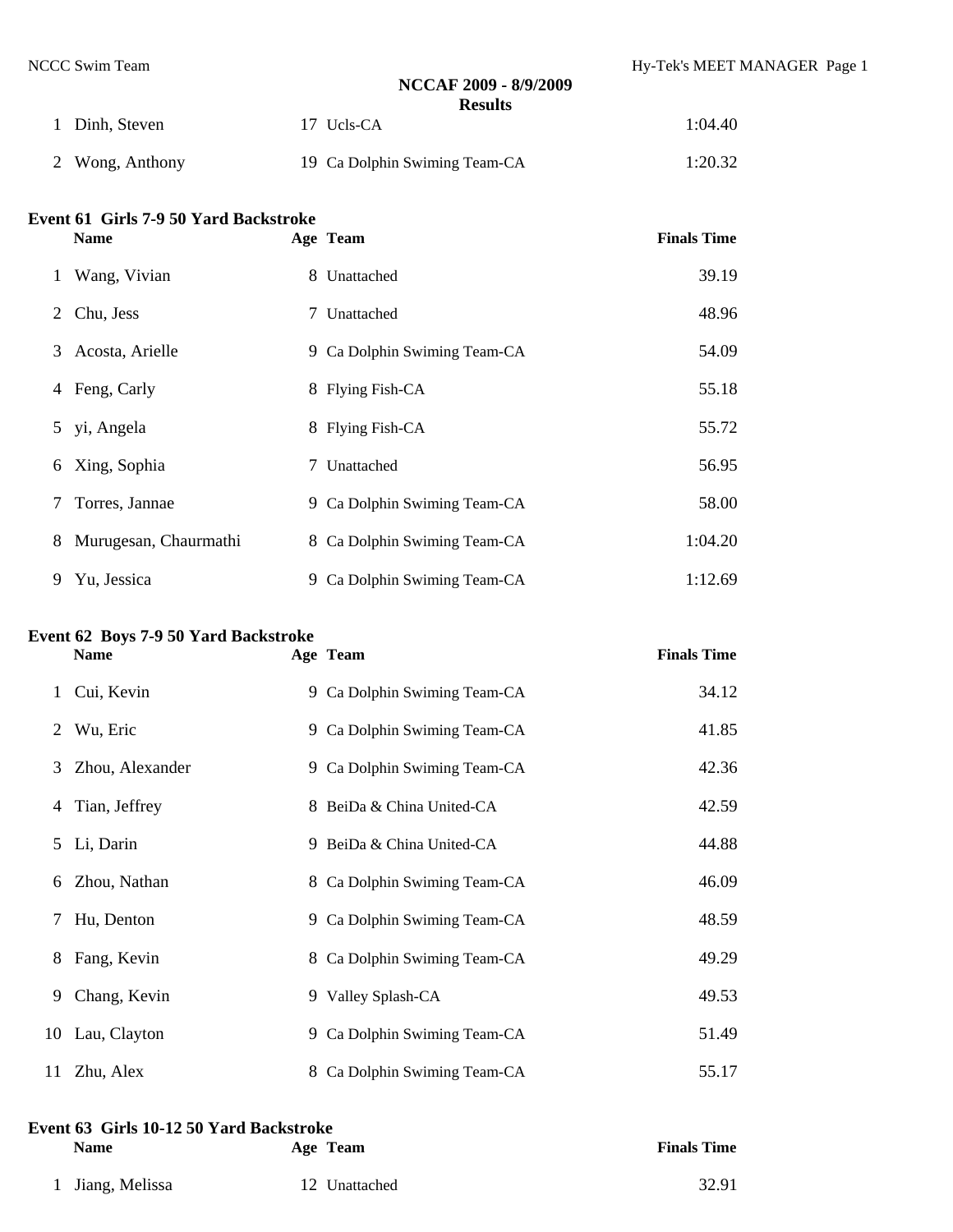|   | 2 Cui, Katherine   | 12 Ca Dolphin Swiming Team-CA | 34.74 |
|---|--------------------|-------------------------------|-------|
| 3 | Zhang, Isabel      | 12 Unattached                 | 37.13 |
| 4 | Shi, Karey         | 11 Unattached                 | 37.89 |
| 5 | Acosta, Antoinette | 11 Ca Dolphin Swiming Team-CA | 38.11 |
| 6 | Yu, Jocelyne       | 10 Ca Dolphin Swiming Team-CA | 41.41 |
| 7 | Chiu, Michelle     | 10 Ca Dolphin Swiming Team-CA | 44.50 |
| 8 | Xu, Lynette        | 10 Ca Dolphin Swiming Team-CA | 46.22 |
| 9 | sun, Julia         | 11 Ca Dolphin Swiming Team-CA | 47.39 |

#### **Event 64 Boys 10-12 50 Yard Backstroke**

|    | <b>Name</b>       | Age Team                      | <b>Finals Time</b> |
|----|-------------------|-------------------------------|--------------------|
|    | 1 Lee, Mathew     | 12 Ksc-CA                     | 30.76              |
| 2  | Shang, Keven      | 11 Flying Fish-CA             | 31.56              |
| 3  | Chen, Zhenyi      | 12 Flying Fish-CA             | 32.62              |
| 4  | Lau, Stephen      | 11 Ca Dolphin Swiming Team-CA | 33.44              |
| 5  | Zhou, Cedric      | 12 Ca Dolphin Swiming Team-CA | 37.94              |
| 6  | Cai, Nicholas     | 11 Flying Fish-CA             | 38.44              |
| 7  | He, Kadar         | 10 BeiDa & China United-CA    | 38.83              |
| 8  | Soong, Joshua     | 10 Daca-CA                    | 40.63              |
| 9  | Zhao, Allan       | 10 Flying Fish-CA             | 41.69              |
|    | 10 Liu, Perry     | 12 Ca Dolphin Swiming Team-CA | 42.10              |
| 11 | Wu, David         | 12 Flying Fish-CA             | 43.00              |
|    | 12 Chang, William | 11 Flying Fish-CA             | 47.42              |
|    | 13 Le, Justin     | 11 Ca Dolphin Swiming Team-CA | 47.57              |
|    | 14 Aki, John      | 10 Ca Dolphin Swiming Team-CA | 48.21              |
| 15 | Shi, Jaysen       | 10 Acss-Ucsf-CA               | 48.96              |
|    | 16 Yang, Justin   | 11 Flying Fish-CA             | 51.73              |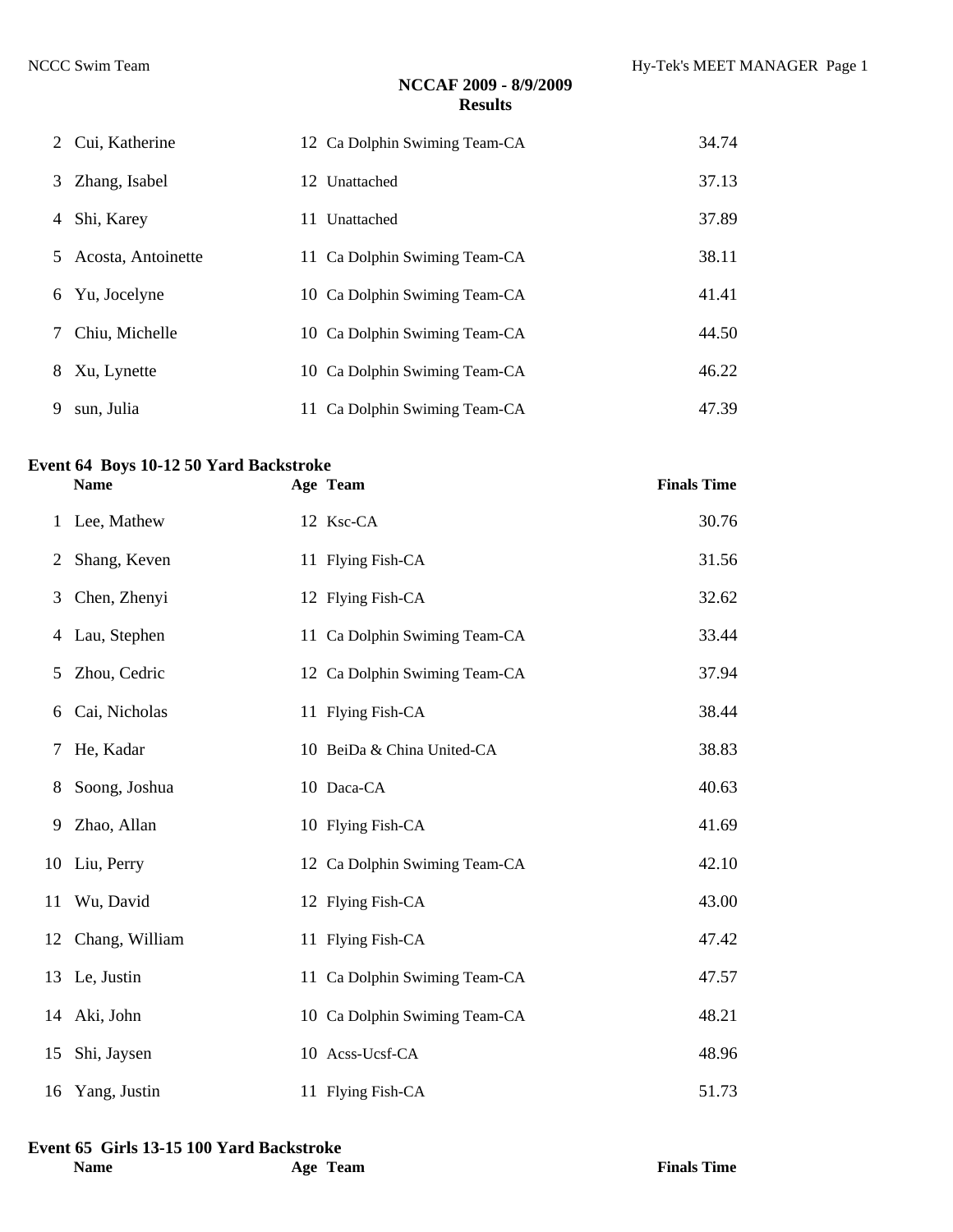|              |                                                               | NCCAF 2009 - 8/9/2009<br><b>Results</b> |                    |  |
|--------------|---------------------------------------------------------------|-----------------------------------------|--------------------|--|
| $\mathbf{1}$ | Chang, Jennifer                                               | 14 BeiDa & China United-CA              | 1:09.59            |  |
| 2            | Yu, Jesica                                                    | 13 Ca Dolphin Swiming Team-CA           | 1:17.77            |  |
| 3            | Ha, Alina                                                     | 13 BeiDa & China United-CA              | 1:19.60            |  |
|              | 4 Liu, Whitney                                                | 13 Ca Dolphin Swiming Team-CA           | 1:21.93            |  |
|              | Event 66 Boys 13-15 100 Yard Backstroke<br><b>Name</b>        | Age Team                                | <b>Finals Time</b> |  |
| 1            | Guo, Andy                                                     | 13 Flying Fish-CA                       | 1:05.32            |  |
| 2            | Zhang, Larry                                                  | 13 Flying Fish-CA                       | 1:13.88            |  |
|              | <b>Event 75 Girls 13-15 100 Yard Butterfly</b><br><b>Name</b> | Age Team                                | <b>Finals Time</b> |  |
| $\mathbf{1}$ | Zhang, Catherine                                              | 14 BeiDa & China United-CA              | 1:07.08            |  |
| 2            | Yuan, Charlotte                                               | 13 mjs-CA                               | 1:13.57            |  |
| 3            | Ha, Alina                                                     | 13 BeiDa & China United-CA              | 1:18.23            |  |
|              | Event 76 Boys 13-15 100 Yard Butterfly<br><b>Name</b>         | Age Team                                | <b>Finals Time</b> |  |
| 1            | Guo, Andy                                                     | 13 Flying Fish-CA                       | 59.59              |  |
| $\mathbb{Z}$ | Vuong, Kevin                                                  | 15 BeiDa & China United-CA              | 1:00.13            |  |
|              | 3 lau, Anthony                                                | 14 Ca Dolphin Swiming Team-CA           | 1:07.26            |  |
| 4            | Chao, Steven                                                  | 13 Unattached                           | 1:07.93            |  |
| 5            | Hoang, Hai-kinh                                               | 14 Ca Dolphin Swiming Team-CA           | 1:09.56            |  |
| 6            | Yu, Chris                                                     | 13 Ca Dolphin Swiming Team-CA           | 1:09.62            |  |
| 7            | Zhang, Kevin                                                  | 15 BeiDa & China United-CA              | 1:13.56            |  |

#### **Event 78 Boys 16-19 100 Yard Butterfly**

| <b>Name</b> | Age Team   | <b>Finals Time</b> |
|-------------|------------|--------------------|
| 1 Shi, Alex | 16 Ucls-CA | 1:03.67            |

| Event 80 Boys 6 & Under 100 Yard IM |                              |                    |
|-------------------------------------|------------------------------|--------------------|
| <b>Name</b>                         | Age Team                     | <b>Finals Time</b> |
| 1 Tian, Alvin                       | 6 BeiDa & China United-CA    | 1:15.09            |
| 2 Ye, Cynric                        | 6 Ca Dolphin Swiming Team-CA | 1:16.37            |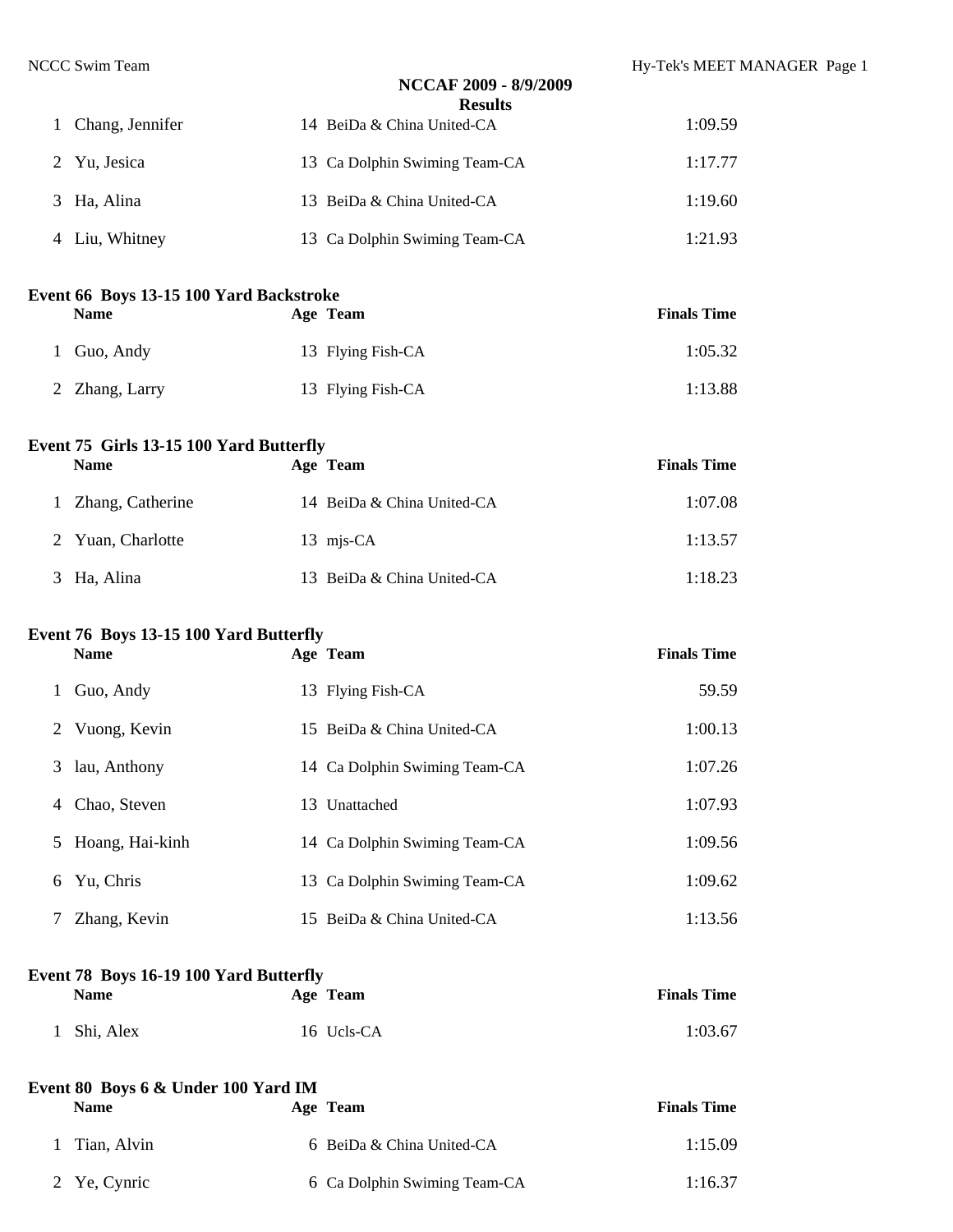### **Event 81 Girls 7-9 100 Yard IM**

| <b>Name</b>       |    | Age Team                     | <b>Finals Time</b> |
|-------------------|----|------------------------------|--------------------|
| Wang, Vivian      |    | 8 Unattached                 | 1:20.31            |
| Chu, Jess<br>2    | 7  | Unattached                   | 1:31.37            |
| Yu, Suri<br>3     |    | 8 Ca Dolphin Swiming Team-CA | 1:41.81            |
| 4 yi, Angela      |    | 8 Flying Fish-CA             | 1:57.25            |
| Wong, Andrea<br>5 | 8. | Unattached                   | 2:02.47            |

#### **Event 82 Boys 7-9 100 Yard IM Name Age Team Finals Time**

| 1 | Cui, Kevin        | 9 Ca Dolphin Swiming Team-CA | 1:14.82 |
|---|-------------------|------------------------------|---------|
| 2 | Wu, Eric          | 9 Ca Dolphin Swiming Team-CA | 1:32.23 |
| 3 | Nguyen, Andrew    | 8 Ca Dolphin Swiming Team-CA | 1:32.83 |
| 4 | Fu, Anthony       | 9 Scsc-CA                    | 1:33.25 |
| 5 | Zhou, Alexander   | 9 Ca Dolphin Swiming Team-CA | 1:35.50 |
| 6 | Tian, Jeffrey     | 8 BeiDa & China United-CA    | 1:36.00 |
| 7 | Wu, Jerry         | 9 Ca Dolphin Swiming Team-CA | 1:38.03 |
| 8 | Chang, Kevin      | 9 Valley Splash-CA           | 1:39.38 |
| 9 | Zhou, Nathan      | 8 Ca Dolphin Swiming Team-CA | 1:39.83 |
|   | 10 Lau, Clayton   | 9 Ca Dolphin Swiming Team-CA | 1:41.46 |
|   | 11 Fang, Kevin    | 8 Ca Dolphin Swiming Team-CA | 1:49.41 |
|   | 12 Zhu, Alex      | 8 Ca Dolphin Swiming Team-CA | 1:52.61 |
|   | 13 Zhang, Michael | 9 Flying Fish-CA             | 2:13.97 |

#### **Event 83 Girls 10-12 100 Yard IM**

| <b>Name</b>       | Age Team                      | <b>Finals Time</b> |
|-------------------|-------------------------------|--------------------|
| 1 Jiang, Melissa  | 12 Unattached                 | 1:12.07            |
| 2 Ha, Catherine   | 11 Ca Dolphin Swiming Team-CA | 1:12.38            |
| 3 Yuan, Charlotte | 12 Unattached                 | 1:12.72            |
| Cui, Katherine    | 12 Ca Dolphin Swiming Team-CA | 1:14.59            |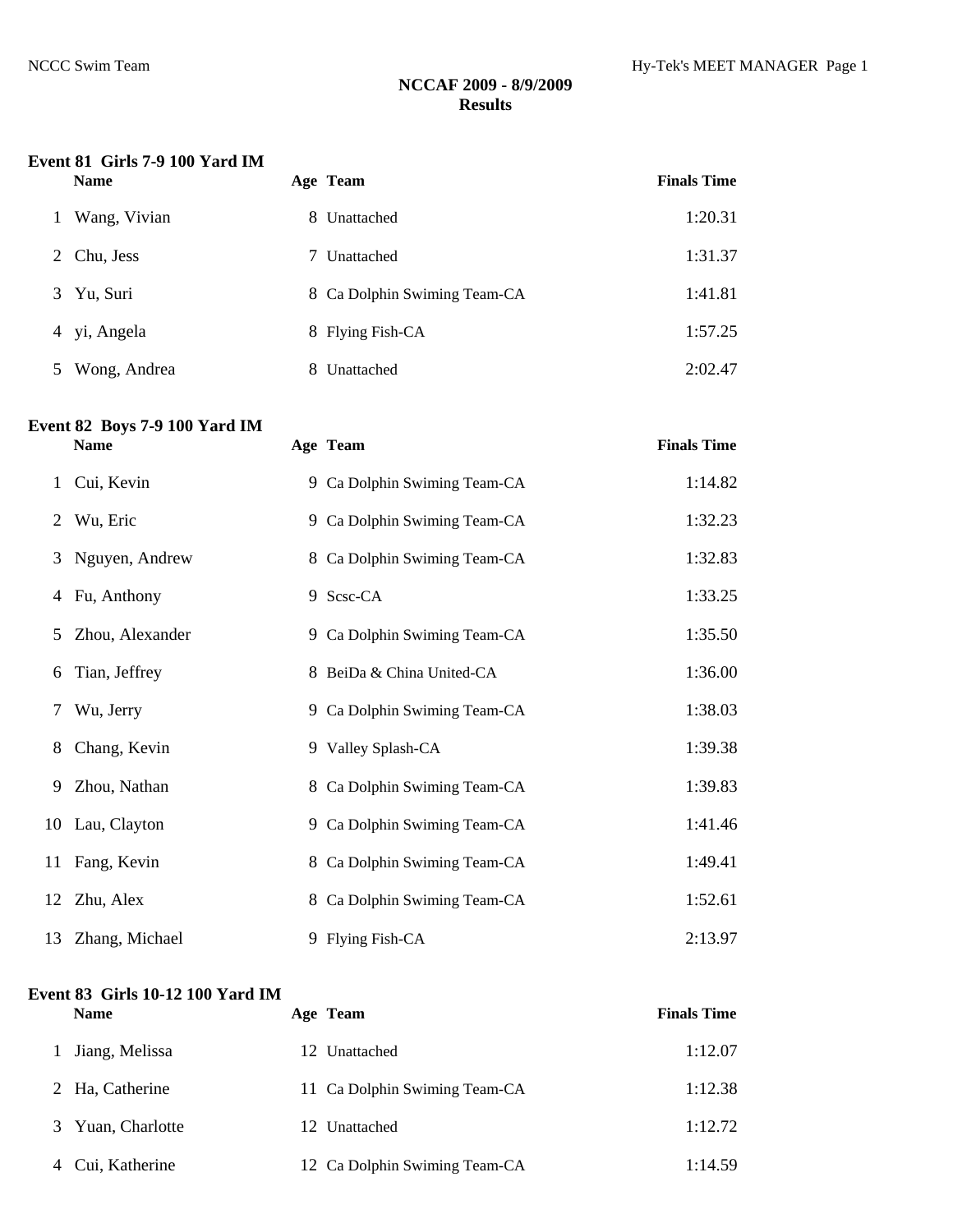|   |                    | NCCAF 2009 - 8/9/2009<br><b>Results</b> |         |
|---|--------------------|-----------------------------------------|---------|
| 5 | Shi, Karey         | 11 Unattached                           | 1:16.82 |
|   | 6 He, Cayley       | 12 BeiDa & China United-CA              | 1:17.87 |
| 7 | Zhang, Isabel      | 12 Unattached                           | 1:19.59 |
| 8 | Acosta, Antoinette | 11 Ca Dolphin Swiming Team-CA           | 1:20.75 |
| 9 | Tran, Janet        | 10 Ca Dolphin Swiming Team-CA           | 1:22.88 |
|   | 10 Shi, Karen      | 12 Ucls-CA                              | 1:25.31 |
|   | 11 Tang, Brittany  | 11 Unattached                           | 1:25.72 |
|   | 12 Wang, Julia     | 10 TreeView-CA                          | 1:28.62 |
|   | 13 Yu, Jocelyne    | 10 Ca Dolphin Swiming Team-CA           | 1:34.13 |
|   | 14 sun, Julia      | 11 Ca Dolphin Swiming Team-CA           | 1:37.37 |

#### **Event 84 Boys 10-12 100 Yard IM**

|   | <b>Name</b>                        |  | Age Team                      | <b>Finals Time</b> |  |  |  |
|---|------------------------------------|--|-------------------------------|--------------------|--|--|--|
| 1 | Shang, Keven                       |  | 11 Flying Fish-CA             | 1:05.44            |  |  |  |
|   | 2 Lee, Mathew                      |  | 12 Ksc-CA                     | 1:08.87            |  |  |  |
| 3 | Chen, Zhenyi                       |  | 12 Flying Fish-CA             | 1:09.80            |  |  |  |
| 4 | Lau, Stephen                       |  | 11 Ca Dolphin Swiming Team-CA | 1:11.23            |  |  |  |
| 5 | Nguya, Khuong                      |  | 12 Ca Dolphin Swiming Team-CA | 1:15.33            |  |  |  |
| 6 | Zhou, Cedric                       |  | 12 Ca Dolphin Swiming Team-CA | 1:16.04            |  |  |  |
| 7 | He, Kadar                          |  | 10 BeiDa & China United-CA    | 1:21.54            |  |  |  |
| 8 | Cai, Nicholas                      |  | 11 Flying Fish-CA             | 1:22.57            |  |  |  |
| 9 | Choi, Justin                       |  | 12 Ca Dolphin Swiming Team-CA | 1:28.06            |  |  |  |
|   | 10 Wu, David                       |  | 12 Flying Fish-CA             | 1:29.29            |  |  |  |
|   | 11 Zhang, Jonathan                 |  | 11 Flying Fish-CA             | 1:29.69            |  |  |  |
|   | Event 84   Roys 10.12 100 Yard IM) |  |                               |                    |  |  |  |

#### **(Event 84 Boys 10-12 100 Yard IM)**

#### **Name Age Team Finals Time**

| 12 Zhao, Allan | 10 Flying Fish-CA             | 1:30.18 |
|----------------|-------------------------------|---------|
| 13 Liu, Perry  | 12 Ca Dolphin Swiming Team-CA | 1:32.16 |
| 14 Le, Austen  | 11 Ca Dolphin Swiming Team-CA | 1:36.93 |
| 15 Chou, Eric  | 10 Ca Dolphin Swiming Team-CA | 1:59.49 |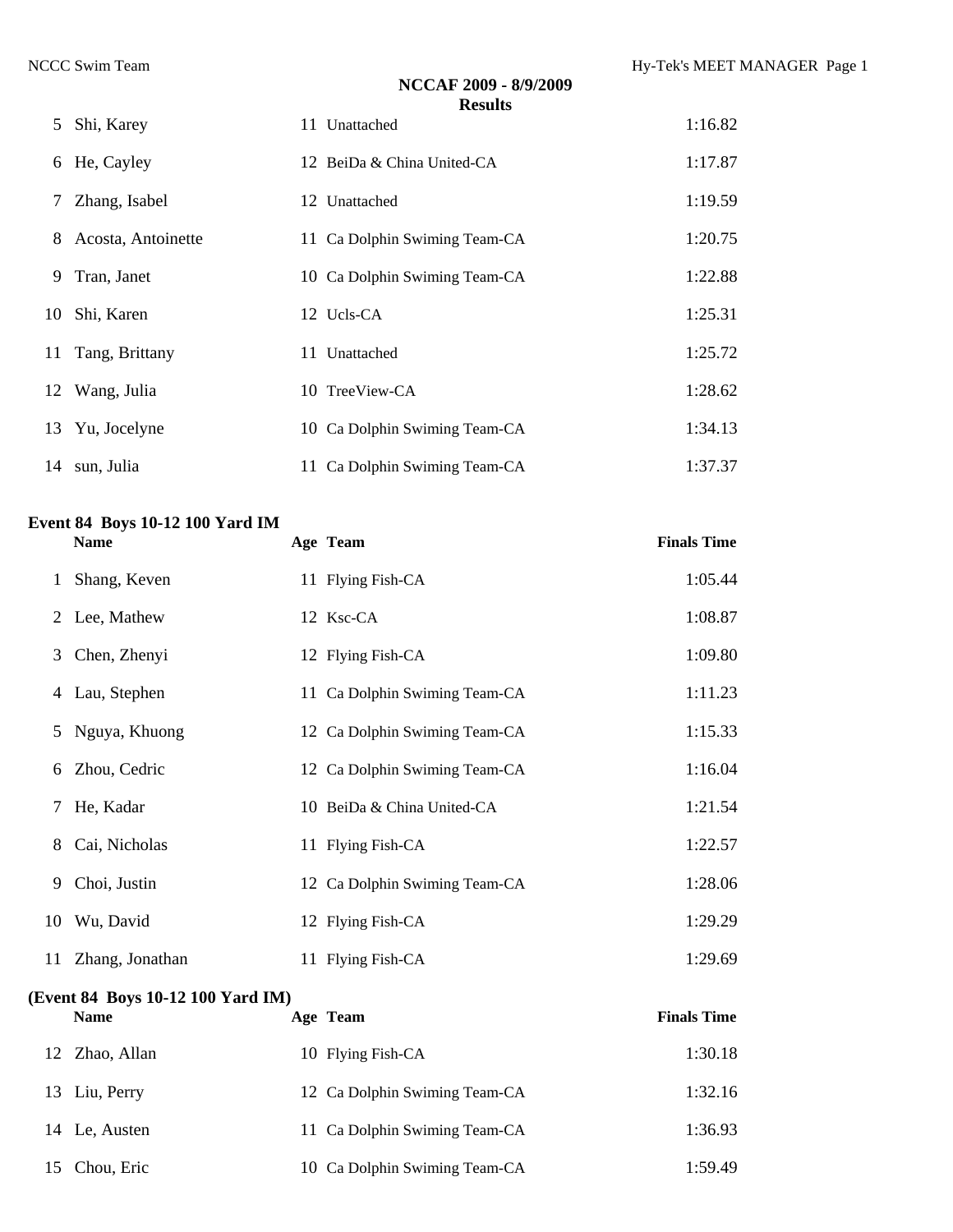#### **Event 85 Girls 13-15 200 Yard IM**

|   | <b>Name</b>       |    | Age Team                      | <b>Finals Time</b> |
|---|-------------------|----|-------------------------------|--------------------|
|   | Zhang, Catherine  |    | 14 BeiDa & China United-CA    | 2:27.04            |
|   | 2 Chang, Jennifer |    | 14 BeiDa & China United-CA    | 2:29.69            |
| 3 | Ha, Caitlin       |    | 13 Ca Dolphin Swiming Team-CA | 2:35.97            |
| 4 | Chen, Natalie     |    | 14 Ca Dolphin Swiming Team-CA | 2:36.09            |
| 5 | sun, Justine      |    | 13 Ca Dolphin Swiming Team-CA | 2:45.56            |
| 6 | Yu, Jesica        |    | 13 Ca Dolphin Swiming Team-CA | 2:45.89            |
| 7 | Liu, Tiffany      |    | 13 Ca Dolphin Swiming Team-CA | 2:53.68            |
| 8 | Liu, Whitney      | 13 | Ca Dolphin Swiming Team-CA    | 2:55.03            |

### **Event 86 Boys 13-15 200 Yard IM**

|   | <b>Name</b>    | Age Team                   | <b>Finals Time</b> |
|---|----------------|----------------------------|--------------------|
|   | Guo, Andy      | 13 Flying Fish-CA          | 2:17.57            |
|   | 2 Miao, Albert | 14 BeiDa & China United-CA | 2:20.99            |
| 3 | Chao, Steven   | 13 Unattached              | 2:25.03            |
| 4 | Yu, Jason      | 14 Ebat-CA                 | 2:27.73            |
|   | 5 Zhang, Larry | 13 Flying Fish-CA          | 2:38.09            |

#### **Event 88 Boys 16-19 200 Yard IM**

| <b>Name</b>    | Age Team   | <b>Finals Time</b> |
|----------------|------------|--------------------|
| 1 Dinh, Steven | 17 Ucls-CA | 2:15.36            |

| Event 89 Girls 6 & Under 200 Yard Freestyle Relay |              |                    |
|---------------------------------------------------|--------------|--------------------|
| Team                                              | <b>Relay</b> | <b>Finals Time</b> |
| 1 Ca Dolphin Swiming Team-CA                      | B            | 2:21.81            |
| 2 Flying Fish-CA                                  |              | 2:23.25            |

### **Event 90 Boys 6 & Under 200 Yard Freestyle Relay Team Relay Relay Finals Time** 1 Ca Dolphin Swiming Team-CA A 1:55.43 2 Flying Fish-CA A 1:57.03 3 Flying Fish-CA B 2:37.87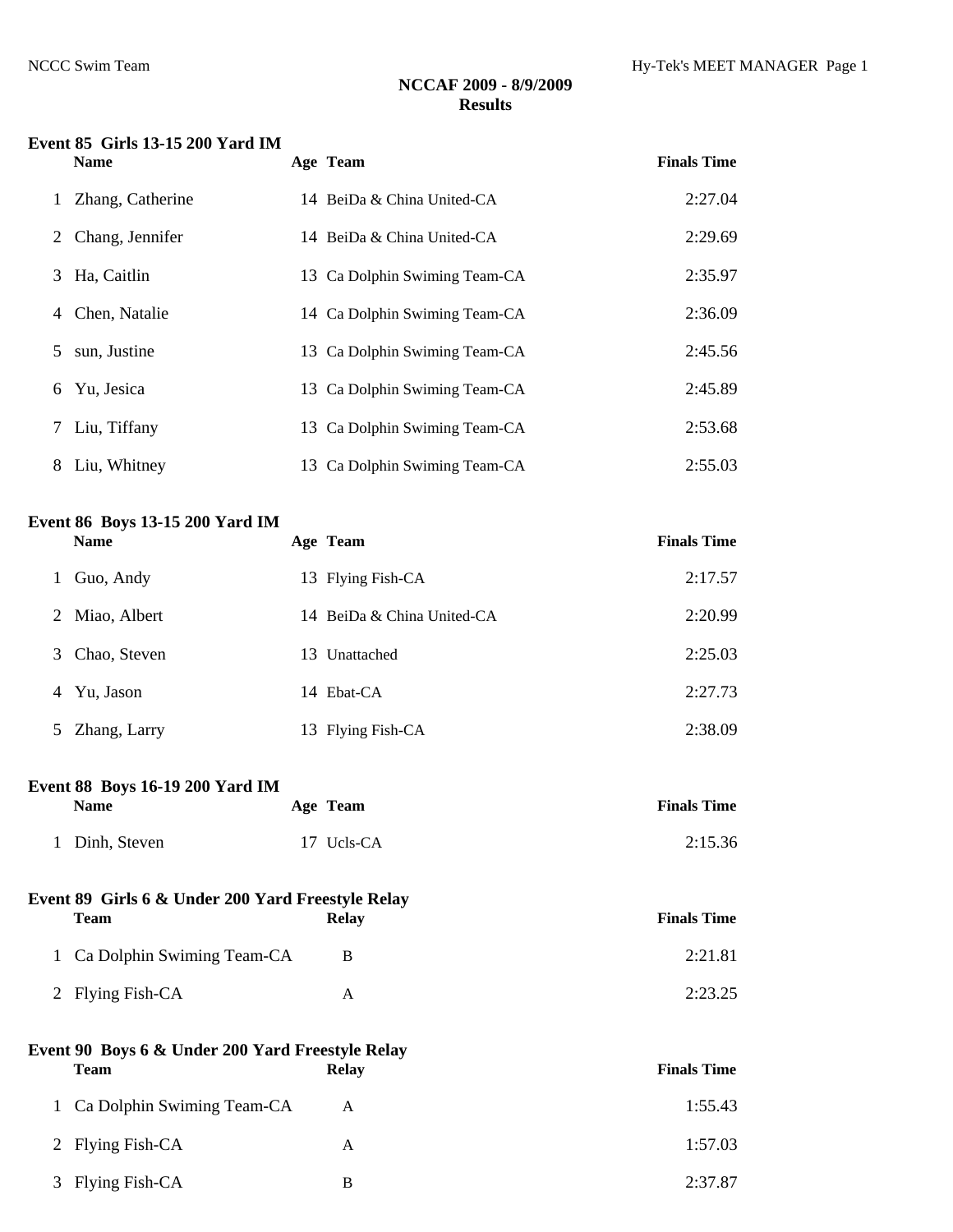|                | Event 91 Girls 7-9 200 Yard Freestyle Relay<br>Team          | <b>Relay</b> | <b>Finals Time</b> |
|----------------|--------------------------------------------------------------|--------------|--------------------|
| $\mathbf{1}$   | Ca Dolphin Swiming Team-CA                                   | A            | 2:15.36            |
|                | 2 Flying Fish-CA                                             | A            | 3:15.63            |
|                | Event 92 Boys 7-9 200 Yard Freestyle Relay<br><b>Team</b>    | <b>Relay</b> | <b>Finals Time</b> |
| 1              | Ca Dolphin Swiming Team-CA                                   | A            | 2:22.77            |
| 2              | Peking University-CA                                         | $\mathbf{A}$ | 2:36.99            |
| 3              | Ca Dolphin Swiming Team-CA                                   | B            | 2:47.62            |
| 4              | Ca Dolphin Swiming Team-CA                                   | $\mathsf{C}$ | 3:37.85            |
| $---$          | China United-CA                                              | A            | <b>SCR</b>         |
|                | Event 93 Girls 10-12 200 Yard Freestyle Relay<br><b>Team</b> | <b>Relay</b> | <b>Finals Time</b> |
| $\mathbf{1}$   | <b>Flying Fish-CA</b>                                        | B            | 2:00.27            |
| 2              | Ca Dolphin Swiming Team-CA                                   | A            | 2:03.84            |
| 3              | Ca Dolphin Swiming Team-CA                                   | B            | 2:15.63            |
| 4              | Flying Fish-CA                                               | A            | 2:50.44            |
|                | Event 94 Boys 10-12 200 Yard Freestyle Relay<br><b>Team</b>  | <b>Relay</b> | <b>Finals Time</b> |
| 1              | Ca Dolphin Swiming Team-CA                                   | $\mathbf{A}$ | 1:54.93            |
| $\overline{2}$ | Ca Dolphin Swiming Team-CA                                   | $\bf{B}$     | 2:03.72            |
| 3              | Flying Fish-CA                                               | $\bf{B}$     | 2:09.19            |
| 4              | Flying Fish-CA                                               | $\mathbf{A}$ | 2:38.21            |
| 5              | Flying Fish-CA                                               | $\mathsf{C}$ | 2:48.91            |
|                |                                                              |              |                    |

# **Event 95 Girls 13-15 200 Yard Freestyle Relay**

| <b>Team</b>                  | <b>Relay</b> | <b>Finals Time</b> |
|------------------------------|--------------|--------------------|
| 1 China United-CA            | А            | 1:54.06            |
| 2 Ca Dolphin Swiming Team-CA | A            | 1:54.21            |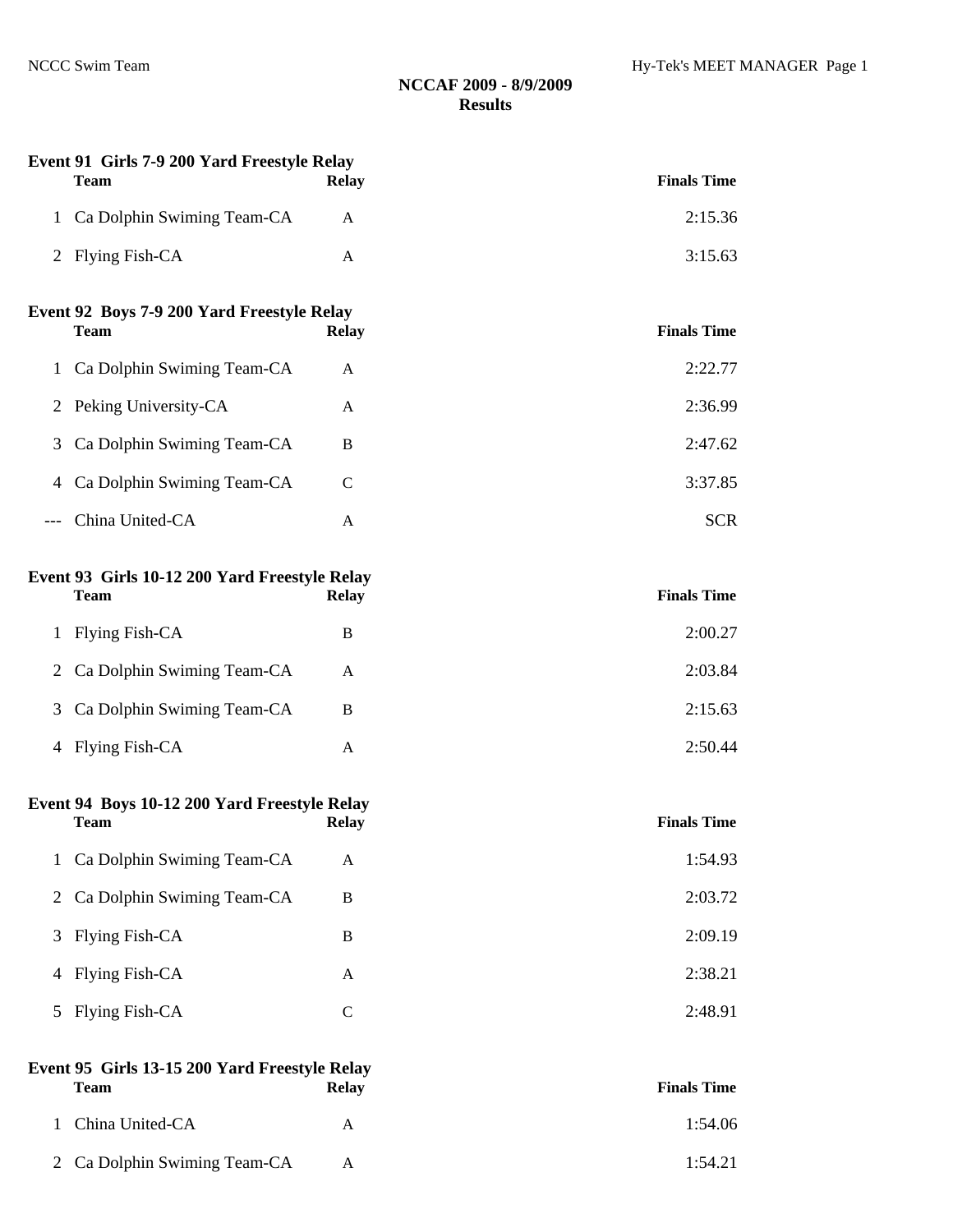| NCCC Swim Team                                                | NCCAF 2009 - 8/9/2009<br><b>Results</b> | Hy-Tek's MEET MANAGER Page 1 |
|---------------------------------------------------------------|-----------------------------------------|------------------------------|
| 3 Flying Fish-CA                                              | A                                       | 2:25.47                      |
| Event 96 Boys 13-15 200 Yard Freestyle Relay<br><b>Team</b>   | <b>Relay</b>                            | <b>Finals Time</b>           |
| Flying Fish-CA<br>$\mathbf{1}$                                | A                                       | 1:43.06                      |
| Ca Dolphin Swiming Team-CA<br>2                               | A                                       | 1:44.30                      |
| China United-CA<br>3                                          | A                                       | 1:44.85                      |
| Ca Dolphin Swiming Team-CA<br>$\overline{4}$                  | B                                       | 1:56.15                      |
| Event 98 Boys 16-19 200 Yard Freestyle Relay<br><b>Team</b>   | <b>Relay</b>                            | <b>Finals Time</b>           |
| <b>Flying Fish-CA</b><br>$\mathbf{1}$                         | A                                       | 2:26.09                      |
| Event 99 Girls 6 & Under 200 Yard Medley Relay<br><b>Team</b> | <b>Relay</b>                            | <b>Finals Time</b>           |
| 1 Ca Dolphin Swiming Team-CA                                  | B                                       | 2:18.80                      |
| Event 100 Boys 6 & Under 200 Yard Medley Relay<br><b>Team</b> | <b>Relay</b>                            | <b>Finals Time</b>           |
| 1 Ca Dolphin Swiming Team-CA                                  | $\mathbf{A}$                            | 3:17.85                      |
| <b>Flying Fish-CA</b><br>2                                    | A                                       | 3:19.11                      |
| Event 101 Girls 7-9 200 Yard Medley Relay<br><b>Team</b>      | <b>Relay</b>                            | <b>Finals Time</b>           |
| 1 Flying Fish-CA                                              | B                                       | 2:45.61                      |
| Ca Dolphin Swiming Team-CA<br>$\overline{2}$                  | B                                       | 3:08.09                      |
| 3 Flying Fish-CA                                              | A                                       | 3:34.81                      |
| 4 Flying Fish-CA                                              | $\mathbf C$                             | 4:15.52                      |
| Event 102 Boys 7-9 200 Yard Medley Relay<br><b>Team</b>       | <b>Relay</b>                            | <b>Finals Time</b>           |
| 1 Ca Dolphin Swiming Team-CA                                  | $\mathbf{R}$                            | 2.5110                       |

| I Ca Dolphin Swiming Team-CA | 2:51.10 |
|------------------------------|---------|
| 2 China United-CA            | 2:55.34 |
| 3 Ca Dolphin Swiming Team-CA | 3:14.10 |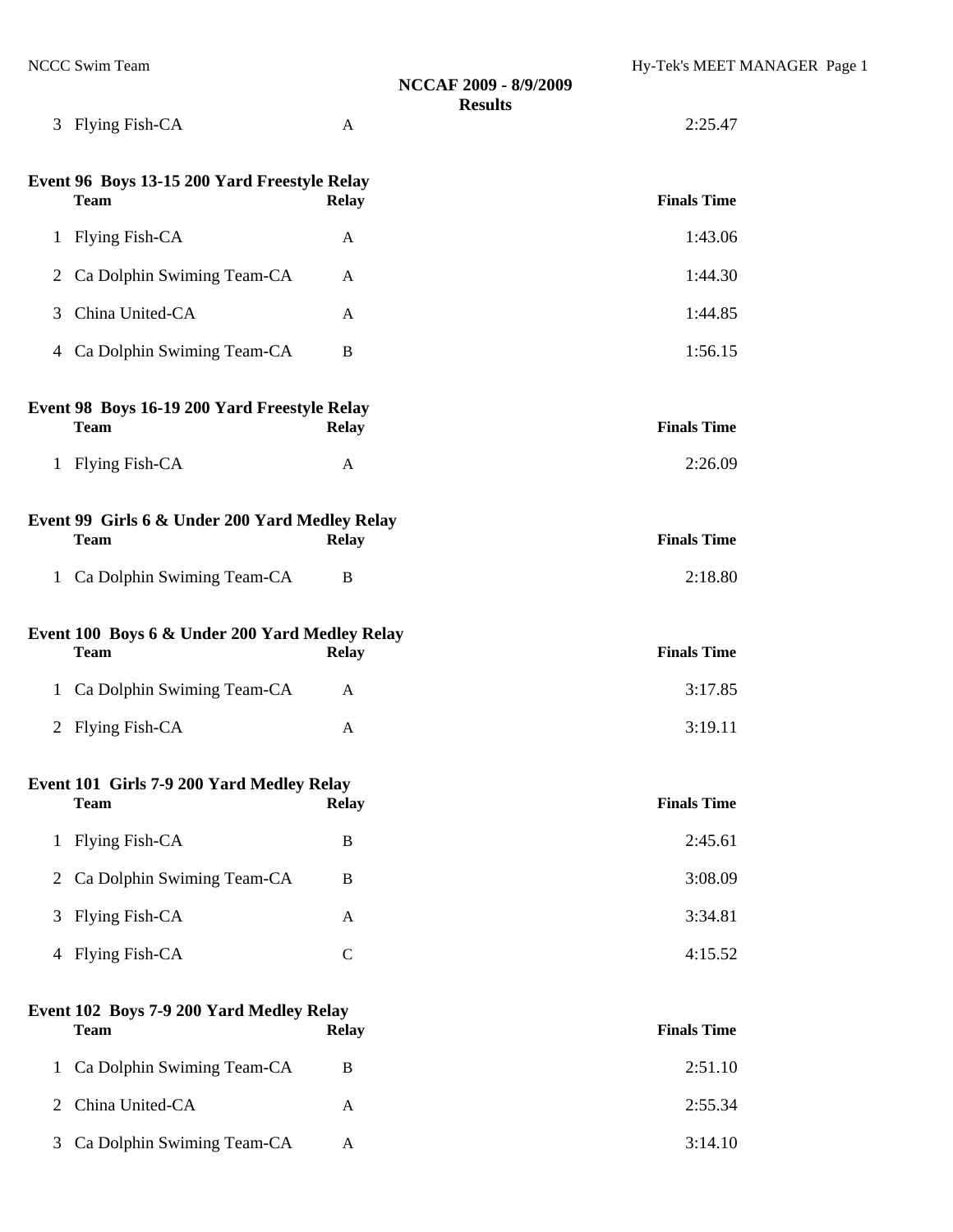# **NCCAF 2009 - 8/9/2009 Results Event 103 Girls 10-12 200 Yard Medley Relay Team Relay Relay Relay Finals Time** 1 Flying Fish-CA A 2:14.10 2 Ca Dolphin Swiming Team-CA A 2:22.14 3 TreeView-CA A 2:35.28 4 Flying Fish-CA B 3:23.02 **Event 104 Boys 10-12 200 Yard Medley Relay Team Relay Finals Time**  1 Ca Dolphin Swiming Team-CA A 2:10.27 2 Flying Fish-CA B 2:25.22 3 Ca Dolphin Swiming Team-CA B 2:25.44 4 Flying Fish-CA A 2:57.07 5 Ca Dolphin Swiming Team-CA C 3:21.25 **Event 105 Girls 13-15 200 Yard Medley Relay Team Relay Finals Time**  1 China United-CA A 2:10.50 2 Ca Dolphin Swiming Team-CA A 2:13.18 3 Flying Fish-CA A 2:44.25 **Event 106 Boys 13-15 200 Yard Medley Relay Team Relay Relay Relay Finals Time** 1 Ca Dolphin Swiming Team-CA A 2:01.64 2 Flying Fish-CA A 2:01.91 3 China United-CA A 2:02.87 4 Ca Dolphin Swiming Team-CA B 2:14.07 **Event 107 Girls 16-19 200 Yard Medley Relay Team Relay Finals Time**

1 Flying Fish-CA A 2:53.62

#### **Event 108 Boys 16-19 200 Yard Medley Relay Team Relay Relay Relay Finals Time**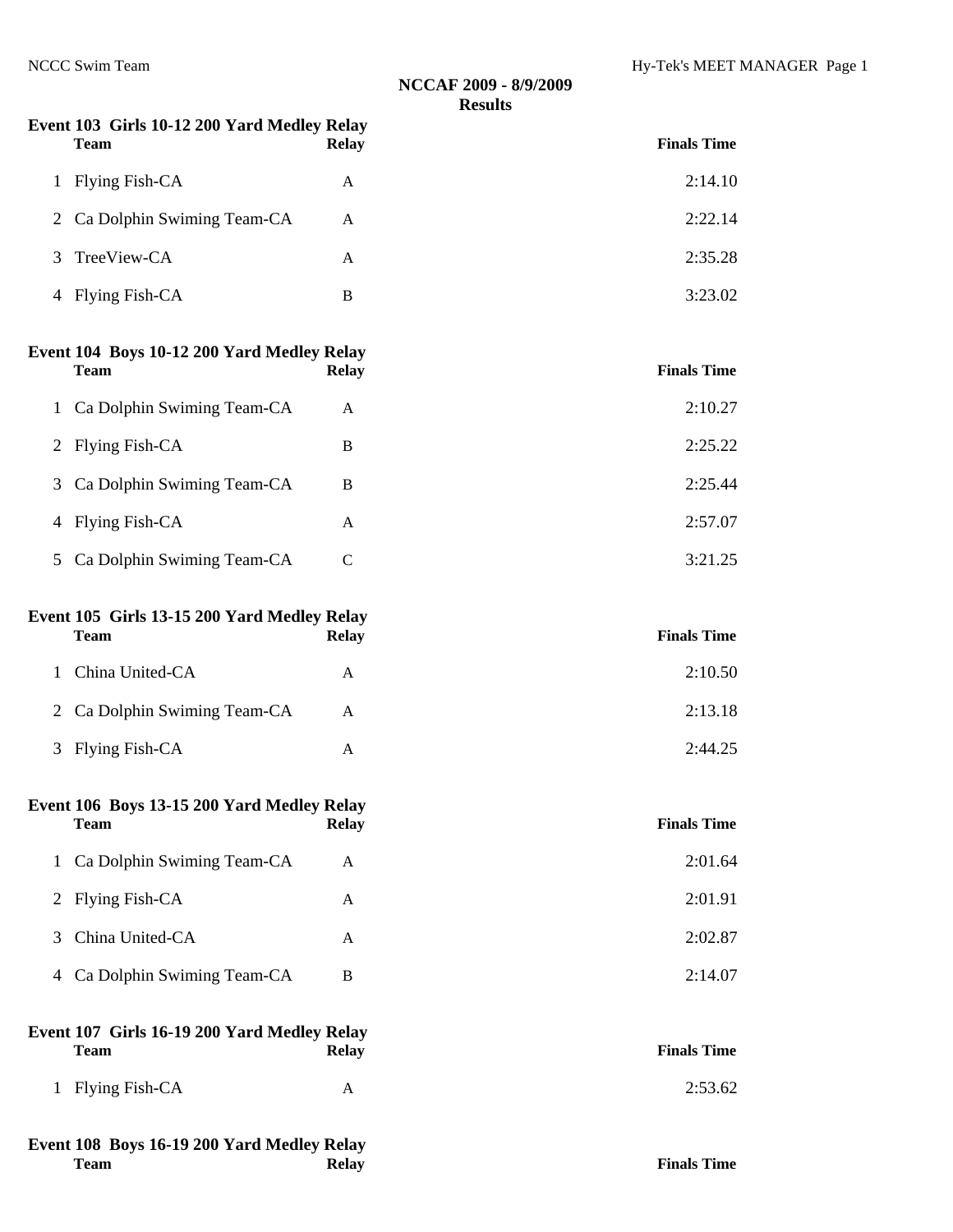|  | 1 Flying Fish-CA |  |  | 2:48.85 |
|--|------------------|--|--|---------|
|--|------------------|--|--|---------|

| Event 111 Women 26-35 50 Yard Freestyle |  |                                  |                    |  |  |  |
|-----------------------------------------|--|----------------------------------|--------------------|--|--|--|
| <b>Name</b>                             |  | Age Team                         | <b>Finals Time</b> |  |  |  |
| Wang, Erica                             |  | 26 BeiDa & China United-CA       | 30.99              |  |  |  |
| 2 Yang, Dongqing                        |  | 35 Qing Hua University Alumni-CA | 31.06              |  |  |  |
| Mao, Helena                             |  | 30 BeiDa & China United-CA       | 36.87              |  |  |  |

### **Event 112 Men 26-35 50 Yard Freestyle**

|   | <b>Name</b>   | Age Team                         | <b>Finals Time</b> |
|---|---------------|----------------------------------|--------------------|
|   | 1 Zhang, pei  | 35 Qing Hua University Alumni-CA | 28.30              |
|   | 2 fan, Xiaobo | 35 Qing Hua University Alumni-CA | 32.77              |
| 3 | Wang, Chao    | 35 Qing Hua University Alumni-CA | 33.44              |

#### **Event 113 Women 36-45 50 Yard Freestyle**

|      | <b>Name</b>    | Age Team                         | <b>Finals Time</b> |
|------|----------------|----------------------------------|--------------------|
|      | Aki, Luann     | 44 Unattached                    | 34.34              |
|      | 2 wei, Yang    | 45 Qing Hua University Alumni-CA | 34.69              |
|      | $*3$ Tian, Yue | 44 BeiDa & China United-CA       | 42.56              |
| $*3$ | Yu, Chang      | 40 BeiDa & China United-CA       | 42.56              |

#### **Event 114 Men 36-45 50 Yard Freestyle**

| <b>Name</b> | Age Team                         | <b>Finals Time</b> |
|-------------|----------------------------------|--------------------|
| 1 Shi, Hong | 45 Acss-Ucsf-CA                  | 26.36              |
| $2$ liu, yu | 45 Qing Hua University Alumni-CA | 29.34              |
| 3 Yu, Ying  | 44 Unattached                    | 34.87              |

#### **Event 115 Women 46-55 50 Yard Freestyle**

| <b>Name</b>      | Age Team                         | <b>Finals Time</b> |
|------------------|----------------------------------|--------------------|
| 1 Yip, Christina | 47 BeiDa & China United-CA       | 33.86              |
| 2 Cha, Xiaomei   | 47 BeiDa & China United-CA       | 36.99              |
| 3 He, Weili      | 50 Qing Hua University Alumni-CA | 38.50              |
| Chen, Ning       | BeiDa & China United-CA          | 54.85              |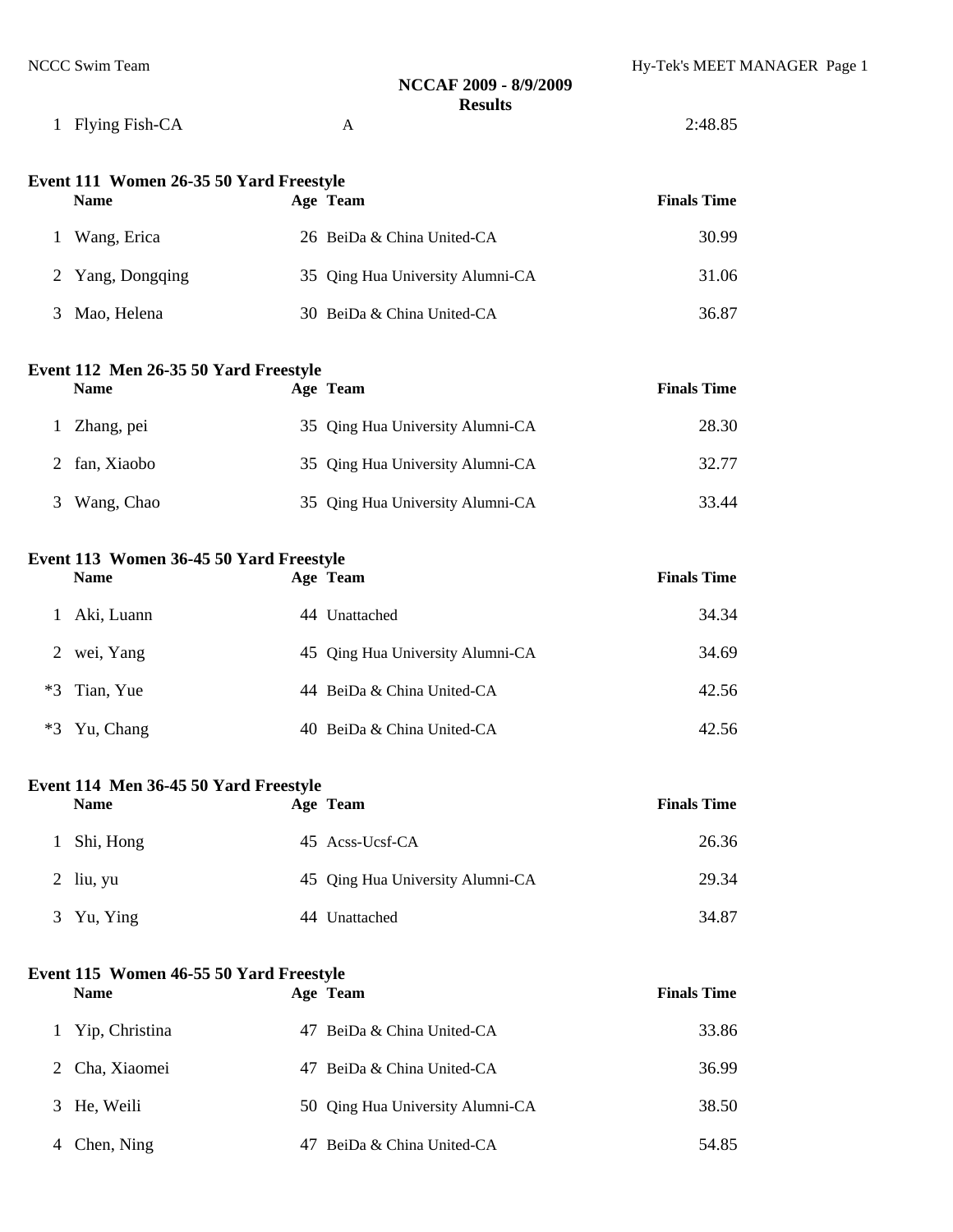|   | Event 116 Men 46-55 50 Yard Freestyle<br><b>Name</b> | Age Team                         | <b>Finals Time</b> |
|---|------------------------------------------------------|----------------------------------|--------------------|
| 1 | Dai, Howard                                          | 46 BeiDa & China United-CA       | 25.28              |
| 2 | Aki, Todd                                            | 53 Unattached                    | 27.53              |
| 3 | cui, Steve                                           | 55 Qing Hua University Alumni-CA | 27.59              |
| 4 | Woo, Charles                                         | 48 BeiDa & China United-CA       | 27.80              |
| 5 | Wu, Weldon                                           | 52 BeiDa & China United-CA       | 30.12              |
| 6 | li, Xipu                                             | 55 Qing Hua University Alumni-CA | 33.25              |
| 7 | sun, Larry                                           | 55 Qing Hua University Alumni-CA | 35.78              |
| 8 | Yang, Zhenrong                                       | 51 Acss-Ucsf-CA                  | 57.41              |
|   | Event 117 Women 56 & Over 50 Yard Freestyle          |                                  |                    |
|   | <b>Name</b>                                          | Age Team                         | <b>Finals Time</b> |
| 1 | Liu, Ningning                                        | 58 BeiDa & China United-CA       | 57.82              |
|   | 2 Fang, Meiqi                                        | 56 Qing Hua University Alumni-CA | 1:05.22            |
|   | Event 118 Men 56 & Over 50 Yard Freestyle            |                                  |                    |
|   | <b>Name</b>                                          | Age Team                         | <b>Finals Time</b> |
| 1 | Tang, Yuan                                           | 56 Qing Hua University Alumni-CA | 27.62              |
| 2 | Fan, Victor                                          | 56 Unattached                    | 31.04              |
| 3 | yu, Ning                                             | 56 Qing Hua University Alumni-CA | 32.78              |
|   | 4 Huang, Renrong                                     | 70 BeiDa & China United-CA       | 33.84              |
| 5 | Shem, Job                                            | 60 BeiDa & China United-CA       | 34.75              |
| 6 | Ye, Juduo                                            | 60 BeiDa & China United-CA       | 40.86              |
|   | Event 121 Women 26-35 50 Yard Breaststroke           |                                  | <b>Finals Time</b> |
|   | <b>Name</b>                                          | Age Team                         |                    |
| 1 | Yang, Dongqing                                       | 35 Qing Hua University Alumni-CA | 39.19              |
|   | Event 122 Men 26-35 50 Yard Breaststroke             |                                  | <b>Finals Time</b> |
|   | <b>Name</b>                                          | Age Team                         |                    |
| 1 | hu, hao                                              | 35 Qing Hua University Alumni-CA | 34.28              |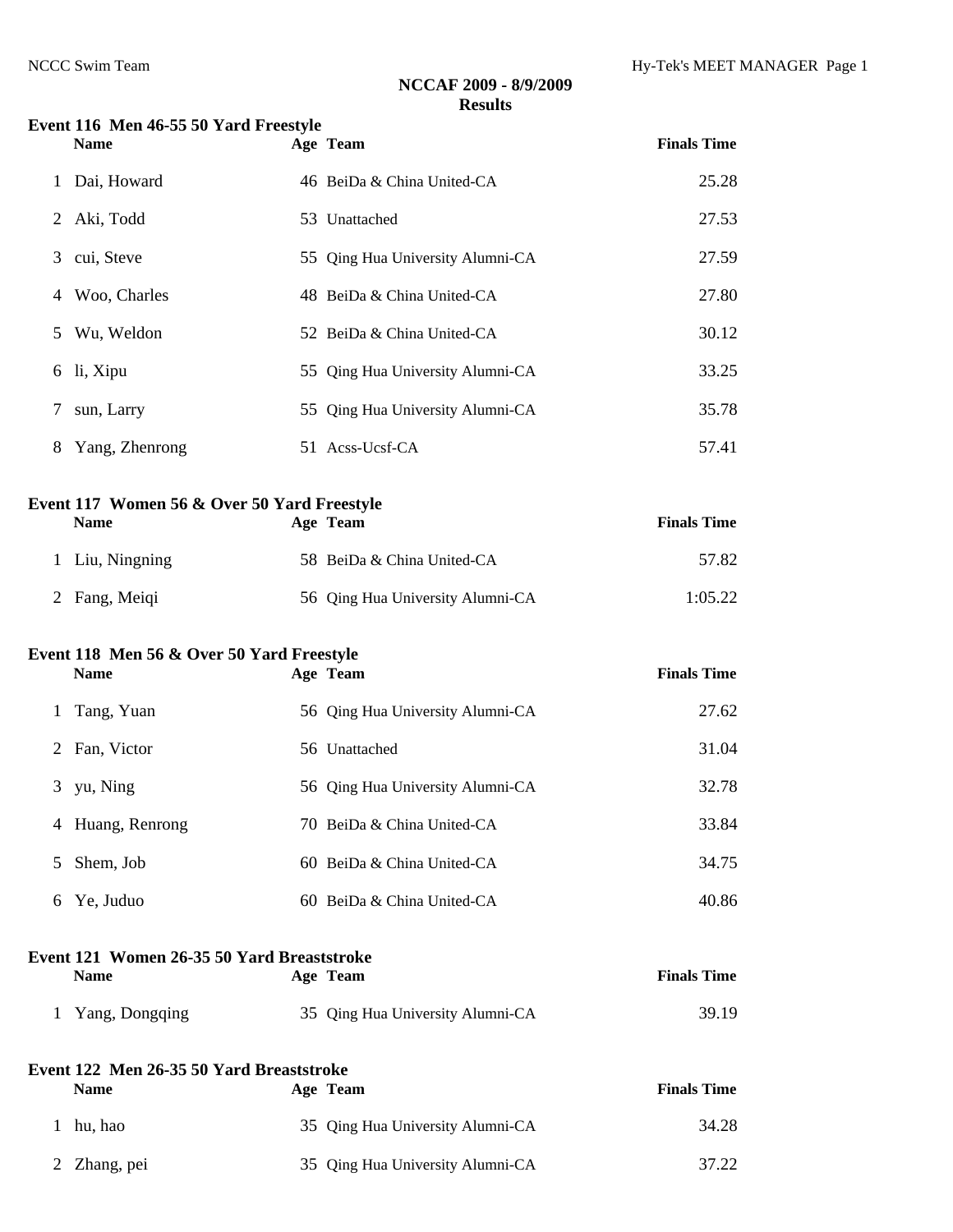|                 | <b>NCCC Swim Team</b>                                     | NCCAF 2009 - 8/9/2009<br><b>Results</b> | Hy-Tek's MEET MANAGER Page 1 |
|-----------------|-----------------------------------------------------------|-----------------------------------------|------------------------------|
|                 | 3 fan, Xiaobo                                             | 35 Qing Hua University Alumni-CA        | 37.90                        |
|                 | Event 123 Women 36-45 50 Yard Breaststroke<br><b>Name</b> | Age Team                                | <b>Finals Time</b>           |
|                 |                                                           |                                         |                              |
|                 | 1 wei, Yang                                               | 45 Qing Hua University Alumni-CA        | 42.54                        |
|                 | 2 Yu, Chang                                               | 40 BeiDa & China United-CA              | 44.63                        |
|                 | Event 124 Men 36-45 50 Yard Breaststroke                  |                                         |                              |
|                 | <b>Name</b>                                               | Age Team                                | <b>Finals Time</b>           |
|                 | 1 Hu, Brian                                               | 40 BeiDa & China United-CA              | 32.83                        |
|                 | $*2$ liu, yu                                              | 45 Qing Hua University Alumni-CA        | 38.43                        |
|                 | *2 Huang, Jiantao                                         | 45 Qing Hua University Alumni-CA        | 38.43                        |
|                 | 4 Yu, Ying                                                | 44 Unattached                           | 40.58                        |
|                 | 5 Li, Jun                                                 | 42 Acss-Ucsf-CA                         | 53.28                        |
|                 | Event 125 Women 46-55 50 Yard Breaststroke                |                                         |                              |
|                 | <b>Name</b>                                               | Age Team                                | <b>Finals Time</b>           |
| $\mathbf{1}$    | Yip, Christina                                            | 47 BeiDa & China United-CA              | 43.03                        |
| 2               | Cha, Xiaomei                                              | 47 BeiDa & China United-CA              | 47.94                        |
| 3               | Zhang, Ireen                                              | 48 BeiDa & China United-CA              | 1:01.63                      |
|                 | Event 126 Men 46-55 50 Yard Breaststroke                  |                                         |                              |
|                 | <b>Name</b>                                               | Age Team                                | <b>Finals Time</b>           |
| 1               | Jiao, Max                                                 | 46 BeiDa & China United-CA              | 36.10                        |
| 2               | Xing, Jefferey                                            | 54 Acss-Ucsf-CA                         | 36.59                        |
| 3               | Guan, yu                                                  | 55 Qing Hua University Alumni-CA        | 40.56                        |
| 4               | Yu, Dajun                                                 | 55 BeiDa & China United-CA              | 43.13                        |
| 5               | Xu, Jiangzhong                                            | 52 Acss-Ucsf-CA                         | 43.87                        |
| 6               | Yang, Zhenrong                                            | 51 Acss-Ucsf-CA                         | 54.06                        |
| $7\overline{ }$ | Liu, Shean                                                | 46 BeiDa & China United-CA              | 1:10.42                      |

| Event 127 Women 56 & Over 50 Yard Breaststroke |                            |                    |  |  |  |  |
|------------------------------------------------|----------------------------|--------------------|--|--|--|--|
| <b>Name</b>                                    | Age Team                   | <b>Finals Time</b> |  |  |  |  |
| --- Huang, Ning                                | 58 BeiDa & China United-CA | DO.                |  |  |  |  |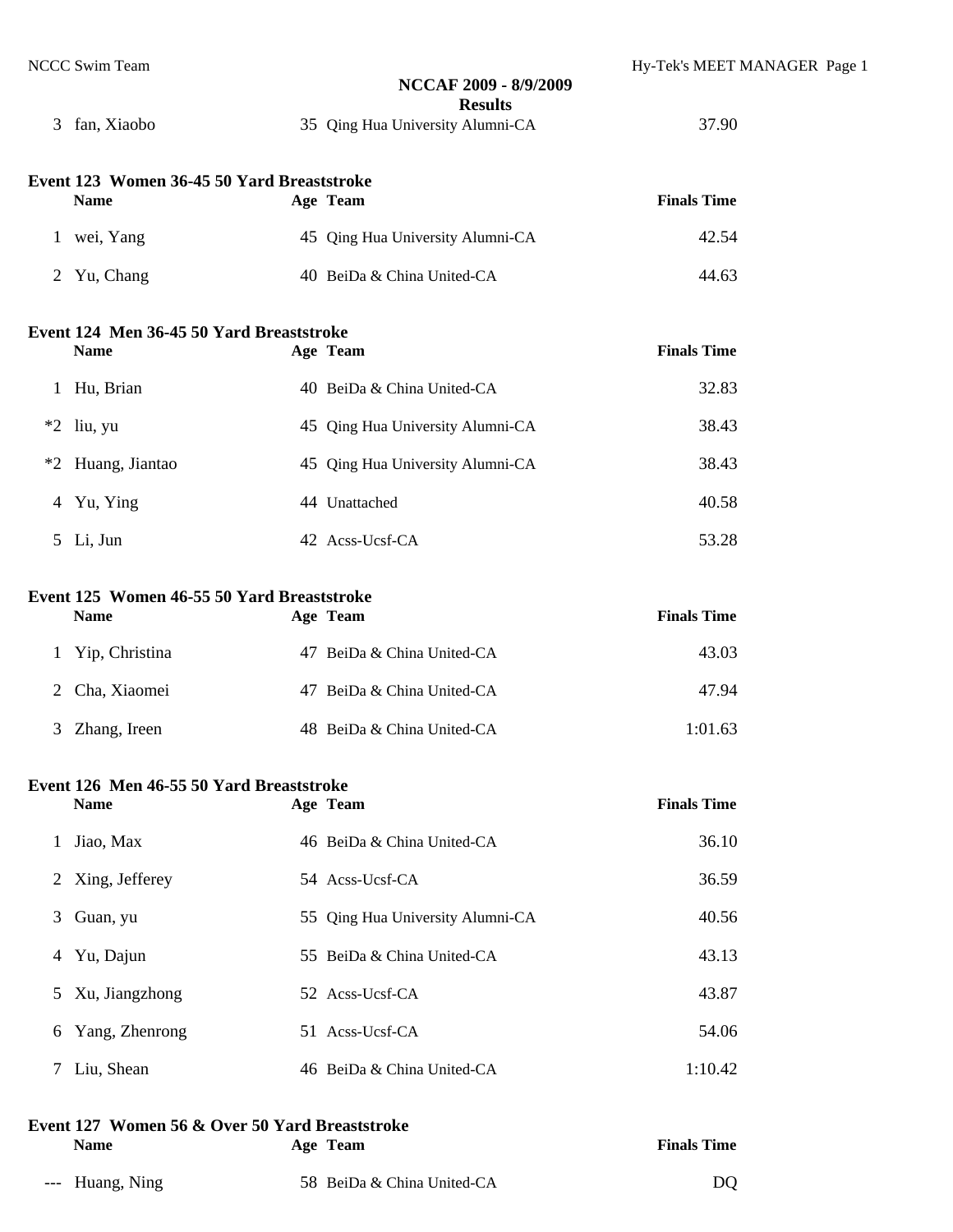#### **Event 128 Men 56 & Over 50 Yard Breaststroke**

| <b>Name</b>      | Age Team                         | <b>Finals Time</b> |
|------------------|----------------------------------|--------------------|
| xu, Jiaming      | 56 Qing Hua University Alumni-CA | 36.69              |
| 2 Huang, Renrong | 70 BeiDa & China United-CA       | 41.22              |
| 3 Li, Chee       | 61 Unattached                    | 47.53              |

### **Event 131 Women 26-35 50 Yard Backstroke**

| <b>Name</b>                 | Age Team                         | <b>Finals Time</b> |
|-----------------------------|----------------------------------|--------------------|
| Wang, Erica<br>$\mathbf{L}$ | 26 BeiDa & China United-CA       | 34.03              |
| 2 Hou, Wenbo                | 30 Oing Hua University Alumni-CA | 43.06              |
| Xin, Ann                    | 30 Qing Hua University Alumni-CA | 1:12.08            |

### **Event 134 Men 36-45 50 Yard Backstroke**

| <b>Name</b>   | Age Team                         | <b>Finals Time</b> |
|---------------|----------------------------------|--------------------|
| 1 Qian, Qiang | 45 Qing Hua University Alumni-CA | 35.91              |
| 2 Hu, Brian   | 40 BeiDa & China United-CA       | 38.57              |
| 3 Zhang, Yi   | 45 Acss-Ucsf-CA                  | 39.67              |

### **Event 135 Women 46-55 50 Yard Backstroke**

| <b>Name</b> | Age Team                   | <b>Finals Time</b> |
|-------------|----------------------------|--------------------|
| 1 Dong, Yan | 50 BeiDa & China United-CA | 46.44              |

#### **Event 136 Men 46-55 50 Yard Backstroke**

| <b>Name</b>      | Age Team                         | <b>Finals Time</b> |
|------------------|----------------------------------|--------------------|
| 1 Dai, Howard    | 46 BeiDa & China United-CA       | 31.40              |
| 2 cui, Steve     | 55 Qing Hua University Alumni-CA | 33.94              |
| 3 Xu, Jiangzhong | 52 Acss-Ucsf-CA                  | 41.37              |

#### **(Event 136 Men 46-55 50 Yard Backstroke) Name Age Team Finals Time**

| 4 Shem. Job02 | 55 BeiDa & China United-CA | 44.66   |
|---------------|----------------------------|---------|
| 5 Yie. Juduo  | 48 BeiDa & China United-CA | 1:04.34 |

#### **Event 139 Women 26-35 50 Yard Butterfly**

| n |
|---|
|---|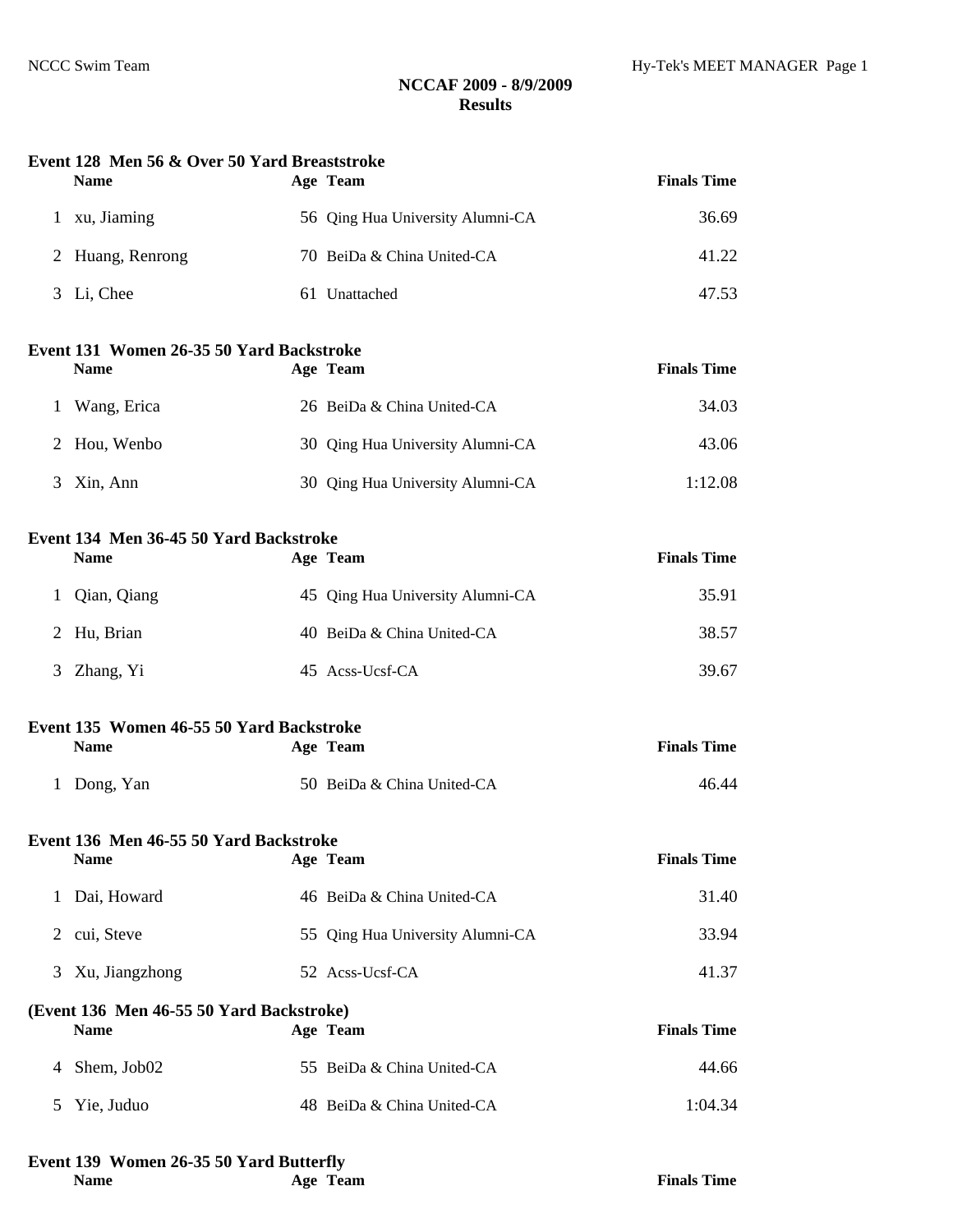|              | 1 Yang, Dongqing                                       | 35 Qing Hua University Alumni-CA | 38.25              |
|--------------|--------------------------------------------------------|----------------------------------|--------------------|
|              | Event 140 Men 26-35 50 Yard Butterfly<br><b>Name</b>   | Age Team                         | <b>Finals Time</b> |
| 1            | hu, hao                                                | 35 Qing Hua University Alumni-CA | 32.42              |
| 2            | liu, Yazhou                                            | 35 Qing Hua University Alumni-CA | 32.93              |
| 3            | Zhang, pei                                             | 35 Qing Hua University Alumni-CA | 33.32              |
|              | Event 141 Women 36-45 50 Yard Butterfly<br><b>Name</b> | Age Team                         | <b>Finals Time</b> |
| 1            | Tian, Yue                                              | 44 BeiDa & China United-CA       | 53.94              |
|              | Event 142 Men 36-45 50 Yard Butterfly<br><b>Name</b>   | Age Team                         | <b>Finals Time</b> |
| $\mathbf{1}$ | Qian, Qiang                                            | 45 Qing Hua University Alumni-CA | 31.42              |
| 2            | liu, yu                                                | 45 Qing Hua University Alumni-CA | 32.13              |
| 3            | Yuan, Ke                                               | 43 Acss-Ucsf-CA                  | 36.81              |
| 4            | Shi, Hong                                              | 45 Acss-Ucsf-CA                  | 40.23              |
|              | Event 143 Women 46-55 50 Yard Butterfly<br><b>Name</b> | Age Team                         | <b>Finals Time</b> |
| $\mathbf{1}$ | Dong, Yan                                              | 50 BeiDa & China United-CA       | 46.59              |
|              | Event 144 Men 46-55 50 Yard Butterfly<br><b>Name</b>   | Age Team                         | <b>Finals Time</b> |
| 1            | Dai, Howard                                            | 46 BeiDa & China United-CA       | 28.63              |
| 2            | Deng, Edward                                           | 55 Qing Hua University Alumni-CA | 29.19              |
| 3            | Xing, Jefferey                                         | 54 Acss-Ucsf-CA                  | 33.31              |
| 4            | Wu, Weldon                                             | 52 BeiDa & China United-CA       | 35.94              |
| 5            | Xu, Jiangzhong                                         | 52 Acss-Ucsf-CA                  | 37.59              |
| 6            | Yie, Juduo                                             | 48 BeiDa & China United-CA       | 43.23              |

#### **Event 147 Women 26-35 100 Yard Freestyle**

| <b>Name</b> | Age Tea |
|-------------|---------|
|-------------|---------|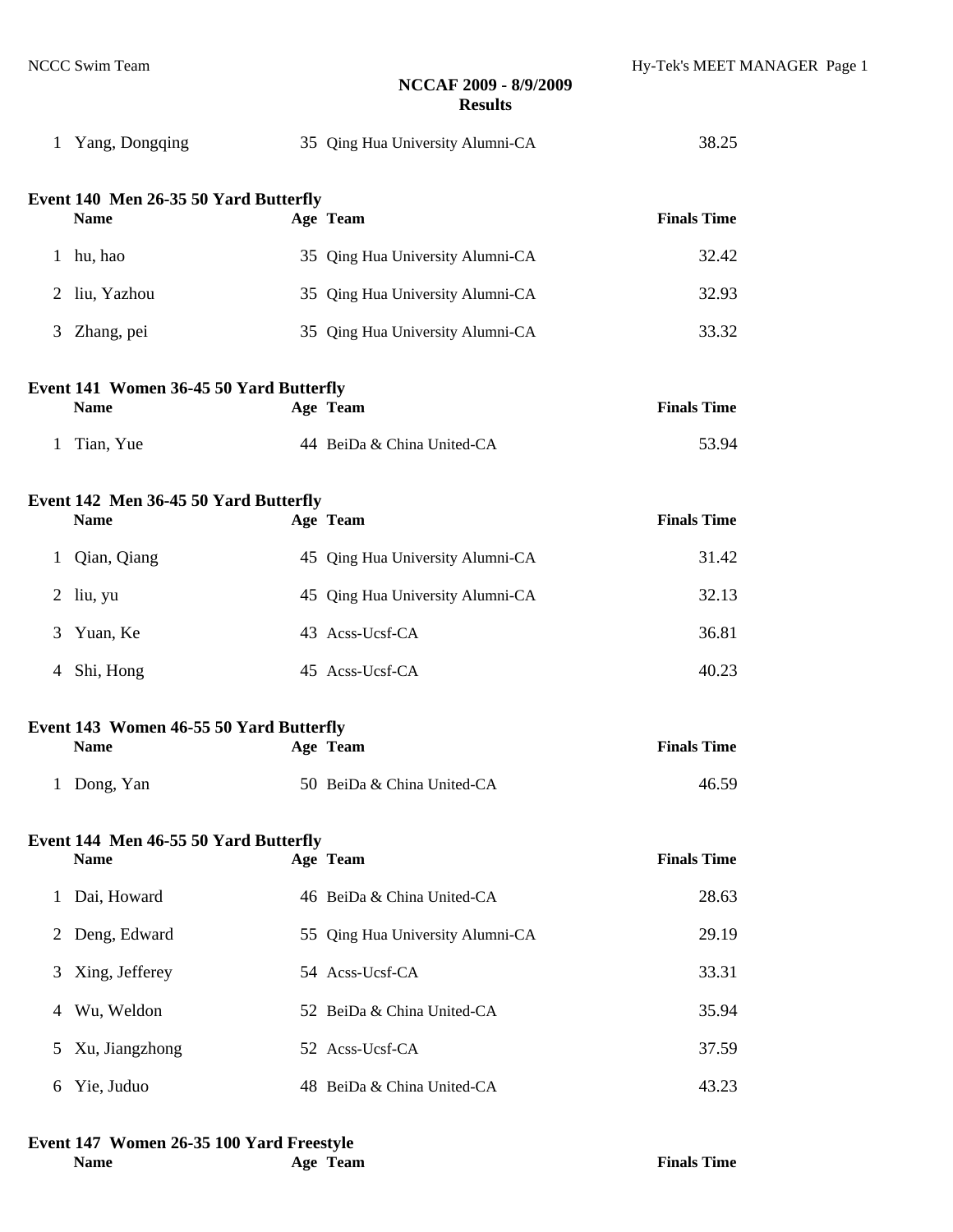|                                          | NCCC Swim Team                             |  | NCCAF 2009 - 8/9/2009<br><b>Results</b> | Hy-Tek's MEET MANAGER Page 1 |  |
|------------------------------------------|--------------------------------------------|--|-----------------------------------------|------------------------------|--|
|                                          | 1 Hou, Wenbo                               |  | 30 Qing Hua University Alumni-CA        | 1:22.89                      |  |
|                                          | Event 148 Men 26-35 100 Yard Freestyle     |  |                                         |                              |  |
|                                          | <b>Name</b>                                |  | Age Team                                | <b>Finals Time</b>           |  |
|                                          | 1 fan, Xiaobo                              |  | 35 Qing Hua University Alumni-CA        | 1:13.30                      |  |
|                                          | Event 149 Women 36-45 100 Yard Freestyle   |  |                                         |                              |  |
|                                          | <b>Name</b>                                |  | Age Team                                | <b>Finals Time</b>           |  |
|                                          | 1 wei, Yang                                |  | 45 Qing Hua University Alumni-CA        | 1:22.60                      |  |
|                                          | 2 Tian, Yue                                |  | 44 BeiDa & China United-CA              | 1:30.78                      |  |
|                                          | Event 150 Men 36-45 100 Yard Freestyle     |  |                                         |                              |  |
|                                          | <b>Name</b>                                |  | Age Team                                | <b>Finals Time</b>           |  |
|                                          | $1$ liu, yu                                |  | 45 Qing Hua University Alumni-CA        | 1:05.30                      |  |
|                                          | 2 Zhang, Yi                                |  | 45 Acss-Ucsf-CA                         | 1:07.58                      |  |
| Event 151 Women 46-55 100 Yard Freestyle |                                            |  |                                         |                              |  |
|                                          | <b>Name</b>                                |  | Age Team                                | <b>Finals Time</b>           |  |
| $\mathbf{1}$                             | Yip, Christina                             |  | 47 BeiDa & China United-CA              | 1:22.05                      |  |
| $\overline{2}$                           | Cha, Xiaomei                               |  | 47 BeiDa & China United-CA              | 1:27.08                      |  |
| 3                                        | Chen, Ning                                 |  | 47 BeiDa & China United-CA              | 1:58.67                      |  |
|                                          | Event 152 Men 46-55 100 Yard Freestyle     |  |                                         |                              |  |
|                                          | <b>Name</b>                                |  | Age Team                                | <b>Finals Time</b>           |  |
| $\mathbf{1}$                             | cui, Steve                                 |  | 55 Qing Hua University Alumni-CA        | 1:02.34                      |  |
| $\overline{2}$                           | Aki, Todd                                  |  | 53 Unattached                           | 1:05.48                      |  |
| 3                                        | Jiao, Max                                  |  | 46 BeiDa & China United-CA              | 1:06.82                      |  |
|                                          | 4 li, Xipu                                 |  | 55 Qing Hua University Alumni-CA        | 1:11.28                      |  |
|                                          | Event 154 Men 56 & Over 100 Yard Freestyle |  |                                         |                              |  |
|                                          | <b>Name</b>                                |  | Age Team                                | <b>Finals Time</b>           |  |

| . <del>.</del> | $\sim$                           | * ******* * **** |
|----------------|----------------------------------|------------------|
| 1 yu, Ning     | 56 Qing Hua University Alumni-CA | 1:02.71          |
| 2 Tang, Yuan   | 56 Qing Hua University Alumni-CA | 1:15.71          |

# **Event 157 Women 26-35 100 Yard Breaststroke**

| am |  |
|----|--|
|    |  |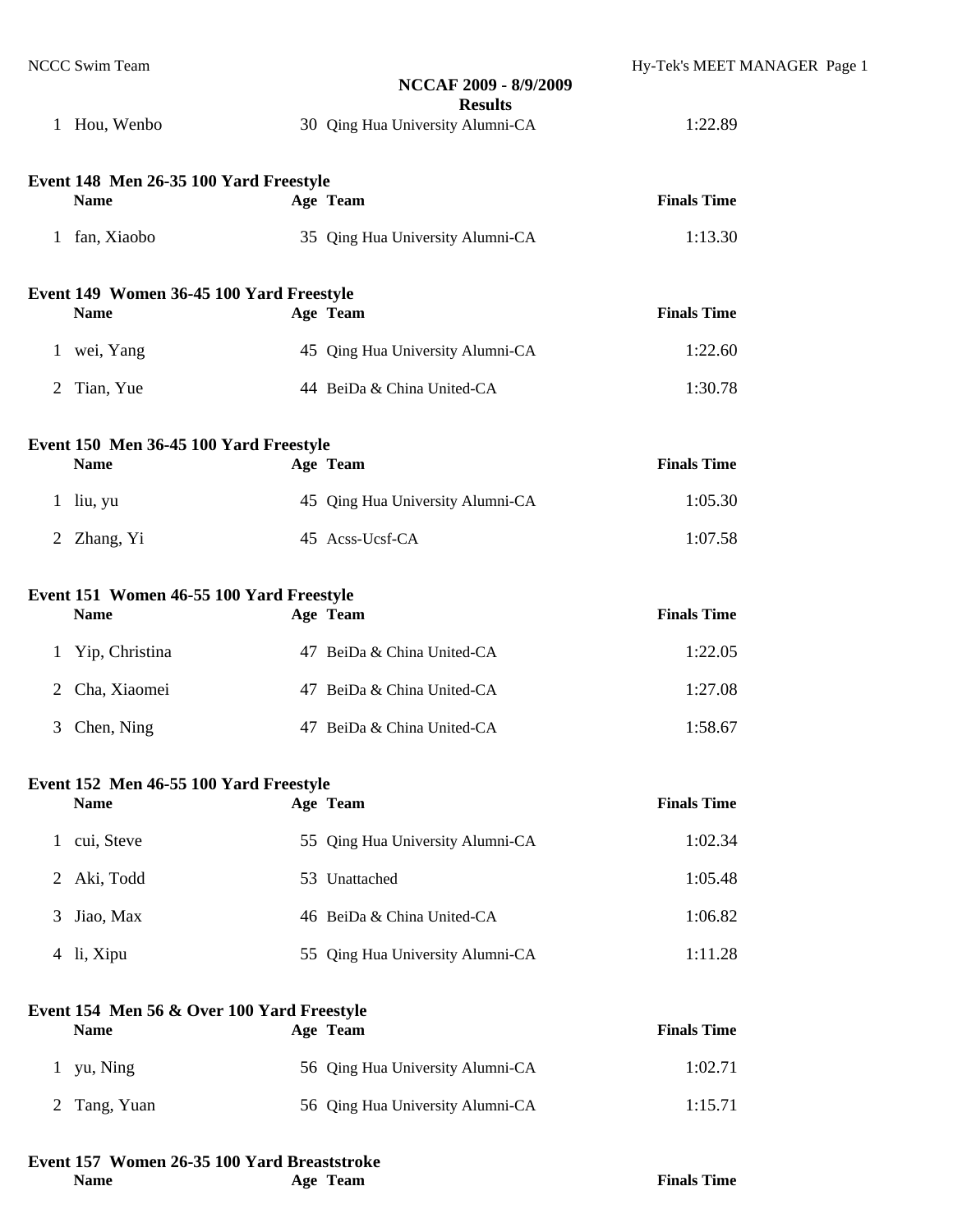| 1              | Yang, Dongqing                              |  | 35 Qing Hua University Alumni-CA | 1:33.54            |  |  |  |  |
|----------------|---------------------------------------------|--|----------------------------------|--------------------|--|--|--|--|
|                | Event 158 Men 26-35 100 Yard Breaststroke   |  |                                  |                    |  |  |  |  |
|                | <b>Name</b>                                 |  | Age Team                         | <b>Finals Time</b> |  |  |  |  |
| 1              | hu, hao                                     |  | 35 Qing Hua University Alumni-CA | 1:17.87            |  |  |  |  |
| 2              | Zhang, pei                                  |  | 35 Qing Hua University Alumni-CA | 1:20.39            |  |  |  |  |
| 3              | fan, Xiaobo                                 |  | 35 Qing Hua University Alumni-CA | 1:34.95            |  |  |  |  |
| 4              | Wang, Chao                                  |  | 35 Qing Hua University Alumni-CA | 1:35.13            |  |  |  |  |
|                | Event 159 Women 36-45 100 Yard Breaststroke |  |                                  |                    |  |  |  |  |
|                | <b>Name</b>                                 |  | Age Team                         | <b>Finals Time</b> |  |  |  |  |
| 1              | wei, Yang                                   |  | 45 Qing Hua University Alumni-CA | 1:38.65            |  |  |  |  |
| 2              | Zhang, Yu                                   |  | 40 Acss-Ucsf-CA                  | 2:49.83            |  |  |  |  |
|                | Event 160 Men 36-45 100 Yard Breaststroke   |  |                                  |                    |  |  |  |  |
|                | <b>Name</b>                                 |  | Age Team                         | <b>Finals Time</b> |  |  |  |  |
| 1              | Hu, Brian                                   |  | 40 BeiDa & China United-CA       | 1:18.06            |  |  |  |  |
| $\overline{2}$ | Huang, Jiantao                              |  | 45 Qing Hua University Alumni-CA | 1:25.85            |  |  |  |  |
| 3              | liu, yu                                     |  | 45 Qing Hua University Alumni-CA | 1:27.38            |  |  |  |  |
| 4              | Yuan, Ke                                    |  | 43 Acss-Ucsf-CA                  | 1:33.68            |  |  |  |  |
|                | Event 161 Women 46-55 100 Yard Breaststroke |  |                                  |                    |  |  |  |  |
|                | <b>Name</b>                                 |  | Age Team                         | <b>Finals Time</b> |  |  |  |  |
| 1              | Zhang, Ireen                                |  | 48 BeiDa & China United-CA       | 2:38.66            |  |  |  |  |
| 2              | Gao, Ping                                   |  | 46 BeiDa & China United-CA       | 3:01.79            |  |  |  |  |
|                | Event 162 Men 46-55 100 Yard Breaststroke   |  |                                  |                    |  |  |  |  |
|                | <b>Name</b>                                 |  | Age Team                         | <b>Finals Time</b> |  |  |  |  |
| 1              | Deng, Edward                                |  | 55 Qing Hua University Alumni-CA | 1:16.88            |  |  |  |  |
| 2              | Xing, Jefferey                              |  | 54 Acss-Ucsf-CA                  | 1:19.01            |  |  |  |  |
| 3              | Jiao, Max                                   |  | 46 BeiDa & China United-CA       | 1:21.64            |  |  |  |  |
| 4              | Wu, Weldon                                  |  | 52 BeiDa & China United-CA       | 1:21.78            |  |  |  |  |
| 5              | Guan, yu                                    |  | 55 Qing Hua University Alumni-CA | 1:33.23            |  |  |  |  |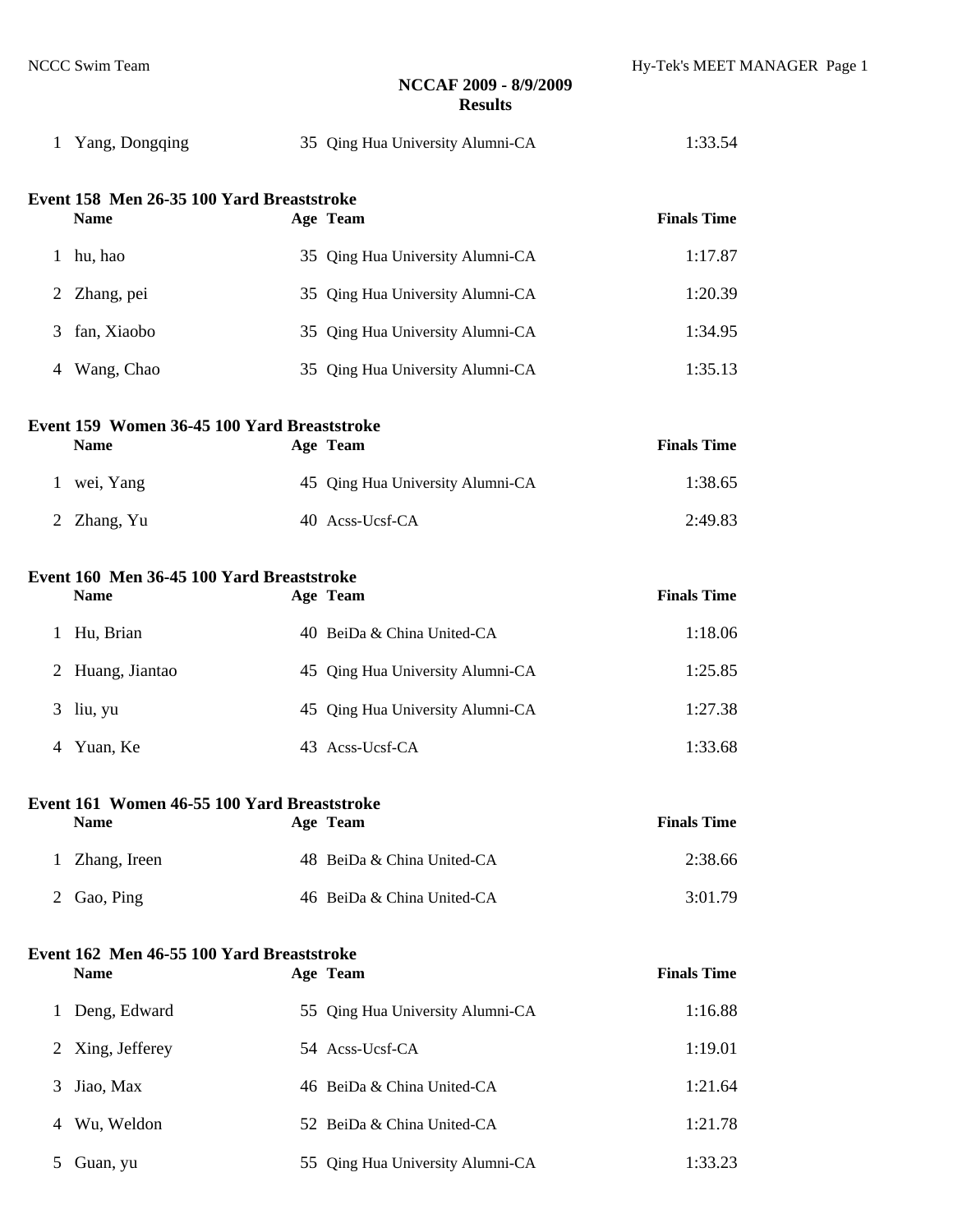| NCCC Swim Team                                                 | NCCAF 2009 - 8/9/2009                        | Hy-Tek's MEET MANAGER Page 1 |
|----------------------------------------------------------------|----------------------------------------------|------------------------------|
| 6 Yu, Dajun                                                    | <b>Results</b><br>55 BeiDa & China United-CA | 1:44.20                      |
| Event 163 Women 56 & Over 100 Yard Breaststroke<br><b>Name</b> | Age Team                                     | <b>Finals Time</b>           |
| 1 Liu, Ningning                                                | 58 BeiDa & China United-CA                   | 2:15.56                      |
| Huang, Ning<br>2                                               | 58 BeiDa & China United-CA                   | 2:44.27                      |
| Event 164 Men 56 & Over 100 Yard Breaststroke<br><b>Name</b>   | Age Team                                     | <b>Finals Time</b>           |
| 1 xu, Jiaming                                                  | 56 Qing Hua University Alumni-CA             | 1:23.58                      |
| 2<br>Ye, Juduo                                                 | 60 BeiDa & China United-CA                   | 1:46.54                      |
| Event 170 Men 36-45 100 Yard Backstroke<br><b>Name</b>         | Age Team                                     | <b>Finals Time</b>           |
| Qian, Qiang<br>$\mathbf{1}$                                    | 45 Qing Hua University Alumni-CA             | 1:19.83                      |
| 2 Zhang, Yi                                                    | 45 Acss-Ucsf-CA                              | 1:23.60                      |
| Event 171 Women 46-55 100 Yard Backstroke<br><b>Name</b>       | Age Team                                     | <b>Finals Time</b>           |
| 1 Dong, Yan                                                    | 50 BeiDa & China United-CA                   | 1:37.61                      |
| Event 178 Men 56 & Over 100 Yard IM<br><b>Name</b>             | Age Team                                     | <b>Finals Time</b>           |
| xu, Jiaming<br>$\mathbf{1}$                                    | 56 Qing Hua University Alumni-CA             | 1:18.38                      |
| Shem, Job<br>$\overline{2}$                                    | 60 BeiDa & China United-CA                   | 1:34.27                      |
| Event 179 Women 46-55 100 Yard IM<br><b>Name</b>               | Age Team                                     | <b>Finals Time</b>           |
| Dong, Yan<br>$\mathbf{1}$                                      | 50 BeiDa & China United-CA                   | 1:37.62                      |
| He, Weili<br>2                                                 | 50 Qing Hua University Alumni-CA             | 1:41.24                      |
| Event 180 Men 46-55 100 Yard IM<br><b>Name</b>                 | Age Team                                     | <b>Finals Time</b>           |
| Dai, Howard<br>$\mathbf{1}$                                    | 46 BeiDa & China United-CA                   | 1:09.03                      |
| Deng, Edward<br>2                                              | 55 Qing Hua University Alumni-CA             | 1:09.39                      |
| Xu, Jiangzhong<br>3                                            | 52 Acss-Ucsf-CA                              | 1:25.36                      |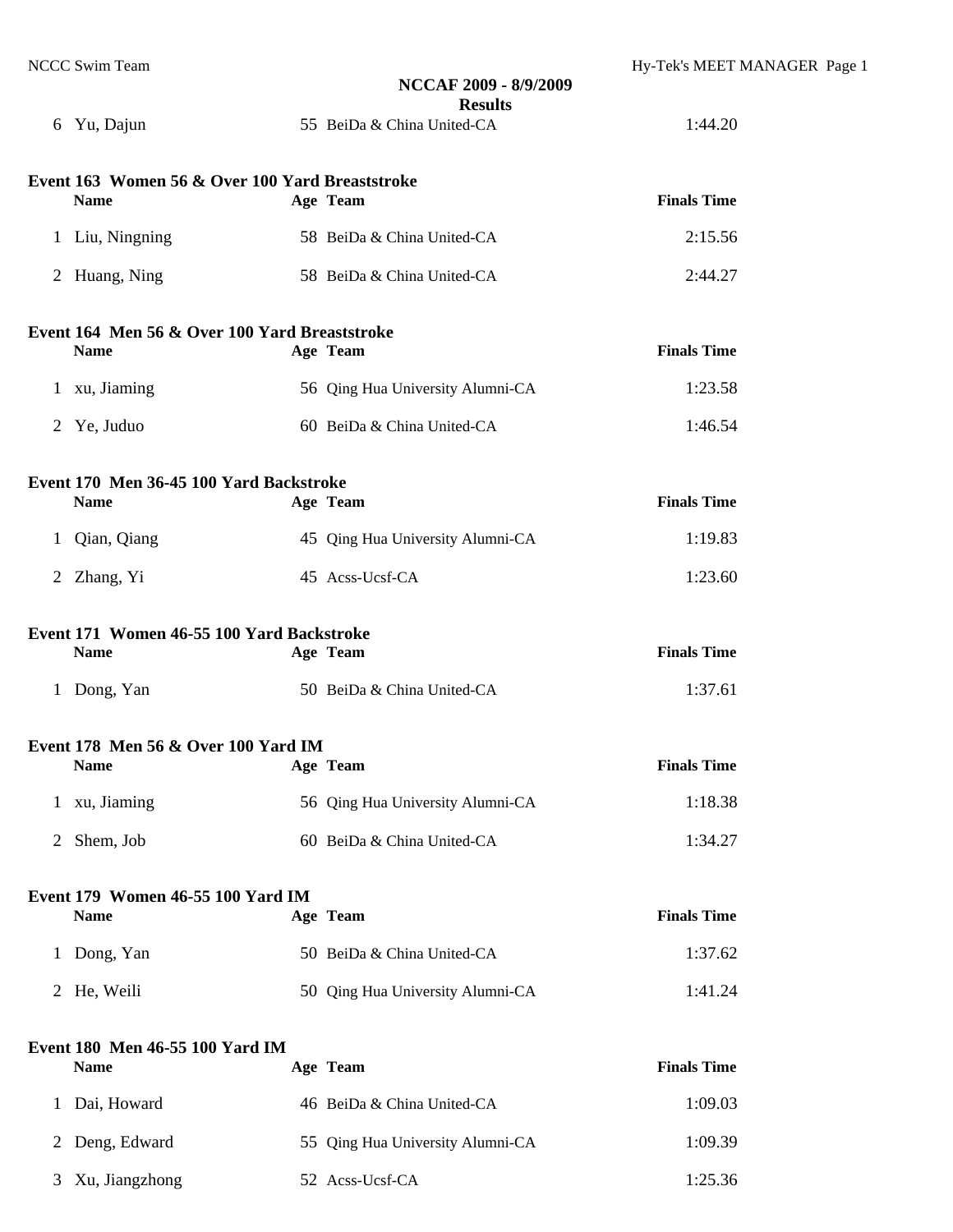|   | 4 Wu, Weldon                                     | 52 BeiDa & China United-CA       | 1:27.78            |
|---|--------------------------------------------------|----------------------------------|--------------------|
| 5 | sun, Larry                                       | 55 Qing Hua University Alumni-CA | 1:31.72            |
|   |                                                  |                                  |                    |
|   | Event 181 Women 36-45 100 Yard IM<br><b>Name</b> | Age Team                         | <b>Finals Time</b> |
|   | 1 wei, Yang                                      | 45 Qing Hua University Alumni-CA | 1:34.07            |
|   | Event 182 Men 36-45 100 Yard IM                  |                                  |                    |
|   | <b>Name</b>                                      | Age Team                         | <b>Finals Time</b> |
|   | 1 Qian, Qiang                                    | 45 Qing Hua University Alumni-CA | 1:14.12            |
|   | 2 Zhang, Yi                                      | 45 Acss-Ucsf-CA                  | 1:17.52            |
|   | $3$ liu, yu                                      | 45 Qing Hua University Alumni-CA | 1:19.28            |
|   | Event 183 Women 26-35 200 Yard IM                |                                  |                    |
|   | <b>Name</b>                                      | Age Team                         | <b>Finals Time</b> |
|   | 1 Yang, Dongqing                                 | 35 Qing Hua University Alumni-CA | 3:13.76            |
|   | Event 184 Men 26-35 200 Yard IM                  |                                  |                    |
|   | <b>Name</b>                                      | Age Team                         | <b>Finals Time</b> |
|   | 1 liu, Yazhou                                    | 35 Qing Hua University Alumni-CA | 3:34.06            |
|   | Event 188 Men 56 & Over 200 Yard Freestyle Relay |                                  |                    |
|   | <b>Team</b>                                      | Relay                            | <b>Finals Time</b> |
|   | 1 BeiDa & China United-CA                        | A                                | 3:06.30            |
|   | Event 189 Women 46-55 200 Yard Freestyle Relay   |                                  |                    |
|   | <b>Team</b>                                      | <b>Relay</b>                     | <b>Finals Time</b> |
|   | 1 BeiDa & China United-CA                        | A                                | 2:47.27            |
|   | Event 190 Men 46-55 200 Yard Freestyle Relay     |                                  |                    |
|   | <b>Team</b>                                      | <b>Relay</b>                     | <b>Finals Time</b> |
| 1 | Qing Hua University Alumni-                      | A                                | 1:57.74            |
|   | 2 BeiDa & China United-CA                        | A                                | 1:58.12            |
| 3 | Acss-Ucsf-CA                                     | A                                | 2:38.55            |
|   | 4 BeiDa & China United-CA                        | B                                | 2:46.88            |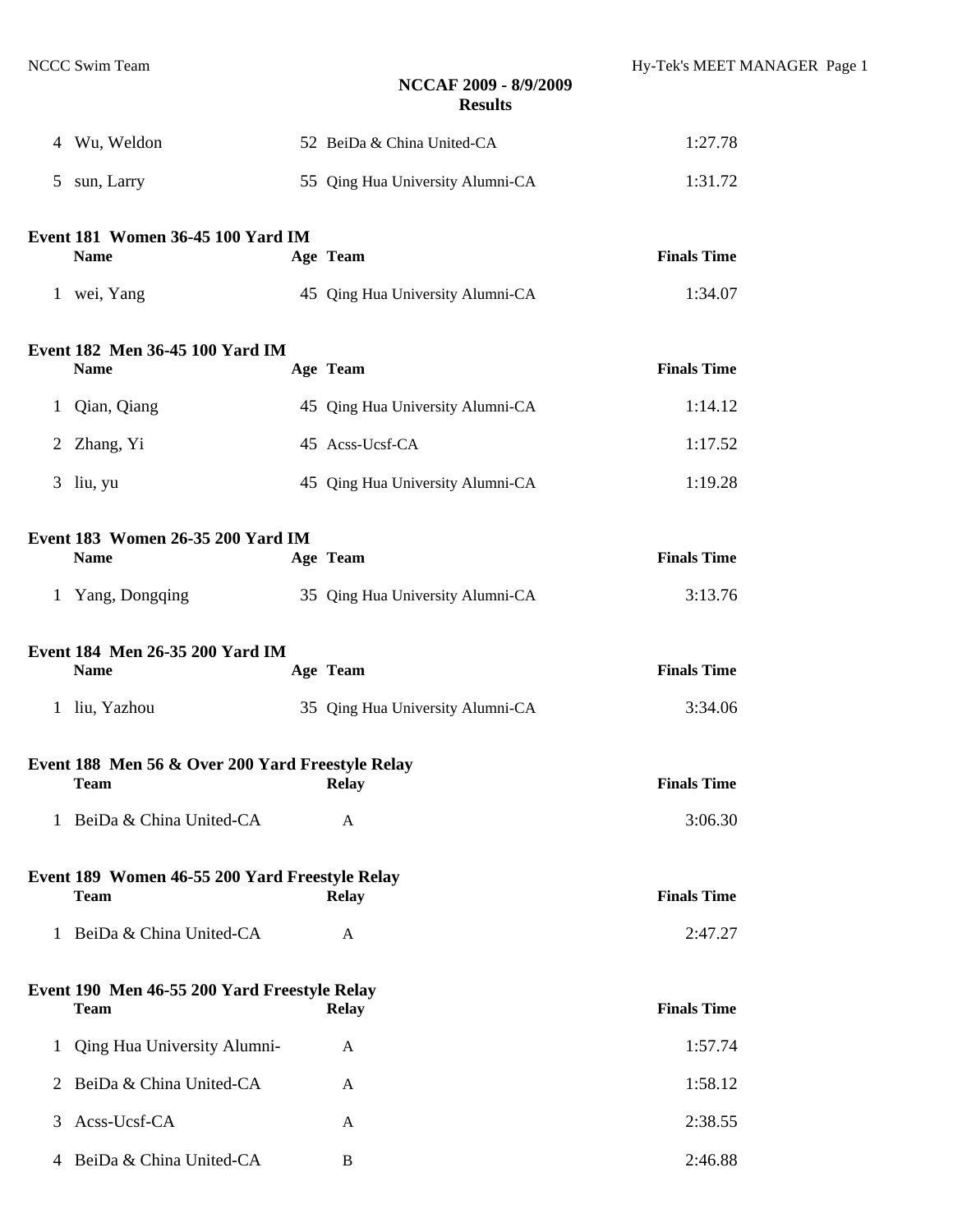| Event 191 Women 36-45 200 Yard Freestyle Relay<br><b>Team</b> | <b>Relay</b> | <b>Finals Time</b>                                                                                                                                                                                                                                                                          |
|---------------------------------------------------------------|--------------|---------------------------------------------------------------------------------------------------------------------------------------------------------------------------------------------------------------------------------------------------------------------------------------------|
| 1 BeiDa & China United-CA                                     | $\mathbf{A}$ | 2:48.95                                                                                                                                                                                                                                                                                     |
| <b>Team</b>                                                   | <b>Relay</b> | <b>Finals Time</b>                                                                                                                                                                                                                                                                          |
| Qing Hua University Alumni-                                   | A            | 2:06.55                                                                                                                                                                                                                                                                                     |
| Acss-Ucsf-CA                                                  | A            | 2:08.02                                                                                                                                                                                                                                                                                     |
| BeiDa & China United-CA                                       | A            | 2:16.04                                                                                                                                                                                                                                                                                     |
| <b>Team</b>                                                   | <b>Relay</b> | <b>Finals Time</b>                                                                                                                                                                                                                                                                          |
| 1 BeiDa & China United-CA                                     | A            | 2:27.72                                                                                                                                                                                                                                                                                     |
| Qing Hua University Alumni-                                   | A            | 2:39.59                                                                                                                                                                                                                                                                                     |
| <b>Team</b>                                                   | <b>Relay</b> | <b>Finals Time</b>                                                                                                                                                                                                                                                                          |
| Qing Hua University Alumni-                                   | A            | 2:06.68                                                                                                                                                                                                                                                                                     |
| <b>Team</b>                                                   | <b>Relay</b> | <b>Finals Time</b>                                                                                                                                                                                                                                                                          |
| 1 BeiDa & China United-CA                                     | $\mathbf{A}$ | 2:52.72                                                                                                                                                                                                                                                                                     |
| <b>Team</b>                                                   | <b>Relay</b> | <b>Finals Time</b>                                                                                                                                                                                                                                                                          |
| BeiDa & China United-CA                                       | B            | 3:06.41                                                                                                                                                                                                                                                                                     |
| <b>Team</b>                                                   | <b>Relay</b> | <b>Finals Time</b>                                                                                                                                                                                                                                                                          |
| BeiDa & China United-CA                                       | A            | 1:57.90                                                                                                                                                                                                                                                                                     |
| Qing Hua University Alumni-                                   | A            | 2:07.01                                                                                                                                                                                                                                                                                     |
| BeiDa & China United-CA                                       | B            | 2:52.74                                                                                                                                                                                                                                                                                     |
| Acss-Ucsf-CA                                                  | A            | 2:58.02                                                                                                                                                                                                                                                                                     |
|                                                               |              | Event 192 Men 36-45 200 Yard Freestyle Relay<br>Event 193 Women 26-35 200 Yard Freestyle Relay<br>Event 194 Men 26-35 200 Yard Freestyle Relay<br>Event 198 Men 56 & Over 200 Yard Medley Relay<br>Event 199 Women 46-55 200 Yard Medley Relay<br>Event 200 Men 46-55 200 Yard Medley Relay |